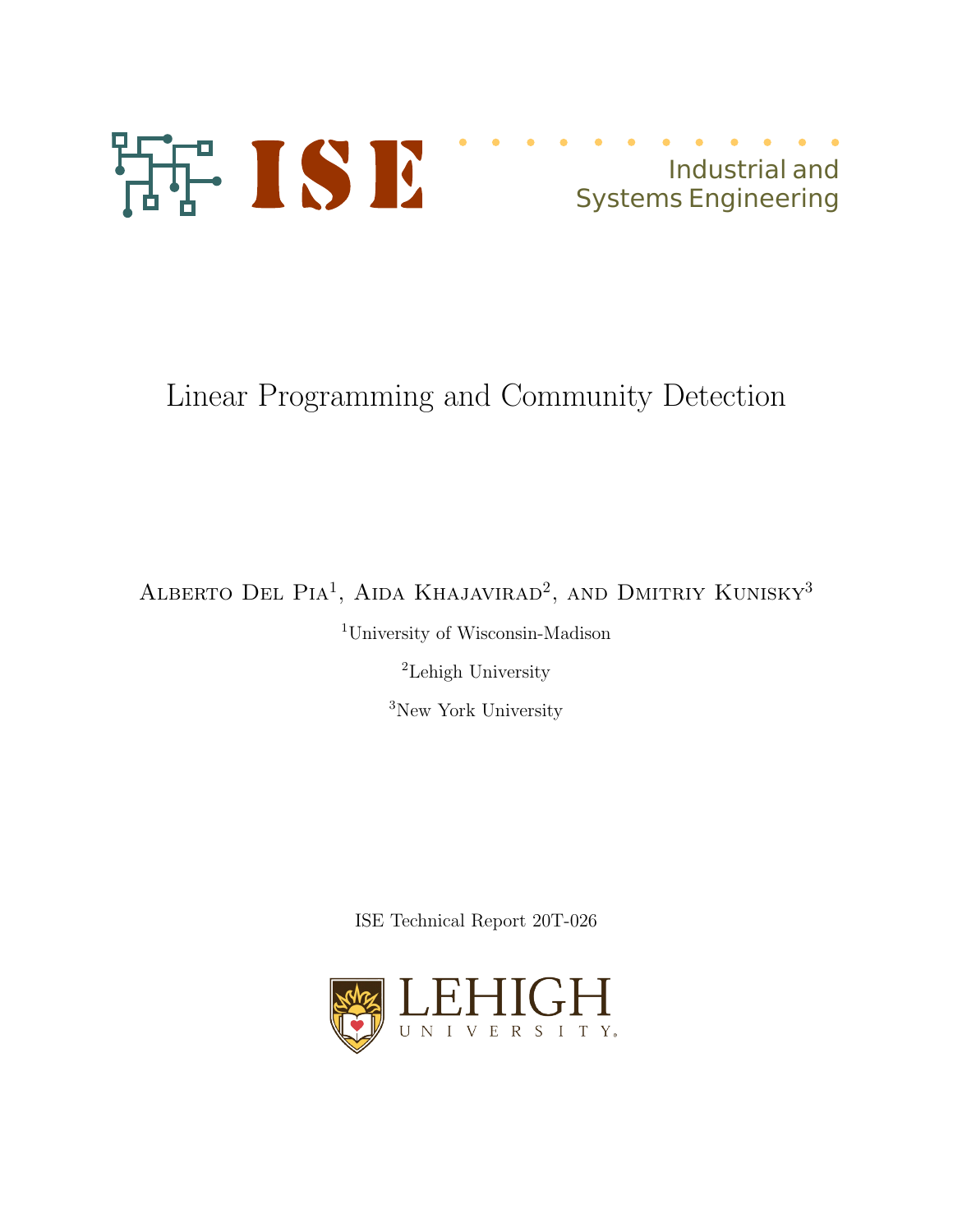## Linear Programming and Community Detection<sup>∗</sup>

Alberto Del Pia † Aida Khajavirad ‡ Dmitriy Kunisky §

November 19, 2020

#### Abstract

The problem of community detection with two equal-sized communities is closely related to the minimum graph bisection problem over certain random graph models. In the stochastic block model distribution over networks with community structure, a well-known semidefinite programming (SDP) relaxation of the minimum bisection problem recovers the underlying communities whenever possible. Motivated by their superior scalability, we study the theoretical performance of linear programming (LP) relaxations of the minimum bisection problem for the same random models. We show that, unlike the SDP relaxation that undergoes a phase transition in the logarithmic average degree regime, the LP relaxation fails in recovering the planted bisection with high probability in this regime. We show that the LP relaxation instead exhibits a transition from recovery to non-recovery in the linear average degree regime. Finally, we present non-recovery conditions for graphs with average degree strictly between linear and logarithmic.

Key words: Community detection, minimum bisection problem, linear programming, metric polytope

## 1 Introduction

Performing community detection or graph clustering in large networks is a central problem in applied disciplines including biology, social sciences, and engineering. In community detection, we are given a network of nodes and edges, which may represent anything from social actors and their interactions, to genes and their functional cooperation, to circuit components and their physical connections. We then wish to find communities, or subsets of nodes that are densely connected to one another. The exact solution of such problems typically amounts to solving NP-hard graph partitioning problems; hence, practical techniques instead produce approximations based on various heuristics [37, 12, 8, 18].

The stochastic block model. Various *generative models* of random networks with community structure have been proposed as a simple testing ground for the numerous available algorithmic techniques. Analyzing the performance of algorithms in this way has the advantage of not relying on individual test cases from particular domains, and of capturing the performance on typical random problem instances, rather than worst-case instances where effective guarantees of performance can seldom be made. The stochastic block model (SBM) is the most widely-studied generative model for community detection. Under the SBM, nodes are assigned to one of several communities (the "planted" partition or community assignment), and two nodes are connected with a probability depending only on their communities. In the simplest case, if there is an even number n of nodes, then we may assign the nodes to two communities of size  $n/2$ , where nodes in the same community are connected with probability  $p = p(n)$  and nodes in different communities are connected with probability  $q = q(n)$ , for some  $p > q$ . This is the so-called *symmetric assortative* SBM with two communities.

<sup>∗</sup>A. Del Pia is partially funded by ONR grant N00014-19-1-2322. Any opinions, findings, and conclusions or recommendations expressed in this material are those of the authors and do not necessarily reflect the views of the Office of Naval Research.

<sup>†</sup>Department of Industrial and Systems Engineering & Wisconsin Institute for Discovery, University of Wisconsin-Madison. E-mail: delpia@wisc.edu

<sup>‡</sup>Department of Industrial and System Engineering, Lehigh University. E-mail: aida@lehigh.edu.

<sup>§</sup>Department of Mathematics, Courant Institute of Mathematical Sciences, New York University. E-mail: kunisky@cims.nyu.edu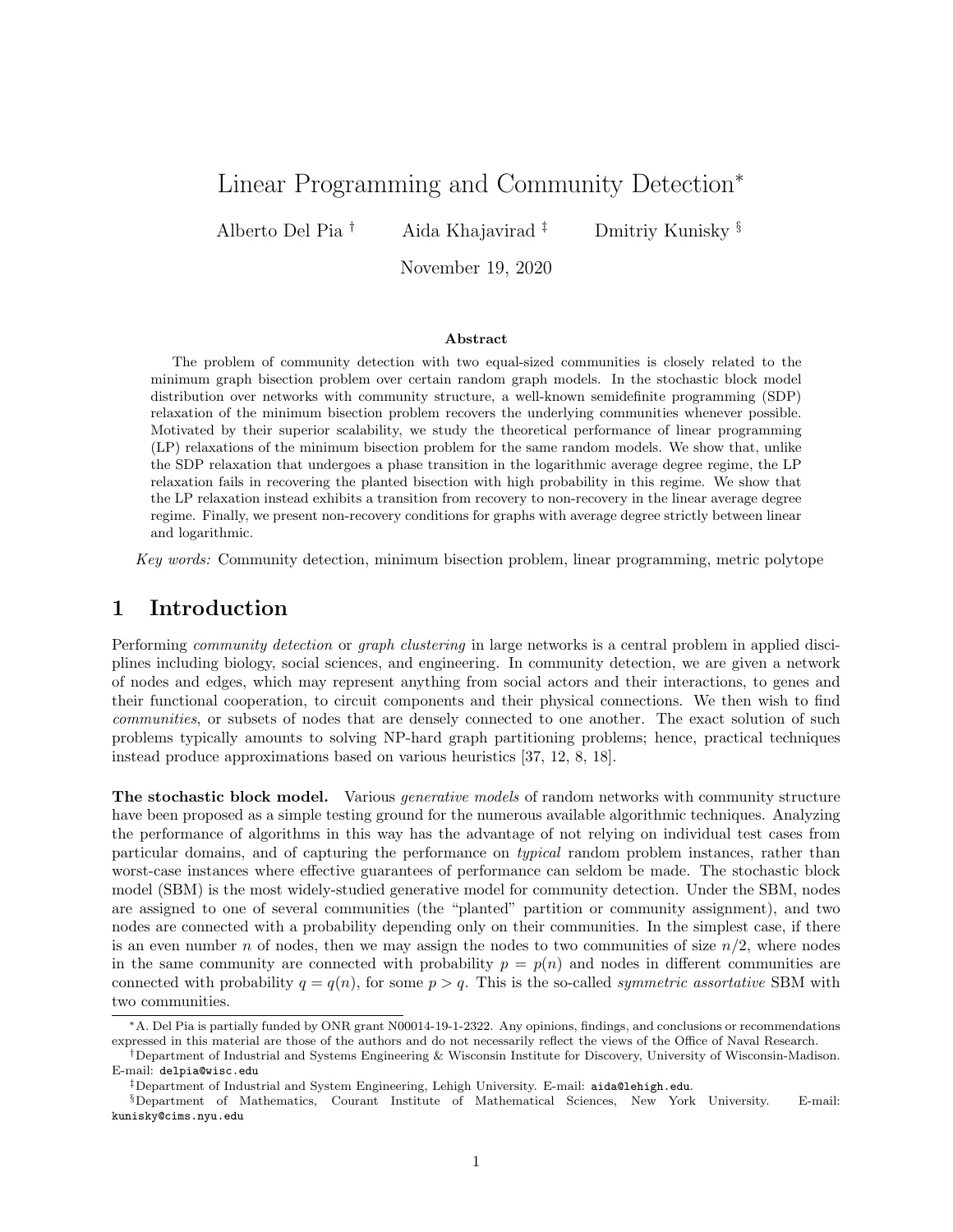In this paper, we study the problem of *exact recovery* (henceforth simply *recovery*) of the communities under this model. That is, we are interested in algorithms that, with high probability (i.e., probability tending to 1 as  $n \to \infty$ ), recover the assignment of nodes to communities correctly. For this task, the estimator that is most likely to succeed is the maximum a posteriori (MAP) estimator, which coincides with the *minimum bisection* of the graph, the assignment with the least number of edges across communities (see Chapter 3 of [1]). Computing the minimum bisection is NP-hard [20], and the best known polynomial-time approximations have a poly-logarithmic worst-case multiplicative error in the size of the bisection [24].

Semidefinite programming relaxations. However, there is still hope to solve the recovery problem under the SBM efficiently, since that only requires an algorithm to perform well on typical random graphs. Indeed, in this setting, one recent stream of research has shown that semidefinite programming (SDP) relaxations of various community detection and graph clustering problems successfully recover communities under suitable generative models [6, 2, 30, 23, 7, 4, 28, 27]. Generally speaking, these works first provide deterministic sufficient conditions for a given community assignment to be the unique optimal solution of the SDP relaxation, and then show that those conditions hold with high probability under a given model. For the symmetric assortative SBM with two communities, the work [2] gave a tight characterization of the values of p and q for which any algorithm, regardless of computational complexity, can recover the community assignments (often called an "information-theoretic" threshold). In particular, the authors found that recovery changes from possible to impossible in the asymptotic regime  $p(n), q(n) \sim \log n/n$ . The authors also conjectured that an SDP relaxation in fact achieves this limit, and proved a partial result in this direction, later extended to a full proof of the conjecture by  $[21, 7]$ . These results indicate that, remarkably, the polynomial-time SDP relaxation succeeds in recovery whenever the (generally intractable) MAP estimator does, in a suitable asymptotic sense.

Linear programming relaxations. It is widely accepted that for problems of comparable size, stateof-the-art solvers for linear programming (LP) significantly outperform those for SDP in both speed and scalability. Yet, in contrast to the rich literature on SDP relaxations, LP relaxations for community detection have not been studied. In this paper, motivated by their desirable practical properties, we study the theoretical performance of LP relaxations of the minimum bisection problem for recovery under the SBM.

Integrality gaps of LP relaxations for graph cut problems. Perhaps the most similar line of prior work concerns LP relaxations for the maximum cut and the sparsest cut problems. Poljak and Tuza [33] consider a well-known LP relaxation of maximum cut problem often referred to as the metric relaxation [17]. They show that for sparse Erdős-Rényi graphs with edge probability  $O(\text{polylog}(n)/n)$ , the metric relaxation yields a trivial integrality gap of 2, while for denser graphs with edge probability  $\Omega(\sqrt{\log n/n})$ , this LP provides smaller integrality gaps. In [5], the authors consider an LP relaxation obtained by adding a large class of inequalities to the metric relaxation. Yet, this stronger LP does not improve the trivial integrality gap of the metric relaxation for edge probability  $O(\text{polylog}(n)/n)$ . In [16], the authors show that, for high-girth graphs, for any fixed  $k$ , the LP relaxation obtained after  $k$  rounds of the Sherali-Adams hierarchy does not improve the trivial integrality gap either. In fact, the authors of [13] prove that, for random  $d$ -regular graphs, for every  $\epsilon > 0$ , there exists  $\gamma = \gamma(d, \epsilon) > 0$  such that integrality gap of the LP relaxation obtained after  $n^{\gamma}$ rounds of Sherali-Adams is  $2-\epsilon$ . In contrast to all of these negative results, the recent works [32, 22] provide a partial "redemption" of the Sherali-Adams relaxation for approximating the maximum cut, by showing that LP relaxations obtained from  $n^{O(1)}$  rounds of Sherali-Adams obtain non-trivial worst-case approximation ratios. For the sparsest cut problem, the authors of [26] give an  $O(\log n)$ -approximation algorithm based on the metric relaxation, and show that constant degree expander graphs in fact yield a matching integrality gap of  $\Theta(\log n)$  for this relaxation.

We draw attention to the unifying feature that, in all of these results, the upper bounds produced by LPs for dense random graphs are significantly better than those for sparse random graphs. Our results describe another setting, concerning performance on the statistical task of recovering a planted bisection rather than approximating the size of the minimum bisection, where the same phenomenon occurs.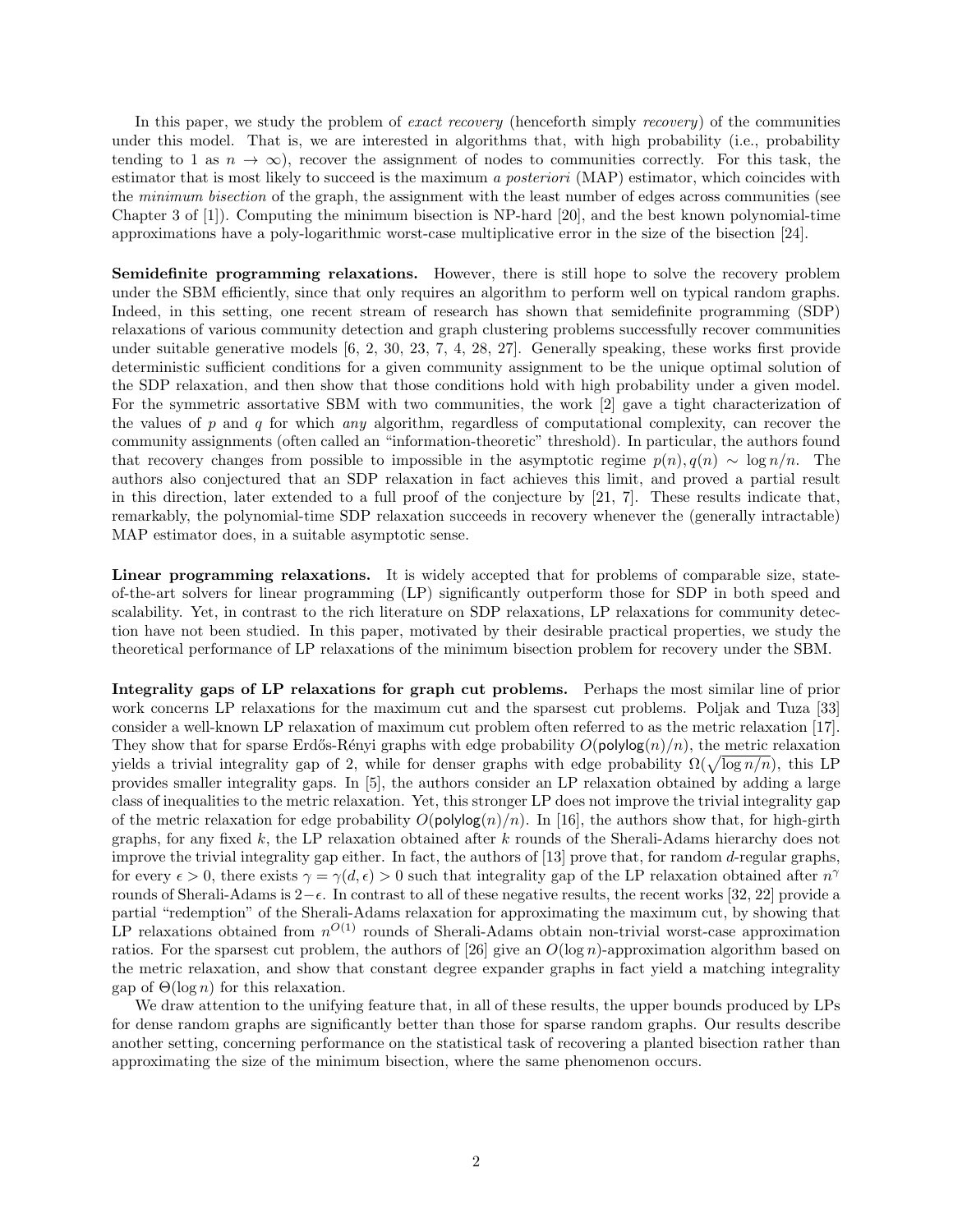Other algorithmic approaches. Recent results have also shown that spectral methods can achieve optimal performance in the SBM as well [1, 3]. As these methods only require estimating the leading eigenvector of a matrix, they are faster than both LP and SDP relaxations. However, it is still valuable to study the theoretical properties of LP relaxations for community detection. First, LP methods provide a general strategy for approximating a wide range of combinatorial graph problems, and understanding the behavior of LP relaxations for the minimum bisection problem sheds light on their applicability to other situations where similar spectral methods do not exist. Second, works like [31, 34] suggest that convex relaxations enjoy robustness to adversarial corruptions of the inputs for statistical problems that spectral methods do not, making it of practical interest to understand the most efficient convex relaxation algorithms for solving statistical problems like recovery in the SBM.

Our contribution. Our work serves as the first average-case analysis of recovery properties of LP relaxations for the minimum bisection problem under the SBM. Proceeding similarly to the works on SDP relaxations described above, we begin with a deterministic analysis. First, we obtain necessary and sufficient conditions for a planted bisection in a graph to be the unique minimum bisection (see Theorems 1 and 2). These conditions are given in terms of certain simple measures of within-cluster and inter-cluster connectivity. Next, we consider an LP relaxation of the minimum bisection problem obtained by outer-approximating the cut-polytope by the metric-polytope [17]. Under certain regularity assumptions on the input graph, we derive a sufficient condition under which the LP recovers the planted bisection (see Propositions 1 and 2). This condition is indeed tight in the worst-case. Moreover, we give an extension of this result to general (irregular) graphs, provided that regularity can be achieved by adding and removing edges in an appropriate way (see Theorem 4). Finally, we present a necessary condition for recovery using the LP relaxation (see Theorem 5). This condition depends on how the average distance between pairs of nodes in the graph compares to the maximum such distance, the diameter of the graph. These two parameters have favorable properties for our subsequent probabilistic analysis.

Next, utilizing our deterministic sufficient and necessary conditions, we perform a probabilistic analysis under the SBM. Namely, we show that if  $p = p(n)$  and  $q = q(n)$  are constants independent of n, then the LP recovers the planted bisection with high probability, provided that  $q \leq p - \frac{1}{2}$  (see Theorem 6). Conversely, if  $q > \max\{2p-1, \frac{1}{2}(3-p-\sqrt{(3-p)^2-4p})\}\$ , then the LP fails to recover the planted bisection with high probability (see Theorem 7.1). Thus, within the very dense asymptotic regime  $p(n)$ ,  $q(n) = \Theta(1)$ , there are some parameters for which the LP achieves recovery, and others for which it does not. On the other hand, in the sparse regime  $p(n)$ ,  $q(n) = \Theta(\log n/n)$ , we prove that with high probability the LP fails to recover the planted bisection (see Theorem 8). We also present a collection of non-recovery conditions for the SBM in between these two regimes; that is, when  $p(n), q(n) = \Theta(n^{-\omega})$  for some  $0 < \omega < 1$  (see Theorem 7.2-3). In summary, we find that LP relaxations do not have the desirable theoretical properties of their SDP counterparts under the SBM, but rather have a novel transition between recovery and non-recovery in a different asymptotic regime.

Outline. The remainder of the paper is organized as follows. In Section 2 we consider the minimum bisection problem and obtain necessary and sufficient conditions for recovery. Subsequently, we consider the LP relaxation in Section 3 and obtain necessary conditions and sufficient conditions underwhich the planted bisection is the unique optimal solution of this LP. In Section 4 we address the question of recovery under the SBM in various regimes. Some technical results that are omitted in the previous sections are provided in Section 5.

## 2 The minimum bisection problem

Let  $G = (V, E)$  be a graph. A bisection of V is a partition of V into two subsets of equal cardinality. Clearly a bisection of V only exists if  $|V|$  is even. The *cost* of the bisection is the number of edges connecting the two sets. The *minimum bisection problem* is the problem of finding a bisection of minimum cost in a given graph. This problem is known to be NP-hard [20] and it is prototypical to graph partitioning problems, which arise in numerous applications. Throughout the paper, we assume  $V = \{1, \ldots, n\}$ . Furthermore, we denote by  $(i, j)$  an edge in E with ends  $i < j$ .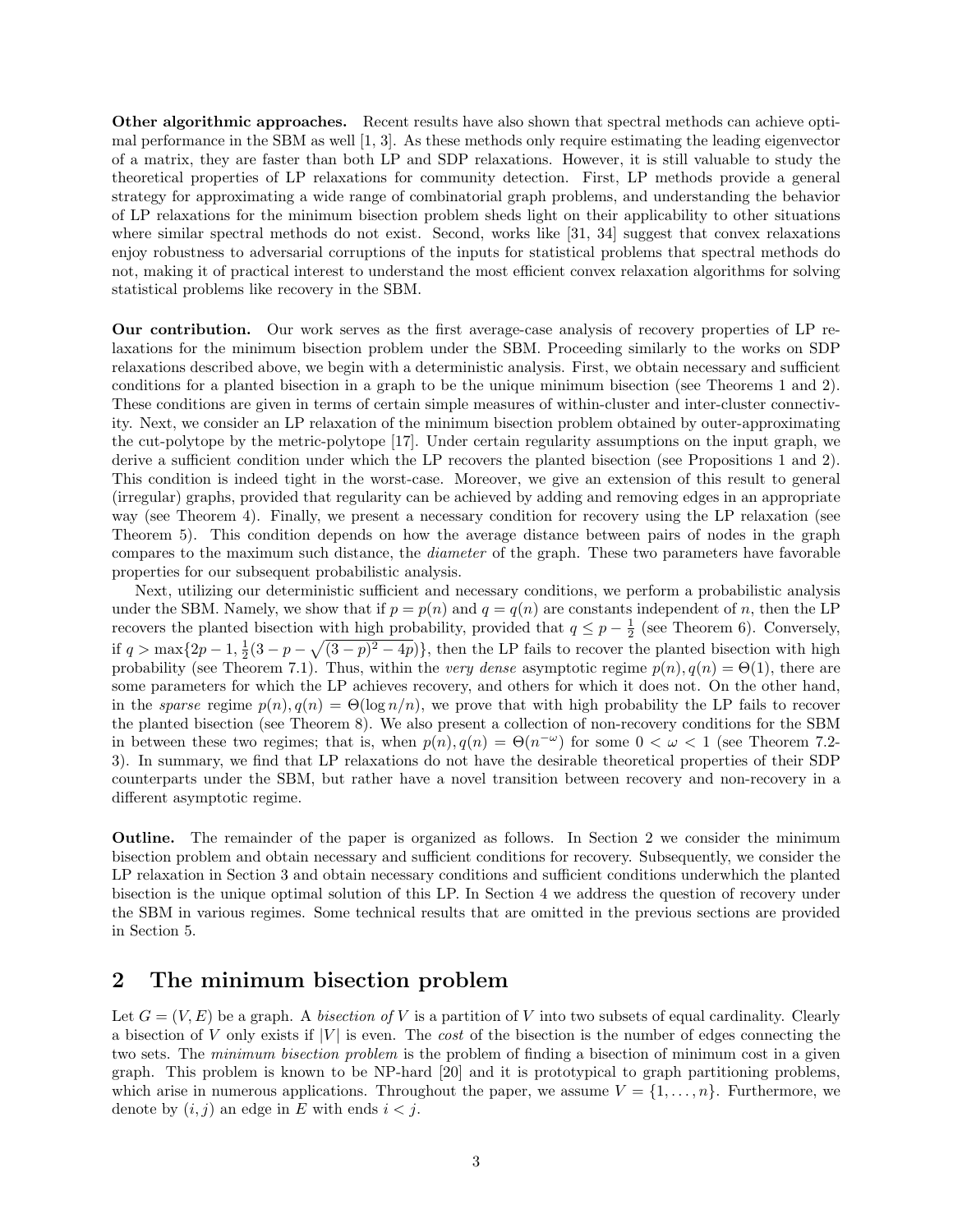Let G be a given graph and assume that there is also a fixed bisection of  $V$  which is unknown to us. We refer to this fixed bisection as the planted bisection, and we denote it by  $V_1, V_2$ . The question that we consider in this section is the following: When is the minimum bisection problem able to recover the planted bisection? Clearly this can only happen when the planted bisection is the unique optimal solution. More generally, we say that an optimization problem recovers the planted bisection if its unique optimal solution corresponds to the planted bisection.

We present a necessary and sufficient condition under which the minimum bisection problem recovers the planted bisection. This condition is expressed in terms of two parameters  $d_{\text{in}}$ ,  $d_{\text{out}}$  of the given graph G. Roughly speaking,  $d_{\rm in}$  is a measure of *intra-cluster connectivity* while  $d_{\rm out}$  is a measure of *inter-cluster* connectivity. Such parameters are commonly used in order to obtain performance guarantees for various clustering-type algorithms (see for example [25, 27, 28]). These quantities will also appear naturally in the course of our construction of a dual certificate for the LP relaxation in Theorem 4. In order to formally define these two parameters, we recall that the *subgraph* of G induced by a subset U of V, denoted by  $G[U]$ , is the graph with node set  $U$ , and where its edge set is the subset of all the edges in  $E$  with both ends in U. Furthermore, we denote by  $E_1$  and  $E_2$  the edge sets of  $G[V_1]$  and  $G[V_2]$ , respectively, and we define  $G_0$ as the graph  $G_0 = (V, E_0)$ , where  $E_0 := E \setminus (E_1 \cup E_2)$ . The parameter  $d_{\text{in}}$  is then defined as the minimum degree of the nodes of  $G[V_1] \cup G[V_2]$ , while the parameter  $d_{\text{out}}$  is the maximum degree of the nodes of  $G_0$ .

#### 2.1 A sufficient condition for recovery

We first present a condition that guarantees that the minimum bisection problem recovers the planted bisection.

### **Theorem 1.** If  $d_{in} - d_{out} > n/4 - 1$ , then the minimum bisection problem recovers the planted bisection.

Proof. We prove the contrapositive, thus we assume that the minimum bisection problem does not recover the planted bisection, and we show  $d_{\text{in}} - d_{\text{out}} \leq n/4 - 1$ . Let  $\tilde{V}_1, \tilde{V}_2$  denote the optimal solution to the minimum bisection problem.

Let  $U_1 := V_1 \cap \tilde{V}_1$ . Up to switching  $\tilde{V}_1$  and  $\tilde{V}_2$ , we can assume without loss of generality that  $|U_1| \le n/4$ . Since the minimum bisection problem does not recover the planted bisection, we have that  $U_1$  is nonempty, and we denote by t its cardinality, i.e.,  $t := |U_1|$ . Let  $U_2 := V_2 \cap V_2$  and note that  $|U_2| = t$ . We also define  $W_1 := V_1 \cap \tilde{V}_2$  and  $W_2 := V_2 \cap \tilde{V}_1$ . In particular, we have  $V_1 = U_1 \cup W_1$ ,  $V_2 = U_2 \cup W_2$ ,  $\tilde{V}_1 = U_1 \cup W_2$ , and  $\tilde{V}_2 = U_2 \cup W_1$ . See Fig. 2.1 for an illustration.



Figure 1: Both graphs in the figure are G. The graph on the left represents the planted bisection  $V_1, V_2$ . The graph on the right represents the optimal solution of the minimum bisection problem  $\tilde{V}_1, \tilde{V}_2$ .

We define the following sets of edges:

 $R_1 := \{e \in E : e$  has one endnode in  $U_1$  and one endnode in  $W_2\},$  $R_2 := \{e \in E : e$  has one endnode in  $W_1$  and one endnode in  $U_2\},\$  $S_1 := \{e \in E : e \text{ has one endnode in } U_1 \text{ and one endnode in } W_1\},\$  $S_2 := \{e \in E : e \text{ has one endnode in } U_2 \text{ and one endnode in } W_2\},\$  $T_1 := \{e \in E : e$  has one endnode in  $U_1$  and one endnode in  $U_2\},\$  $T_2 := \{e \in E : e \text{ has one endnode in } W_1 \text{ and one endnode in } W_2\}.$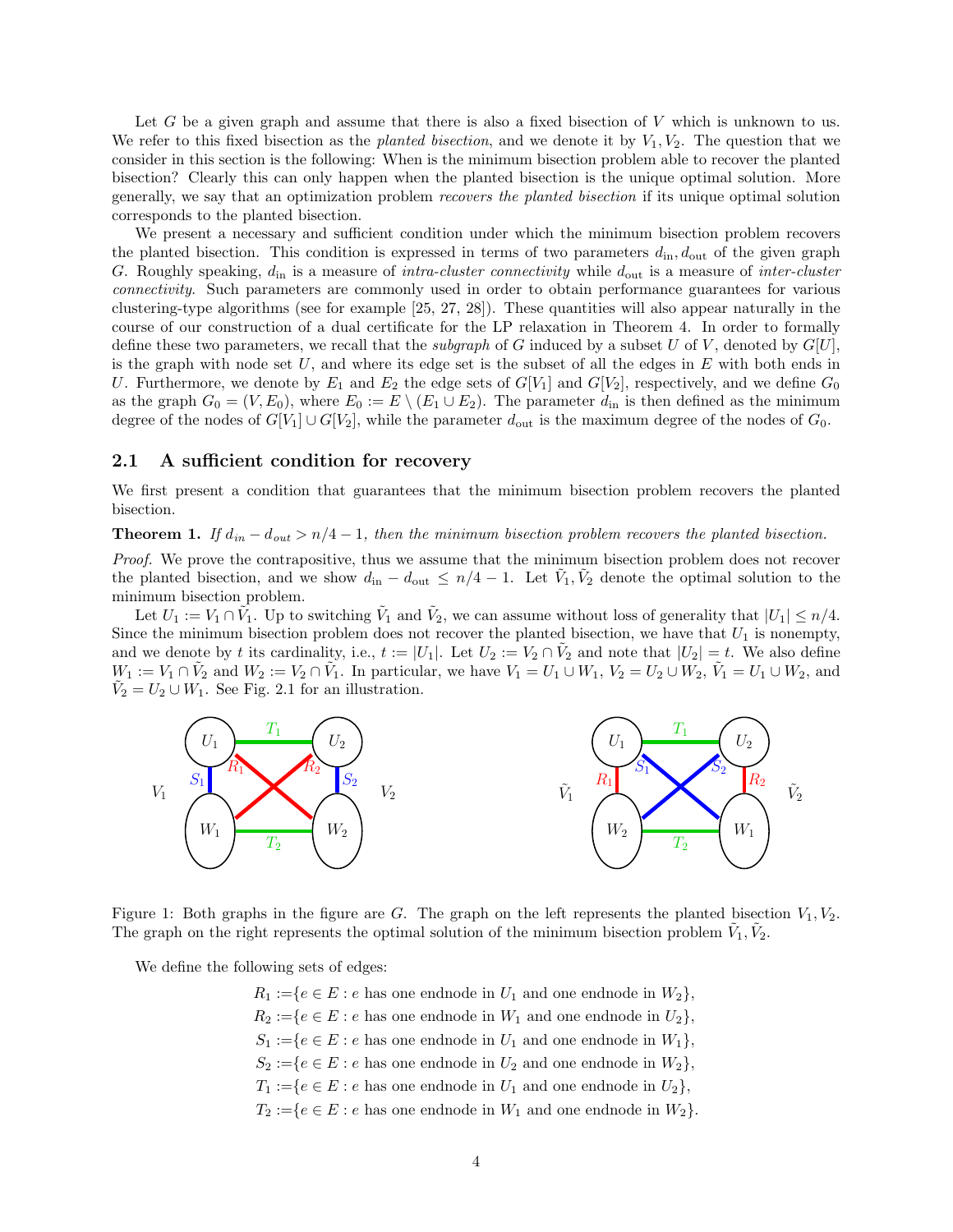Furthermore, let  $R := R_1 \cup R_2$ ,  $S := S_1 \cup S_2$ , and  $T := T_1 \cup T_2$ .

The optimality of the bisection  $\tilde{V}_1, \tilde{V}_2$  implies that  $|S| + |\mathcal{P}| \leq |R| + |\mathcal{P}|$ , thus  $|S| \leq |R|$ . Next, we obtain an upper bound on |R| and a lower bound on |S|. By definition of  $d_{\text{out}}$ , we have  $|R_1| \leq t d_{\text{out}}$  and  $|R_2| \leq t d_{\text{out}}$ , thus  $|R| \leq 2td_{\text{out}}$ . Consider now the set  $S_1$ . The sum of the degrees of the nodes in  $U_1$  in the graph  $G[V_1]$  is at least  $td_{in}$ , while the sum of the degrees of the nodes of the graph  $G[U_1]$  is at most  $t(t-1)$ . Thus we have  $|S_1| \ge t(d_{\rm in}-t+1)$ . Symmetrically,  $|S_2| \ge t(d_{\rm in}-t+1)$ , thus  $|S| \ge 2t(d_{\rm in}-t+1)$ . We obtain

$$
2t(d_{\text{in}} - t + 1) \le |S| \le |R| \le 2t d_{\text{out}} \quad \Rightarrow \quad d_{\text{in}} - t + 1 \le d_{\text{out}}.
$$

Since  $t \leq n/4$ , we derive  $d_{\text{in}} - d_{\text{out}} \leq n/4 - 1$ .

#### 2.2 A necessary condition for recovery

Next, we present a necessary condition for recovery of the planted bisection. To this end, we make use of the following graph theoretic lemma.

**Lemma 1.** For every positive even t, and every d with  $0 \le d \le t/2$ , there exists a d-regular bipartite graph with t nodes and where each partition contains  $t/2$  nodes. Furthermore, for every positive even t, and every d with  $0 \leq d \leq t-1$ , there exists a d-regular graph with t nodes.

*Proof.* Fix any positive even t, and let  $U_1, U_2$  be two disjoint sets of nodes of cardinality  $t/2$ . We start by proving the first part of the statement. For every d with  $0 \le d \le t/2$  we explain how to construct a d-regular bipartite graph  $B_d$  with bipartition  $U_1, U_2$ . The graph  $B_{t/2}$  is the complete bipartite graph. We recursively define  $B_{d-1}$  from  $B_d$  for every  $1 \leq d \leq t/2$ . The graph  $B_d$  is regular bipartite of positive degree and so it has a perfect matching (see Corollary 16.2b in [35]), which we denote by  $M_d$ . The graph  $B_{d-1}$  is then obtained from  $B_d$  by removing all the edges in  $M_d$ .

Next we prove the second part of the statement. Due to the first part of the proof, we only need to construct a d-regular graph  $G_d$  with node set  $U_1 \cup U_2$ , for every d with  $t/2 + 1 \leq d \leq t - 1$ . Let H be the graph with node set  $U_1 \cup U_2$  and whose edge set consists of all the edges with both ends in the same  $U_i$ ,  $i = 1, 2$ . Note that H is a  $t/2 - 1$  regular graph. For every  $t/2 + 1 \le d \le t - 1$ , the graph  $G_d$  is obtained by taking the union of the two graphs  $B_{d-1/2+1}$  and H. taking the union of the two graphs  $B_{d-t/2+1}$  and H.

We are now ready to present a necessary condition for recovery. In particular, the next theorem implies that the sufficient condition presented in Theorem 1 is tight.

**Theorem 2.** Let n be a positive integer divisible by eight, and let  $d_{in}$ ,  $d_{out}$  be nonnegative integers such that  $d_{in} \le n/2-1$  and  $d_{out} \le n/2$ . If  $d_{in} - d_{out} \le n/4-1$ , there is a graph G with n nodes and a planted bisection with parameters  $d_{in}$ ,  $d_{out}$  for which the minimum bisection problem does not recover the planted bisection.

*Proof.* Let  $n, d_{\text{in}}$ ,  $d_{\text{out}}$  satisfy the assumptions in the statement. We explain how to construct a graph G with n nodes, and the planted bisection  $V_1, V_2$  with parameters  $d_{\text{in}}$ ,  $d_{\text{out}}$ . Furthermore we show that the minimum bisection problem over G does not recover the planted bisection.

The notation that we use in this proof is the same used in the proof of Theorem 1 and we refer the reader to Fig. 2.1 for an illustration. In our instances the set  $V_1$  is the union of the two disjoint and nonempty sets of nodes  $U_1, W_1$ . Symmetrically, the set  $V_2$  is the union of the two disjoint sets of nodes  $U_2, W_2$ . We will always have  $|U_1| = |U_2|$ , thus  $|W_1| = |W_2|$ . In order to define our instances, we will use the sets of edges  $R_1, R_2, R, S_1, S_2, S, \text{ and } T_1, T_2, T, \text{ as defined in the proof of Theorem 1.}$ 

By assumption, we have  $d_{\text{out}} \in \{0, \ldots, n/2\}$ . We subdivide the proof into two separate cases:  $d_{\text{in}} \leq$  $d_{\text{out}} - 1$  and  $d_{\text{in}} \geq d_{\text{out}}$ . In all cases below, the constructed instance will have  $|S| \leq |R|$ . Thus, for these instances, a solution of the minimum bisection problem with cost no larger than the planted bisection  $V_1, V_2$ is given by the bisection  $U_1 \cup W_2, U_2 \cup W_1$ .

Case 1:  $d_{in} \leq d_{out} - 1$ . Let  $G[V_1]$  and  $G[V_2]$  be  $d_{in}$ -regular graphs. Since  $|V_1|$  and  $|V_2|$  are even and  $0 \leq d_{\text{in}} \leq n/2 - 1$ , these graphs exist due to Lemma 1. Let  $T \cup R$  be the edge set of a bipartite  $d_{\text{out}}$ regular graph on nodes  $V_1 \cup V_2$  with bipartition  $V_1, V_2$ . Note that this graph exists due to Lemma 1, since  $0 \leq d_{\text{out}} \leq n/2$ . Then  $G_0$  is  $d_{\text{out}}$ -regular. Let  $U_1$  contain only one node of  $V_1$ , and  $U_2$  contain only one node of  $V_2$ . Hence the sets  $W_1, W_2$  contain  $n/2 - 1$  nodes each. It is then simple to verify that  $|S| = 2d_{\text{in}}$  and

 $\Box$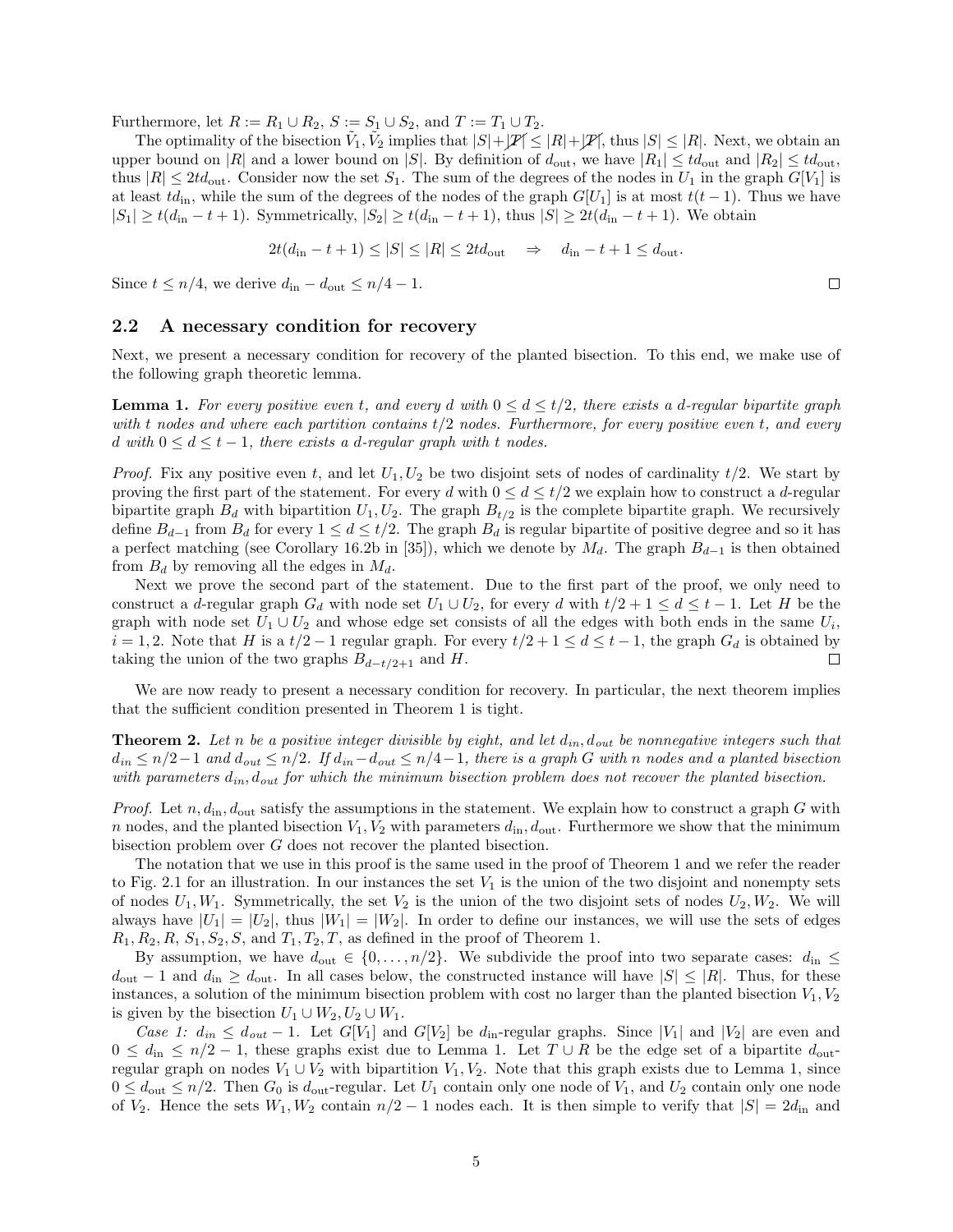$|R| \geq 2(d_{\text{out}} - 1)$ . If  $d_{\text{in}} = 0$ , then  $|S| = 0$ , and we clearly have  $|S| \leq |R|$ . Otherwise,  $d_{\text{in}} \geq 1$ , and we have  $|S| = 2d_{\text{in}} \leq 2(d_{\text{out}} - 1) \leq |R|.$ 

Case 2:  $d_{in} \geq d_{out}$ . In the instances that we construct in this case we have that all sets  $U_1, W_1, U_2, W_2$ have cardinality  $n/4$ . We distinguish between two subcases. In the first we assume  $d_{\text{in}} \leq n/4 - 1$ , while in the second subcase we have  $d_{\text{in}} \geq n/4$ .

Case 2a:  $d_{in} \geq d_{out}$  and  $d_{in} \leq n/4 - 1$ . Let  $G[U_1], G[W_1], G[U_2], G[W_2]$  be  $d_{in}$ -regular graphs. Since  $|U_1| = |W_1| = |U_2| = |W_2|$  is even and  $0 \le d_{\text{in}} \le n/4 - 1$ , these graphs exist due to Lemma 1. Let  $S_1, S_2$  be empty. Then  $G[V_1]$  and  $G[V_2]$  are  $d_{\text{in}}$ -regular.

Let  $T_1$  be the edge set of a bipartite  $d_{\text{out}}$ -regular graph on nodes  $U_1 \cup U_2$  with bipartition  $U_1, U_2$ , which exists due to Lemma 1, since  $0 \le d_{\text{out}} \le d_{\text{in}} \le n/4 - 1$ . Symmetrically, let  $T_2$  be the edge set of a bipartite  $d_{\text{out}}$ -regular graph on nodes  $W_1 \cup W_2$  with bipartition  $W_1, W_2$ . Furthermore, let  $R_1, R_2$  be empty. Then  $G_0$ is  $d_{\text{out}}$ -regular.

In the instance constructed we have  $|S| = |R| = 0$ .

Case 2b:  $d_{in} \geq d_{out}$  and  $d_{in} \geq n/4$ . Let  $G[U_1], G[W_1], G[U_2], G[W_2]$  be complete graphs, which are  $(n/4-1)$ -regular. Let  $S_1$  be the edge set of a bipartite  $(d_{in} - n/4+1)$ -regular graph on nodes  $U_1 \cup W_1$  with bipartition  $U_1, W_1$ . This bipartite graph exists due to Lemma 1 since

$$
1 = \frac{n}{4} - \frac{n}{4} + 1 \le d_{\text{in}} - \frac{n}{4} + 1 \le \frac{n}{2} - 1 - \frac{n}{4} + 1 = \frac{n}{4},
$$

where the second inequality holds by assumption of the theorem. Symmetrically, let  $S_2$  be the edge set of a bipartite  $(d_{\text{in}} - n/4 + 1)$ -regular graph on nodes  $U_2 \cup W_2$  with bipartition  $U_2, W_2$ . Then  $G[V_1]$  and  $G[V_2]$ are  $d_{\rm in}$ -regular.

Employing Lemma 1 similarly to the previous paragraph, we let  $R_1$  be the edge set of a bipartite  $(d_{\text{in}} - n/4 + 1)$ -regular graph on nodes  $U_1 \cup W_2$  with bipartition  $U_1, W_2$ , and let  $R_2$  be the edge set of a bipartite  $(d_{\text{in}} - n/4 + 1)$ -regular graph on nodes  $U_2 \cup W_1$  with bipartition  $U_2, W_1$ . Furthermore, let  $T_1$  be the edge set of a bipartite  $(d_{\text{out}} - d_{\text{in}} + n/4 - 1)$ -regular graph on nodes  $U_1 \cup U_2$  with bipartition  $U_1, U_2$ . This bipartite graph exists due to Lemma 1 since

$$
0 \le d_{\text{out}} - d_{\text{in}} + n/4 - 1 \le d_{\text{in}} - d_{\text{in}}' + n/4 - 1 = n/4 - 1,
$$

where the first inequality holds by assumption of the theorem. Symmetrically, let  $T_2$  be the edge set of a bipartite  $(d_{\text{out}} - d_{\text{in}} + n/4 - 1)$ -regular graph on nodes  $W_1 \cup W_2$  with bipartition  $W_1, W_2$ . Then  $G_0$  is  $d_{\text{out}}$ -regular.

Note that in the instance defined we have  $|S_1| = |S_2| = |R_1| = |R_2|$ , thus  $|S| = |R|$ .  $\Box$ 

## 3 Linear programming relaxation

In order to present the LP relaxation for the minimum bisection problem, we first give an equivalent formulation of this problem. Given a graph  $G = (V, E)$  with n nodes, the *cut vector* corresponding to a partition of V is defined as the vector  $x \in \{0,1\}^{\binom{n}{2}}$  with  $x_{ij} = 0$  for any  $i < j \in V$  with nodes  $i, j$  in the same subset of the partition, and with  $x_{ij} = 1$  for any  $i < j \in V$  with nodes  $i, j$  in different subsets. Let  $A \in \{0,1\}^{n \times n}$ denote the *adjacency matrix* of G, where  $a_{ij} = 1$  if  $(i, j) \in E$  and  $a_{ij} = 0$  otherwise. Then the minimum bisection problem can be written as the problem of minimizing the linear function  $\sum_{(i,j)\in E} a_{ij}x_{ij}$  over all cut vectors subject to  $\sum_{1 \leq i < j \leq n} x_{ij} = n^2/4$ , where the equality constraint ensures that the two partitions have the same cardinality.

The most well-known LP relaxation of the minimum bisection problem is the so-called metric relaxation, given by

$$
\min_{x} \sum_{1 \le i < j \le n} a_{ij} x_{ij} \tag{LP-P}
$$

$$
\text{s.t.} \quad x_{ij} \le x_{ik} + x_{jk} \qquad \qquad \forall \text{ distinct } i, j, k \in [n], \ i < j \tag{1}
$$

$$
x_{ij} + x_{ik} + x_{jk} \le 2 \qquad \qquad \forall \ 1 \le i < j < k \le n \tag{2}
$$

$$
\sum_{1 \le i < j \le n} x_{ij} = n^2/4. \tag{3}
$$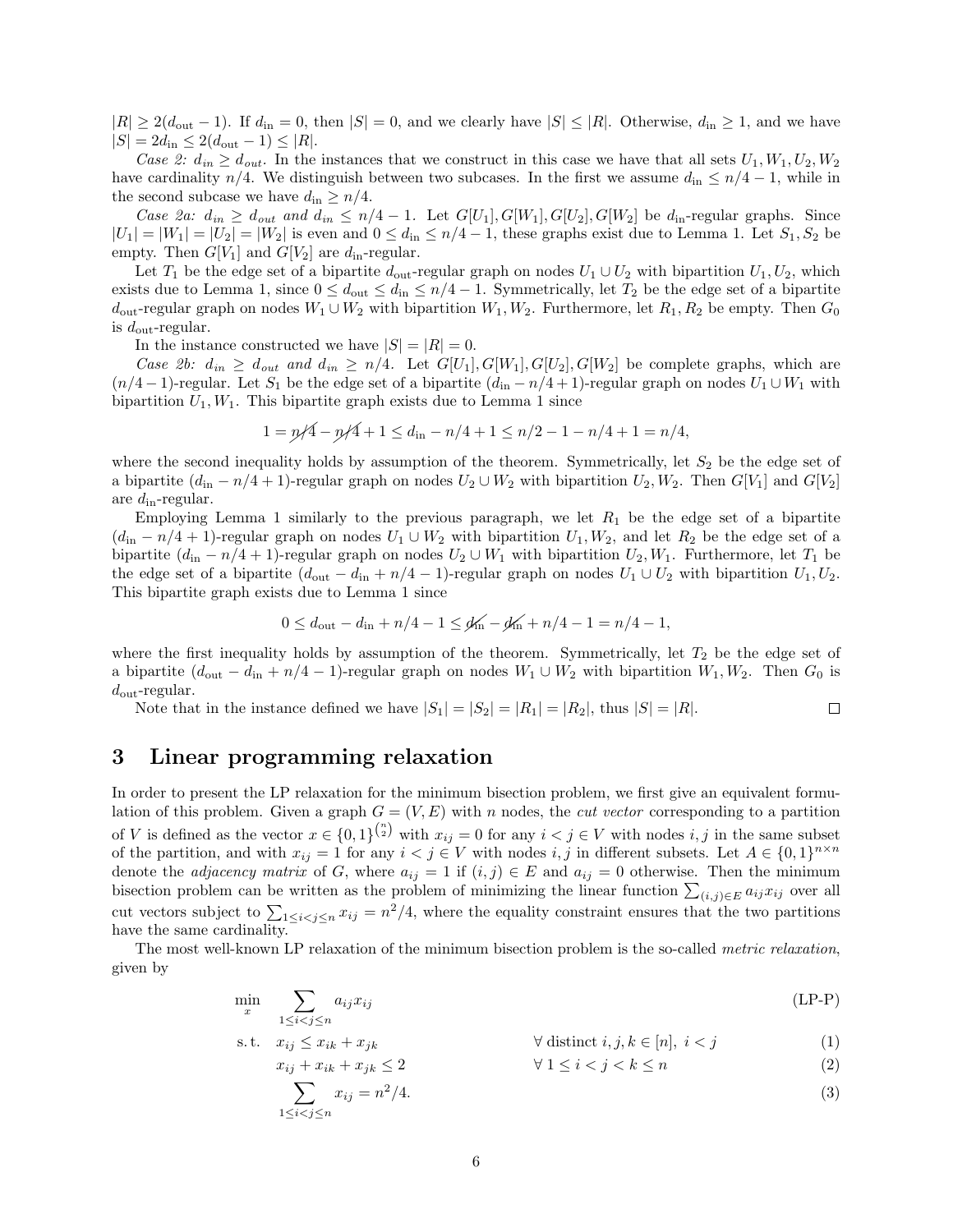Problem (LP-P) is obtained by first convexifying the feasible region of the minimum bisection problem by requiring  $x$  to be in the *cut polytope*, i.e., the convex hull of all cut vectors, while satisfying the equal-sized partitions enforced by (3). Subsequently, the cut polytope is outer-approximated by the metric polytope defined by triangle inequalities (1) and (2). From a complexity viewpoint, Problem (LP-P) can be solved in polynomial time. From a practical perspective, it is well-understood that by employing some cutting-plane method together with dual Simplex algorithm, Problem (LP-P) can be solved very efficiently.

#### 3.1 A sufficient condition for recovery

Our goal in this section is to obtain sufficient conditions under which the LP relaxation recovers the planted bisection. To this end, first, we obtain conditions under which the cut vector corresponding to the planted bisection is an optimal solution of (LP-P). Subsequently, we address the question of uniqueness. We start by constructing the dual of (LP-P); we associate variables  $\lambda_{ijk}$  with inequalities (1), variables  $\mu_{ijk}$  with inequalities (2), and a variable  $\omega$  with the equality constraint (3). It then follows that the dual of (LP-P) is given by

$$
\max_{\lambda,\mu,\omega} \quad -2 \sum_{1 \le i < j < k \le n} \mu_{ijk} - \frac{n^2}{4} \omega \tag{LP-D}
$$

s.t. 
$$
a_{ij} + \sum_{k \in [n] \setminus \{i,j\}} (\lambda_{ijk} - \lambda_{ikj} - \lambda_{jki} + \mu_{ijk}) + \omega = 0 \qquad 1 \le i < j \le n
$$
 (4)

$$
\lambda_{ijk} = \lambda_{jik} \ge 0, \ \mu_{ijk} = \mu_{jik} \ge 0
$$
\n
$$
\forall i \ne j \ne k \in [n], \ i < j.
$$

Let  $\bar{x}$  be feasible to the primal (LP-P) and  $(\bar{\lambda}, \bar{\mu}, \bar{\omega})$  be feasible to the dual (LP-D). Then  $\bar{x}$  and  $(\bar{\lambda}, \bar{\mu}, \bar{\omega})$  are optimal if strong duality holds, i.e.,

$$
\sum_{1 \le i < j \le n} a_{ij} \bar{x}_{ij} = -2 \sum_{1 \le i < j < k \le n} \bar{\mu}_{ijk} - \frac{n^2}{4} \bar{\omega}.\tag{5}
$$

As before let G be a graph with planted bisection  $V_1, V_2$ . Let  $\bar{x}$  be the cut vector corresponding to the planted bisection. Without loss of generality, we assume  $V_1 = \{1, \ldots, \frac{n}{2}\}, V_2 = \{\frac{n}{2} + 1, \ldots, n\}.$  Then we have  $\bar{x}_{ij} = 0$  for all  $i, j \in V_1$  and all  $i, j \in V_2$  with  $i < j$ , and  $\bar{x}_{ij} = 1$  for all  $i \in V_1$  and  $j \in V_2$ . To show that  $\bar{x}$  is optimal for the primal, our task is to obtain a dual feasible point  $(\bar{\lambda}, \bar{\mu}, \bar{\omega})$  that satisfies (5). For notational simplicity, in the remainder of this paper we let  $G_1 := G[V_1]$  and  $G_2 := G[V_2]$ .

#### 3.1.1 Regular graphs

In the following, we consider the setting where  $G_1$  and  $G_2$  are both  $d_{\text{in}}$ -regular graphs for some  $d_{\text{in}} \in$  $\{1,\ldots,\frac{n}{2}-1\}$  and that  $G_0$  is  $d_{\text{out}}$ -regular for some  $d_{\text{out}} \in \{0,\ldots,\frac{n}{2}\}$ , where we assume  $n \geq 4$ . This restrictive assumption significantly simplifies the optimality conditions and enables us to obtain the dual certificate in closed-form. In the next section, we relax this regularity assumption.

**Proposition 1.** Let  $G_1$  and  $G_2$  be  $d_{in}$ -regular for some  $d_{in} \in \{1, \ldots, \frac{n}{2} - 1\}$  and let  $G_0$  be  $d_{out}$ -regular for some  $d_{out} \in \{0, \ldots, \frac{n}{2}\}.$  Then the cut vector corresponding to the planted bisection is an optimal solution of  $(LP-P)$  if

$$
d_{in} - d_{out} \ge \frac{n}{4} - 1. \tag{6}
$$

*Proof.* We prove the statement by constructing a dual feasible point  $(\overline{\lambda}, \overline{\mu}, \overline{\omega})$  that satisfies condition (5). By complementary slackness, at any such point we have  $\bar{\lambda}_{ijk} = 0$  for all  $i, j \in V_1$ ,  $k \in V_2$  and for all  $i, j \in V_2$ ,  $k \in V_1$  and  $\bar{\mu}_{ijk} = 0$  for all  $i, j, k \in V_1$  and all  $i, j, k \in V_2$ . Additionally, we set  $\bar{\lambda}_{ijk} = 0$  for all  $i, j, k \in V_1$  and for all  $i, j, k \in V_2$ ,  $\bar{\lambda}_{ikj} = \bar{\lambda}_{jki} = 0$  for all  $i, j \in V_1$  such that  $(i, j) \notin E_1$  and for all  $k \in V_2$ ,  $\bar{\lambda}_{kij} = \bar{\lambda}_{kji} = 0$  for all  $i, j \in V_2$  such that  $(i, j) \notin E_2$  and for all  $k \in V_1$ ,  $\bar{\mu}_{ijk} = 0$  for all  $(i, j) \in E_1$  and  $k \in V_2$  and  $\bar{\mu}_{ijk} = 0$  for all  $(i, j) \in E_2$  and  $k \in V_1$ . It then follows that the linear system (4) simplifies to following set of equalities:

(I) For any  $i, j \in V_1$  and  $(i, j) \notin E_1$ :

$$
\sum_{k \in V_2} \bar{\mu}_{ijk} + \bar{\omega} = 0.
$$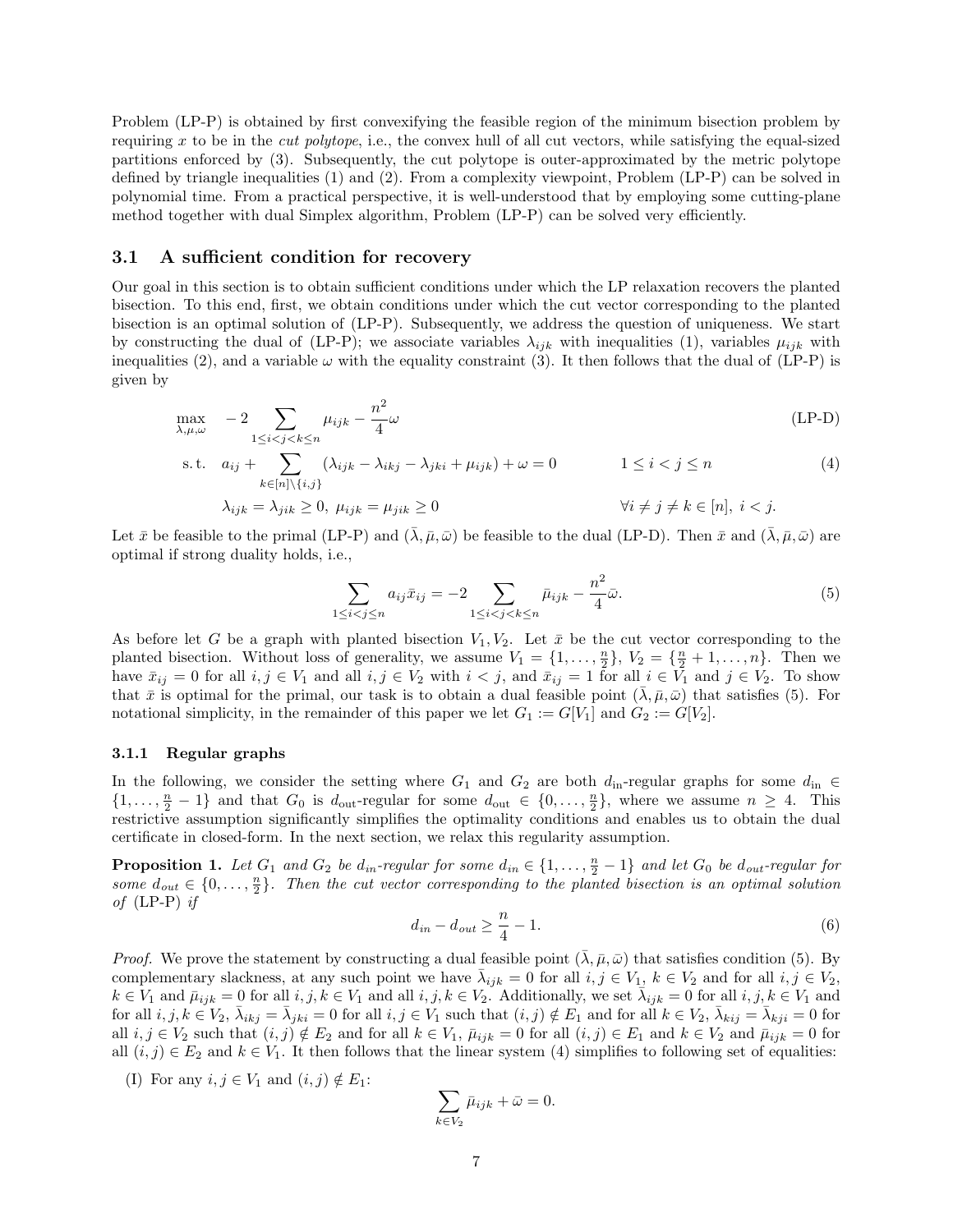(II) For any  $i, j \in V_2$  and  $(i, j) \notin E_2$ :

$$
\sum_{k \in V_1} \bar{\mu}_{ijk} + \bar{\omega} = 0.
$$

(III) For any  $i \in V_1$  and  $j \in V_2$  such that  $(i, j) \notin E_0$ :

$$
\sum_{\substack{k \in V_1:\\(i,k) \in E_1}} (\bar{\lambda}_{ijk} - \bar{\lambda}_{kji}) + \sum_{\substack{k \in V_2:\\(j,k) \in E_2}} (\bar{\lambda}_{ijk} - \bar{\lambda}_{ikj}) + \sum_{\substack{k \in V_1:\\(i,k) \notin E_1}} \bar{\mu}_{ijk} + \sum_{\substack{k \in V_2:\\(j,k) \notin E_2}} \bar{\mu}_{ijk} + \bar{\omega} = 0.
$$

(IV) For any  $(i, j) \in E_0$ :

$$
1 + \sum_{\substack{k \in V_1:\\(i,k) \in E_1}} (\bar{\lambda}_{ijk} - \bar{\lambda}_{kji}) + \sum_{\substack{k \in V_2:\\(j,k) \in E_2}} (\bar{\lambda}_{ijk} - \bar{\lambda}_{ikj}) + \sum_{\substack{k \in V_1:\\(i,k) \notin E_1}} \bar{\mu}_{ijk} + \sum_{\substack{k \in V_2:\\(j,k) \notin E_2}} \bar{\mu}_{ijk} + \bar{\omega} = 0.
$$

(V) For any  $(i, j) \in E_1$ :

$$
1 - \sum_{k \in V_2} (\bar{\lambda}_{ikj} + \bar{\lambda}_{jki}) + \bar{\omega} = 0.
$$

(VI) For any  $(i, j) \in E_2$ :

$$
1 - \sum_{k \in V_1} (\bar{\lambda}_{kij} + \bar{\lambda}_{kji}) + \bar{\omega} = 0.
$$

We first choose  $\bar{\omega}$  such that (5) is satisfied. From conditions (I) and (II),  $d_{\rm in}$ -regularity of  $G_1$  and  $G_2$ , and  $d_{\text{out}}$ -regularity of  $G_0$ , it follows that equality (5) can be equivalently written as

$$
\frac{nd_{\text{out}}}{2} = -2 \sum_{1 \le i < j < k \le n} \bar{\mu}_{ijk} - \frac{n^2}{4} \bar{\omega} = -2 \sum_{(i,j) \notin E_1} \sum_{k \in V_2} \bar{\mu}_{ijk} - 2 \sum_{(i,j) \notin E_2} \sum_{k \in V_1} \bar{\mu}_{ijk} - \frac{n^2}{4} \bar{\omega}
$$
\n
$$
= n\left(\frac{n}{2} - d_{\text{in}} - 1\right)\bar{\omega} - \frac{n^2}{4} \bar{\omega}
$$

which in turn implies

$$
\bar{\omega} = \frac{2d_{\text{out}}}{n - 4d_{\text{in}} - 4}.\tag{7}
$$

Now to satisfy condition (I) (resp. condition (II)), for each  $(i, j) \notin E_1$  and  $k \in V_2$  (resp.  $(i, j) \notin E_2$  and  $k \in V_1$ , let

$$
\bar{\mu}_{ijk} = -\left(\frac{a_{ik} + a_{jk}}{2}\right) \frac{\bar{\omega}}{d_{\text{out}}}
$$
\n(8)

To satisfy  $\bar{\mu}_{ijk} \geq 0$ , we must have  $\bar{\omega} \leq 0$ ; by (7) this is equivalent to  $d_{in} \geq \frac{n}{4} - 1$ , which is clearly implied by (6).

Next, to satisfy Conditions (III) and (IV), for each  $(i, j) \in E_1$  and  $k \in V_2$  and for each  $(i, j) \in E_2$  and  $k \in V_1$ , let

$$
\bar{\lambda}_{ikj} - \bar{\lambda}_{jki} = \left(\frac{a_{ik} - a_{jk}}{2}\right) \frac{\bar{\omega}}{d_{\text{out}}},\tag{9}
$$

and for each  $(i, j) \in E_2$  and  $k \in V_1$ , let

$$
\bar{\lambda}_{kij} - \bar{\lambda}_{kji} = \left(\frac{a_{ik} - a_{jk}}{2}\right) \frac{\bar{\omega}}{d_{\text{out}}}.
$$
\n(10)

Substituting (9) and (10) in condition (III) and using (8), for each  $i \in V_1$  and  $j \in V_2$  such that  $(i, j) \notin E_0$ , we obtain

$$
-\frac{\bar{\omega}}{2d_{\text{out}}}\sum_{k\in V_1}a_{jk}-\frac{\bar{\omega}}{2d_{\text{out}}}\sum_{k\in V_2}a_{ik}+\bar{\omega}=-\frac{\bar{\omega}}{2}-\frac{\bar{\omega}}{2}+\bar{\omega}=0,
$$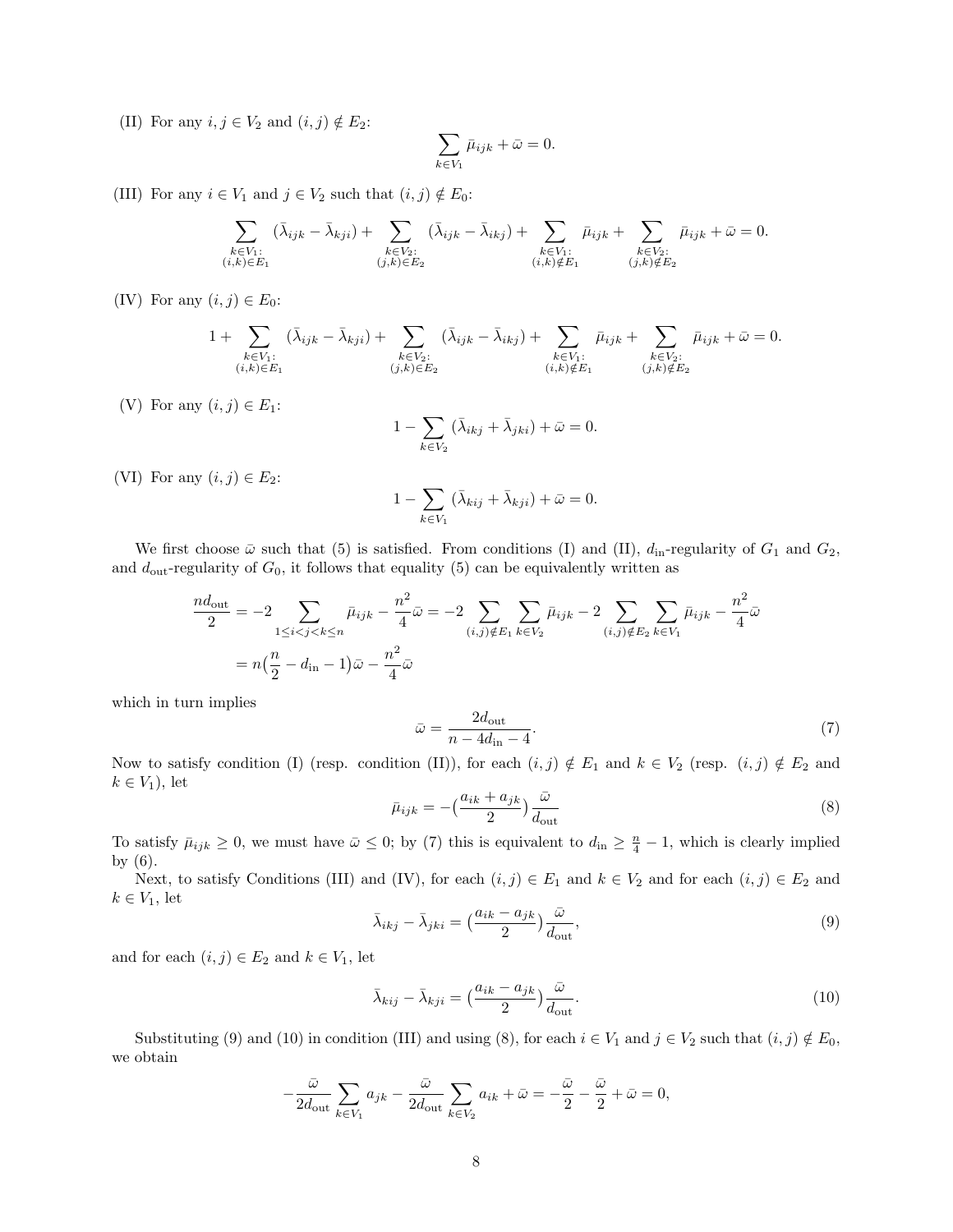where the first equality follows from  $d_{\text{out}}$ -regularity of  $G_0$ . Next we show that condition (IV) is satisfied. Substituting  $(8)$ ,  $(9)$  and  $(10)$  in condition  $(IV)$  we obtain

$$
1 + \frac{\bar{\omega}}{2d_{\text{out}}} \Big( \sum_{\substack{k \in V_1, \\ (i,k) \in E_1}} (1 - a_{jk}) + \sum_{\substack{k \in V_2, \\ (j,k) \in E_2}} (1 - a_{ik}) - \sum_{\substack{k \in V_1, \\ (i,k) \notin E_1}} (1 + a_{jk}) - \sum_{\substack{k \in V_2, \\ (j,k) \notin E_2}} (1 + a_{ik}) \Big) + \bar{\omega}
$$
  
= 
$$
1 + \frac{\bar{\omega}}{d_{\text{out}}} (2d_{\text{in}} + 2 - d_{\text{out}} - \frac{n}{2}) + \bar{\omega} = 1 + \frac{2}{n - 4d_{\text{in}} - 4} (-\frac{n}{2} + 2d_{\text{in}} + 2) = 0,
$$

where the second equality follows from (7).

To complete the proof, by symmetry, it suffices to find nonnegative  $\lambda$  satisfying condition (V) together with relation (9). For each  $(i, j) \in E_1$  and for each  $k \in V_2$ , letting  $\bar{\lambda}_{ikj} \ge \max\{0, \left(\frac{a_{ik}-a_{jk}}{2}\right) \frac{\bar{\omega}}{d_{\text{out}}}\}\)$ , it follows that condition (V) can be satisfied if

$$
-\frac{\bar{\omega}}{2d_{\text{out}}}\sum_{k\in V_2}|a_{ik}-a_{jk}|\leq 1+\bar{\omega}.
$$

By  $d_{\text{out}}$ -regularity of  $G_0$ , we have  $\sum_{k \in V_2} |a_{ik} - a_{jk}| \leq 2d_{\text{out}}$  for all  $i, j \in V_1$ ; hence the above inequality holds if

$$
1 + 2\bar{\omega} \ge 0. \tag{11}
$$

By (7), inequality (11) is equivalent to condition (6) and this completes the proof.  $\Box$ 

We now provide a sufficient condition under which the cut vector corresponding to the planted bisection is the unique optimal solution of (LP-P). In [29], Mangasarian studies necessary and sufficient conditions for a solution of an LP to be unique. Essentially, he shows that an LP solution is unique if and only if it remains a solution to each LP obtained by an arbitrary but sufficiently small perturbation of its objective function. Subsequently, he gives a number of equivalent characterizations, one of which, stated below, turned out to be useful in our context.

Theorem 3 (Theorem 2, part (iv) in [29]). Consider the linear program:

$$
\begin{aligned}\n\min_x & p^T x \\
\text{s.t.} & Ax = b \\
& Cx \ge d,\n\end{aligned}
$$

where p, b and d are vectors in  $\mathbb{R}^n$ ,  $\mathbb{R}^m$  and  $\mathbb{R}^k$  respectively, and A and C are  $m \times n$  and  $k \times n$  matrices respectively. The dual of this linear program is given by:

$$
\begin{aligned}\n\max_{u,v} & b^T u + d^T v \\
\text{s.t.} & A^T u + C^T v = p \\
& v \ge 0.\n\end{aligned}
$$

Let  $\bar{x}$  be an optimal solution of the primal and let  $(\bar{u}, \bar{v})$  be an optimal solution of the dual. Let  $C_i$  denote the ith row of C. Define  $K = \{i : C_i \bar{x} = d_i, \bar{v}_i > 0\}$  and  $L = \{i : C_i \bar{x} = d_i, \bar{v}_i = 0\}$ . Let  $C_K$  and  $C_L$ , be matrices whose rows are  $C_i$ ,  $i \in K$  and  $i \in L$ , respectively. Then  $\bar{x}$  is a unique optimal solution if and only if there exist no x different from the zero vector satisfying

$$
Ax = 0, \quad C_K x = 0, \quad C_L x \ge 0.
$$

Using the above characterization, we now present a sufficient condition for uniqueness of the optimal solution of (LP-P).

**Proposition 2.** Let  $G_1$  and  $G_2$  be  $d_{in}$ -regular and let  $G_0$  be  $d_{out}$ -regular. Then the LP relaxation recovers the planted bisection, if

$$
d_{in} - d_{out} \ge \frac{n}{4}.\tag{12}
$$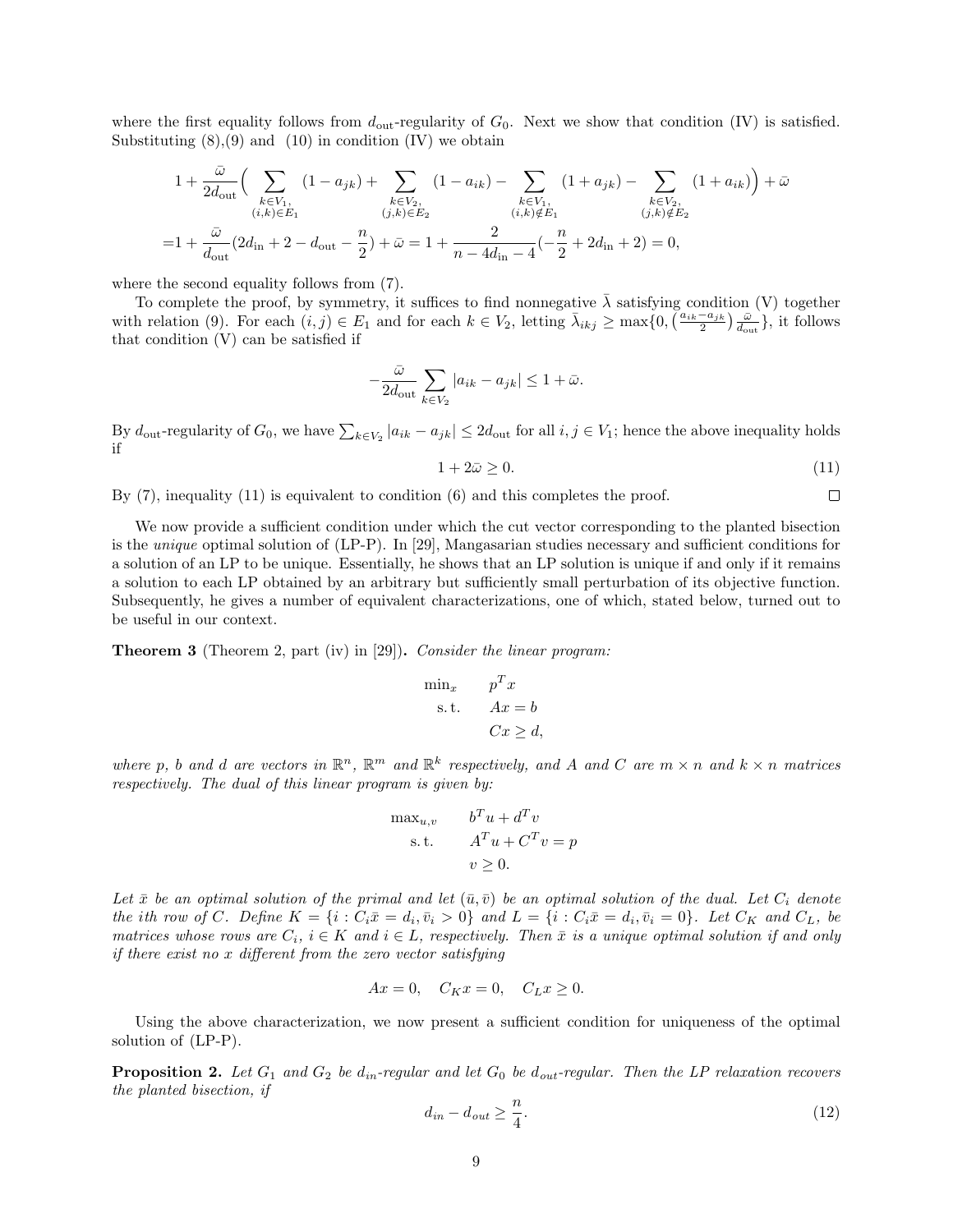*Proof.* We start by characterizing the index sets K and L defined in the statement of Theorem  $(3)$  for Problem (LP-P). By (8),  $\mu_{ijk} > 0$  for the following set of triplets  $(i, j, k)$ :

1. all  $i, j \in V_1$  such that  $(i, j) \notin E_1$  and for all  $k \in V_2$  such that  $(i, k) \in E_0$  or  $(j, k) \in E_0$ 

2. all  $i, j \in V_2$  such that  $(i, j) \notin E_2$  and for all  $k \in V_1$  such that  $(i, k) \in E_0$  or  $(j, k) \in E_0$ ,

and  $\mu_{ijk} = 0$ , otherwise. Moreover, by condition (12),  $\lambda_{ijk} > 0$  for all  $(i, j) \in E_1$ ,  $k \in V_2$  and for all  $(i, j) \in E_2$ ,  $k \in V_1$  and  $\lambda_{ijk} = 0$ , otherwise.

Hence, by Theorem 3 and the proof of Proposition 1 it suffices to show that there exists no  $x$  different from the zero vector satisfying the following

- (i)  $\sum_{1 \leq i < j \leq n} x_{ij} = 0.$
- (ii) For each  $(i, j) \in E_1$  and each  $k \in V_2$  (symmetrically for each  $(i, j) \in E_2$  and each  $k \in V_1$ ):  $x_{ik} =$  $x_{ij} + x_{jk}, x_{jk} = x_{ij} + x_{ik}$  and  $x_{ij} + x_{jk} + x_{ik} \leq 0$ .
- (iii) For each  $(i, j) \notin E_1$  and each  $k \in V_2$  such that  $(i, k) \in E_0$  or  $(j, k) \in E_0$  (symmetrically, for each  $(i, j) \notin E_2$  and each  $k \in V_1$  such that  $(i, k) \in E_0$  or  $(j, k) \in E_0$ :  $x_{ij} + x_{jk} + x_{ik} = 0$ ,  $x_{ik} \le x_{ij} + x_{jk}$ ,  $x_{ik} \leq x_{ij} + x_{ik}.$

To obtain a contradiction, assume that there exists a nonzero x satisfying conditions (i)-(iii). From condition (ii) it follows that

$$
x_{ij} = 0, \quad \forall (i, j) \in E_1 \cup E_2,\tag{13}
$$

and for each  $(i, j) \in E_1$  (resp.  $(i, j) \in E_2$ ) we have  $x_{ik} = x_{jk} \leq 0$  for all  $k \in V_2$  (resp.  $k \in V_1$ ). Recall that a Hamiltonian cycle is a cycle that visits each node exactly once. Dirac (1952) proved that a simple graph with m vertices  $(m \ge 3)$  is Hamiltonian if every vertex has degree  $\frac{m}{2}$  or greater. By assumption (12), we have  $d_{\text{in}} \geq \frac{n}{4}$ . Since  $G_1$  and  $G_2$  are  $d_{\text{in}}$ -regular graphs with  $\frac{n}{2}$  nodes, by Dirac's result, they are both Hamiltonian. Now consider a Hamiltonian cycle in  $G_1$  (resp.  $G_2$ ) denoted by  $v_1v_2 \ldots v_{n/2}v_1$ . It then follows that for each  $k \in V_2$  we have  $x_{v_i k} = x_{v_j k}$  for all  $i, j \in \{1, \ldots, n/2\}$ . Symmetrically, for each  $k \in V_1$ ,  $x_{u_i k} = x_{u_j k}$  for all  $i, j \in \{1, \ldots, n/2\}$ , where  $u_1u_2 \ldots u_{n/2}u_1$  denotes a Hamiltonian cycle in  $G_2$ . Consequently, we have

$$
x_{ij} = \alpha \le 0, \quad \forall i \in V_1, \ j \in V_2. \tag{14}
$$

From condition (iii), for each  $(i, j) \notin E_1$  and each  $k \in V_2$  such that  $(i, k) \in E_0$  or  $(j, k) \in E_0$ , we have  $x_{ij} = -x_{ik} - x_{jk} = -2\alpha$ , where the second equality follows from (14). By  $d_{\text{out}}$ -regularity of  $G_0$  and also by symmetry, we conclude that

$$
x_{ij} = -2\alpha, \quad \forall (i, j) : i < j \in V_1, \ (i, j) \notin E_1, \text{ or } i < j \in V_2, \ (i, j) \notin E_2
$$
\n
$$
(15)
$$

Finally substituting  $(13)$ ,  $(14)$  and  $(15)$  in condition  $(i)$ , we obtain

$$
\left(\frac{n}{2}\right)^2 \alpha - \left(\frac{n}{2}\right)\left(\frac{n}{2} - d_{\rm in} - 1\right)(2\alpha) = \alpha n \left(d_{\rm in} + 1 - \frac{n}{4}\right) = 0,
$$

which by assumption (12) holds only if  $\alpha = 0$ . However this implies that x has to be the zero vector, which contradicts our assumption. Hence, under assumption (12), the LP recovers the planted bisection.  $\Box$ 

The results of Proposition 2 and Theorem 2 indicate that the worst-case recovery condition for the LP relaxation is tight, provided that the input graph is characterized in terms of  $n, d_{\text{in}}, d_{\text{out}}, G_1$  and  $G_2$  are  $d_{\rm in}$ -regular, and  $G_0$  is  $d_{\rm out}$ -regular. Indeed, this is a surprising result as the triangle inequalities constitute a very small fraction of the facet-defining inequalities for the cut polytope.

In [9] the authors present a sufficient condition under which the minimum ratio-cut problem recovers a planted partition, in terms of the spectrum of the adjacency matrix of  $G$ . It can be shown that a similar recovery condition can also be obtained for the minimum bisection problem. Such a condition yields stronger recovery guarantees than that of Theorem 1 for random sparse graphs. At the time of this writing, we are not able to construct a dual certificate using the spectrum of the adjacency matrix, and this remains an interesting subject for future research.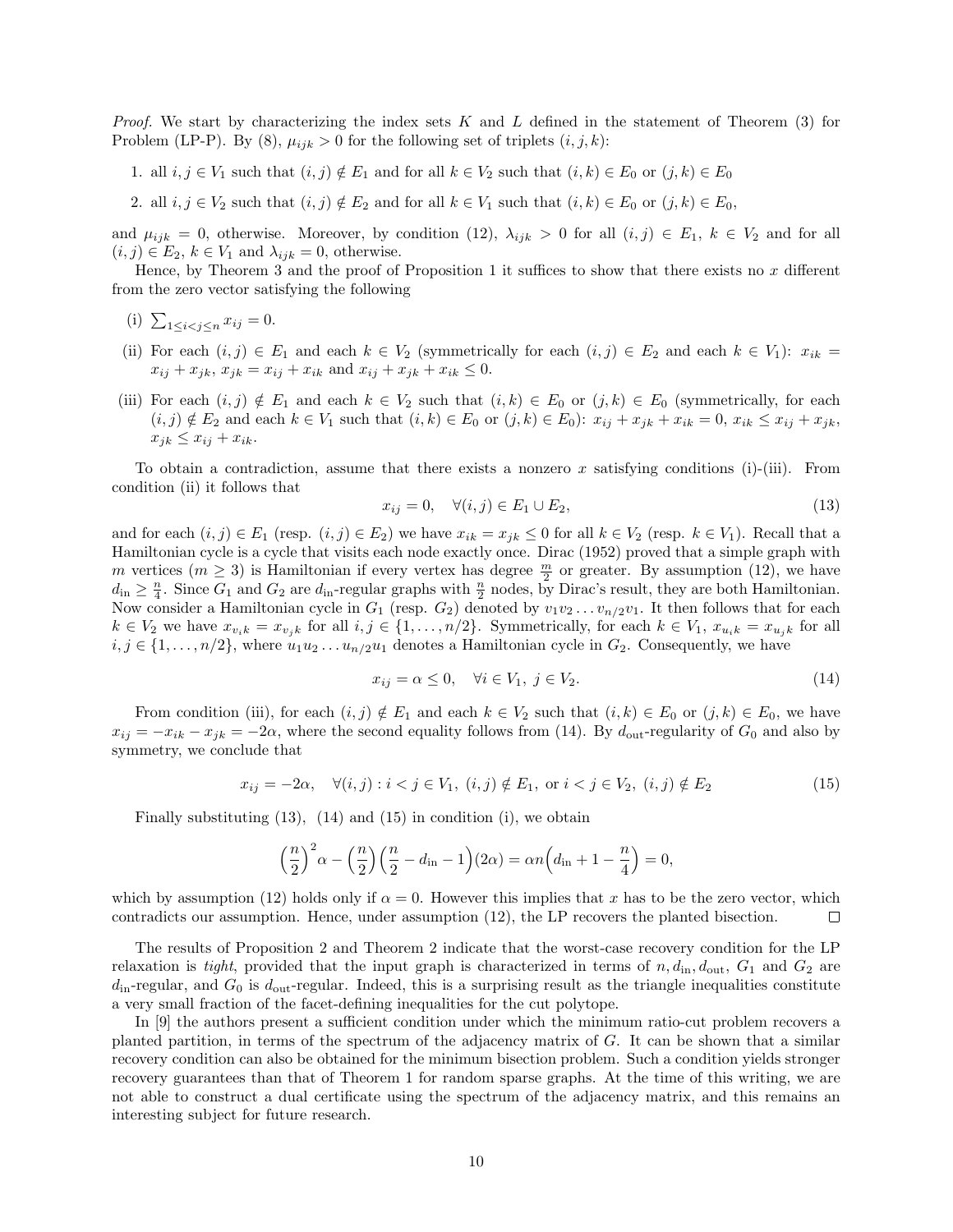#### 3.1.2 General graphs

We now relax the regularity assumptions of the previous section. To this end, we make use of the next two lemmata. In the following we characterize a graph G by the three subgraphs  $(G_0, G_1, G_2)$ , as defined before.

**Lemma 2.** Suppose that the LP relaxation recovers the planted bisection for  $(G_0, G_1, G_2)$ . Then it also recovers the planted bisection for  $(\tilde{G}_0, G_1, G_2)$  where  $E(\tilde{G}_0) \subset E(G_0)$ .

*Proof.* Let  $|E(G_0) \setminus E(\tilde{G}_0)| = m$  for some  $m \ge 1$  and denote by  $\bar{x}$  cut vector corresponding to the planted bisection of  $(G_0, G_1, G_2)$ . Since the LP relaxation recovers the planted bisection for  $(G_0, G_1, G_2)$ , the optimal value of this LP is equal to  $|E(G_0)|$ . Moreover, the objective value of the LP relaxation for  $(\tilde{G}_0, G_1, G_2)$  at  $\bar{x}$ is equal to  $|E(G_0)| - m$ . If  $\bar{x}$  is not uniquely optimal for the latter LP, there exists a different solution  $\tilde{x}$  that gives an objective value of  $|E(G_0)|-m-\delta$  for some  $\delta \geq 0$ . Now let us compute the objective value of the LP relaxation for  $(G_0, G_1, G_2)$  at  $\tilde{x}$ ; we get  $\sum_{e \in E(G_1)} \tilde{x}_e + \sum_{e \in E(G_2)} \tilde{x}_e + \sum_{e \in E(\tilde{G}_0)} \tilde{x}_e + \sum_{e \in E(G_0) \setminus E(\tilde{G}_0)} \tilde{x}_e =$  $|E(G_0)| - m - \delta + \sum_{e \in E(G_0) \setminus E(\tilde{G}_0)} \tilde{x}_e$ . Since the planted bisection is recovered for  $(G_0, G_1, G_2)$  we must have  $|E(G_0)| - m - \delta + \sum_{e \in E(G_0) \setminus E(\tilde{G}_0)} \tilde{x}_e > |E(G_0)|$ ; i.e.,  $\sum_{e \in E(G_0) \setminus E(\tilde{G}_0)} \tilde{x}_e > m + \delta$ . However this is not possible since we have  $x_{ij} \leq 1$  for all  $i, j$ .

**Lemma 3.** Suppose that the LP relaxation recovers the planted bisection for  $(G_0, G_1, G_2)$ . Then it also recovers the planted bisection for  $(G_0, \tilde{G}_1, \tilde{G}_2)$  where  $E(\tilde{G}_1) \supseteq E(G_1)$  and  $E(\tilde{G}_2) \supseteq E(G_2)$ .

*Proof.* Denote by  $\bar{x}$  cut vector corresponding the planted bisection of  $(G_0, G_1, G_2)$ . Since the LP relaxation recovers the planted bisection for  $(G_0, G_1, G_2)$ , the optimal value of the LP is equal to  $|E(G_0)|$ . It then follows that  $\bar{x}$  gives an objective value of  $|E(G_0)|$  for the LP corresponding to  $(G_0, \tilde{G}_1, \tilde{G}_2)$  as well. If  $\bar{x}$  is not uniquely optimal for the latter LP, it means there exists a different solution  $\tilde{x}$  that gives an objective value of  $|E(G_0)| - \delta$  for some  $\delta \geq 0$ . Now compute the objective value of the LP for  $(G_0, G_1, G_2)$  at  $\tilde{x}$ ; we obtain  $\sum_{e \in E(\tilde{G}_2)} \tilde{x}_e + \sum_{e \in E(G_2)} \tilde{x}_e + \sum_{e \in E(G_0)} \tilde{x}_e = \sum_{e \in E(\tilde{G}_1)} \tilde{x}_e - \sum_{e \in E(\tilde{G}_1) \setminus E(G_1)} \tilde{x}_e + \sum_{e \in E(\tilde{G}_2)} \tilde{x}_e - \sum_{e \in E(\tilde{G}_2) \setminus E(G_2)} \tilde{x}_e + \sum_{e \in E(G_2)} \tilde{x}_e - \sum_{e \in E(\tilde{G}_2) \setminus E(G_2)} \tilde{x}_e$ bisection is recovered for  $(G_0, G_1, G_2)$  we must have  $|E(G_0)| - \delta - \sum_{e \in E(\tilde{G}_1) \setminus E(G_1)} \tilde{x}_e - \sum_{e \in E(\tilde{G}_2) \setminus E(G_2)} \tilde{x}_e >$  $|E(G_0)|$ ; i.e.,  $\sum_{e \in E(\tilde{G}_1) \backslash E(G_1)} \tilde{x}_e + \sum_{e \in E(\tilde{G}_2) \backslash E(G_2)} \tilde{x}_e < -\delta$ . However this is not possible since we have  $x_{ij} \geq 0$  for all  $i, j$ .

Utilizing Lemma 2, Lemma 3 and Proposition 2, we now present a sufficient condition for recovery of the planted bisection in general graphs. As in Section 2, we denote by  $d_{in}$  the minimum node degree of  $G_1 \cup G_2$ and we denote by  $d_{\text{out}}$  the maximum node degree of  $G_0$ .

**Theorem 4.** Assume that  $G_1$  and  $G_2$  contain  $d_{in}$ -regular subgraphs on the same node set and assume that  $G_0$  is a subgraph of a  $d_{out}$ -regular bipartite graph with the same bipartition. Then the LP relaxation recovers the planted bisection, if  $d_{in} - d_{out} \geq \frac{n}{4}$ .

We should remark that in general, the assumptions of Theorem 4 are restrictive; consider a graph  $G_1$  with the minimum node degree  $d_{\rm in}$ . Then it is simple to construct instances which do not contain a  $d_{\rm in}$ -regular subgraph on the same node set. Similarly, in general, a bipartite graph  $G_0$  with maximum node degree  $d_{\text{out}}$  is not a subgraph of a  $d_{\text{out}}$ -regular bipartite graph with the same bipartition. However, as we show in Section 4, for certain random graphs, these assumptions hold with high probability.

#### 3.2 A necessary condition for recovery

Consider Problem (LP-P); in this section, we present a necessary condition for the recovery of the planted bisection using this LP relaxation. To this end, we construct a feasible point of the LP whose corresponding objective value, under certain conditions, is strictly smaller than that of the planted bisection. This in turn implies that the LP relaxation does not recover the planted bisection.

Before proceeding further, we introduce some notation that we will use to present our result. Consider a graph  $G = (V, E)$ , and let  $\rho_G : V^2 \to \mathbb{Z}_{\geq 0} \cup \{+\infty\}$  denote the pairwise distances in G; i.e.,  $\rho_G(i, j)$  is the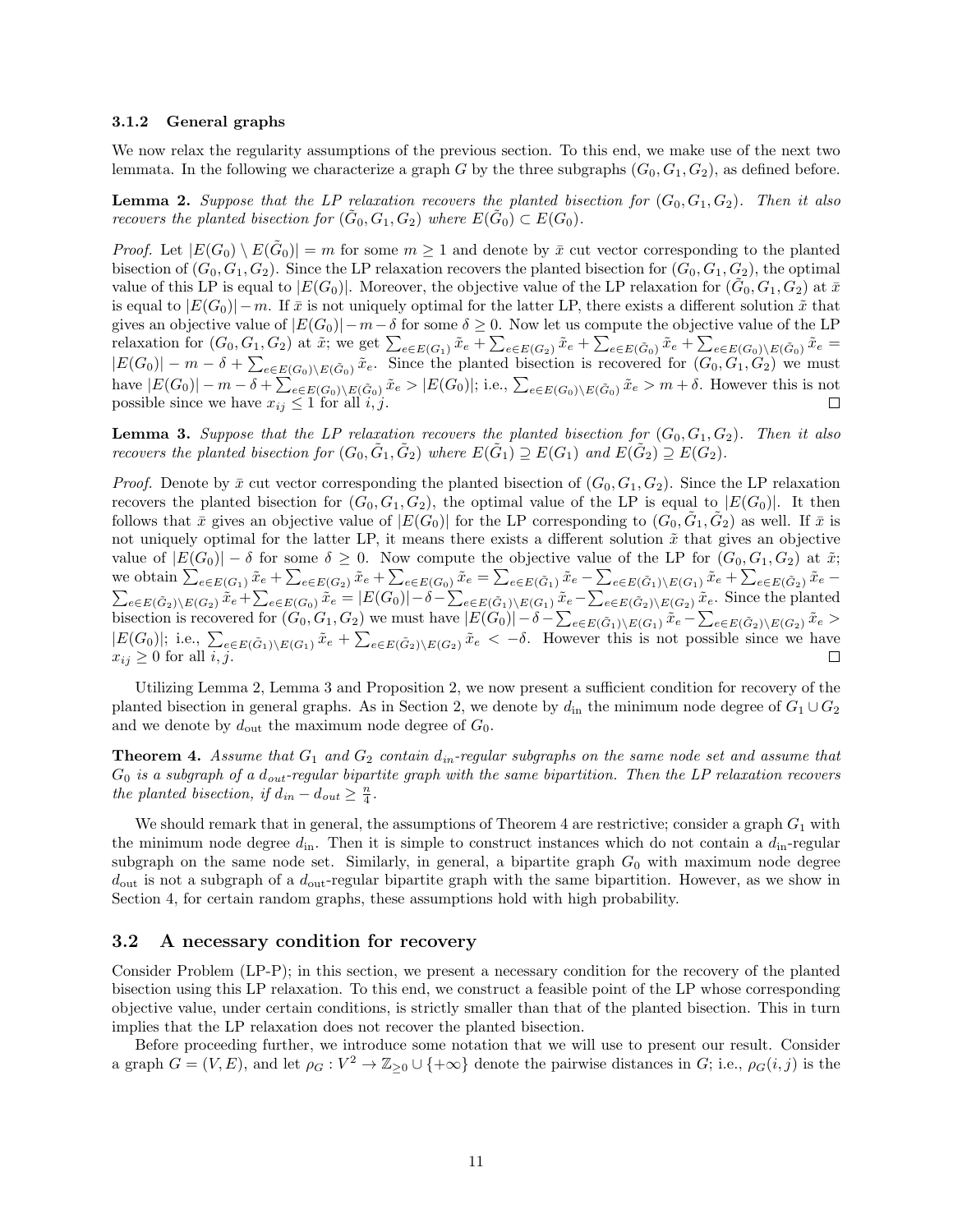length of the shortest path from i to j in G, with  $\rho_G(i,j) = +\infty$  if i and j belong to different connected components of  $G$ . Define the *diameter* and *average distance* in  $G$  as follows:

$$
\rho_{\max}(G) := \max_{i,j \in V} \rho_G(i,j),
$$
  

$$
\rho_{\text{avg}}(G) := \mathbb{E}_{i,j \sim \text{Unif}(V)}[\rho_G(i,j)] = \frac{2}{n^2} \sum_{1 \le i < j \le n} \rho_G(i,j).
$$

**Theorem 5.** Let  $G = (V, E)$  be a connected graph on  $n \geq 5$  nodes. Define

$$
c(G) := \max\left\{0, \frac{3\rho_{\max}(G) - 4\rho_{\text{avg}}(G)}{1 - \frac{4}{n}}\right\}.
$$
 (16)

If

$$
\frac{1 + c(G)}{2\rho_{\text{avg}}(G) + 2c(G)(1 - \frac{1}{n})}|E| < |E_0|,\tag{17}
$$

then LP relaxation (LP-P) does not recover the planted bisection.

*Proof.* Define the point  $\tilde{x} \in \mathbb{R}^{\binom{n}{2}}$  as

$$
\tilde{x}_{ij} = \frac{\rho_G(i,j) + c(G)}{2\rho_{\text{avg}}(G) + 2c(G)(1 - \frac{1}{n})} = \frac{\rho_G(i,j) + c(G)}{\frac{4}{n^2} \sum_{1 \le i < j \le n} (\rho_G(i,j) + c(G))}.
$$

We first show that  $\tilde{x}$  is feasible for (LP-P). By construction  $\tilde{x}$  satisfies the equality constraint (3). Also, since  $\rho_G$  is a metric and  $c \geq 0$ ,  $\tilde{x}$  satisfies inequalities (1). Thus it suffices to show that  $\tilde{x}$  satisfies inequalities (2). To do this, we bound:

$$
\tilde{x}_{ij} + \tilde{x}_{ik} + \tilde{x}_{jk} \le \frac{3}{2} \cdot \frac{\rho_{\text{max}}(G) + c(G)}{\rho_{\text{avg}}(G) + c(G)(1 - \frac{1}{n})}.
$$
\n(18)

Two cases arise:

(i)  $c(G) = 0$ : in this case, we have  $\rho_{\text{max}}(G) \leq \frac{4}{3}\rho_{\text{avg}}(G)$  and hence we can further bound the right-hand side of inequality (18) as:

$$
\tilde{x}_{ij} + \tilde{x}_{ik} + \tilde{x}_{jk} \le \frac{3}{2} \cdot \frac{\rho_{\max}(G)}{\rho_{\text{avg}}(G)} \le \frac{3}{2} \cdot \frac{4}{3} = 2.
$$

(ii)  $c(G) > 0$ : in this case, we have  $\rho_{\text{max}}(G) > \frac{4}{3}\rho_{\text{avg}}(G)$  and  $c(G) = \frac{3\rho_{\text{max}}(G) - \frac{4}{3\rho_{\text{avg}}(G)}(\frac{1}{1-\frac{4}{n}})}{c(G)}$ ; hence we can further bound the right-hand side of inequality (18) as:

$$
\tilde{x}_{ij} + \tilde{x}_{ik} + \tilde{x}_{jk} \le \frac{3}{2} \cdot \frac{\rho_{\max}(G)(1 - \frac{4}{n}) + 3\rho_{\max}(G) - 4\rho_{\text{avg}}(G)}{\rho_{\text{avg}}(G)(1 - \frac{4}{n}) + (3\rho_{\max}(G) - 4\rho_{\text{avg}}(G))(1 - \frac{1}{n})}
$$
  
= 
$$
\frac{3}{2} \cdot \frac{4\rho_{\max}(G)(1 - \frac{1}{n}) - 4\rho_{\text{avg}}(G)}{3\rho_{\max}(G)(1 - \frac{1}{n}) - 3\rho_{\text{avg}}(G)}
$$
  
= 2.

Thus in either case  $\tilde{x}$  satisfies inequalities (2), implying  $\tilde{x}$  is feasible. It then follows that the objective value of (LP-P) at  $\tilde{x}$ , given by  $\frac{1+c(G)}{\rho_{\text{avg}}(G)+c(G)(1-\frac{1}{n})}\cdot\frac{|E|}{2}$ , provides an upper bound on its optimal value. Moreover, the objective value of (LP-P) corresponding to the planted bisection is equal to  $|E_0|$ . Hence, if condition (17) holds, the LP relaxation does not recover the planted bisection. holds, the LP relaxation does not recover the planted bisection.

The no-recovery condition (17) depends on  $c(G)$  which in turn depends on the relative values of  $\rho_{\text{avg}}(G)$ and  $\rho_{\text{max}}(G)$ . Clearly, for any graph G we have  $\rho_{\text{avg}}(G) \leq \rho_{\text{max}}(G)$ . As we detail in Section 4, for random graphs, very often these two quantities are quite close together, whereby  $|E_0|$  must be quite small compared to |E| in order for recovery to be possible. In short, this result lets us infer that, since typical distances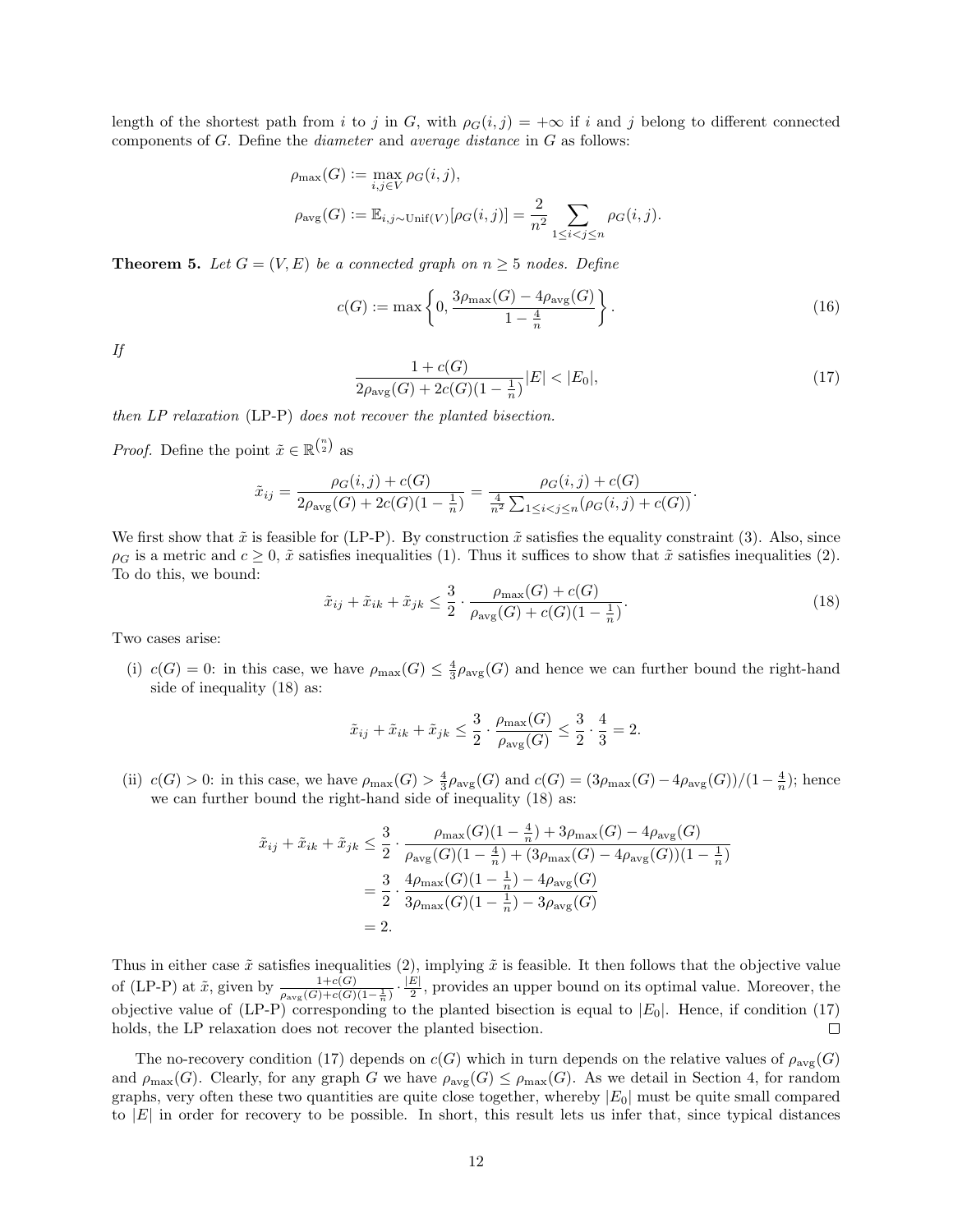between nodes in random graphs are comparable to the maximum such distance, the LP seldom succeeds in recovering the planted partition.

Before proceeding to those arguments, to illustrate the basic idea we explain how this analysis looks for a specific type of deterministic graph. Let  $G = (V, E)$  be a graph such that  $\rho_G(i,j) \leq 2$  for every  $i, j \in V$ ,  $\rho_G(i,j) = 2$  for some  $i, j \in V$ . That is, G is not the complete graph, but any pair of non-adjacent vertices in G have a common neighbor. In this case, we may explicitly compute  $\rho_{\text{max}}(G) = 2$  and

$$
\rho_{\text{avg}}(G) = \frac{2}{n^2} \left( |E| + 2 \left( {n \choose 2} - |E| \right) \right) = 2 \left( 1 - \frac{1}{n} \right) - \frac{2}{n^2} |E|.
$$

Thus  $3\rho_{\max}(G) - 4\rho_{\text{avg}}(G) = -2 + \frac{8}{n} + \frac{8}{n^2}|E|$ . If moreover *n* is sufficiently large and  $|E| < \frac{n^2}{4}$  $\frac{i^2}{4}$ , we have  $c(G) = 0$ . Thus the non-recovery condition (17) reduces to  $|E_0|/|E| > \frac{1}{2\rho_{\text{avg}}(G)}$ , where  $\rho_{\text{avg}}(G) \in (1, 2)$ . Therefore, in this type of graph our analysis implies that if a sufficiently large constant fraction of edges cross the planted bisection, then the LP cannot recover the planted bisection.

## 4 The stochastic block model

The *stochastic block model (SBM)* is a probability distribution over instances of the planted bisection problem, which in recent years has been studied extensively as a benchmark for community detection (see [1] for an extensive survey). The SBM can be seen as an extension of the  $Erd\ddot{o}s-R\acute{e}nyi$  (ER) model for random graphs. In the ER model, edges are placed between each pair of nodes independently with probability p. In the SBM, there is an additional community structure built in to the random graph. In this paper, we focus on the simplest case, the *symmetric SBM on two communities*. In this model, for an even number  $n$  of nodes, we first choose a bisection  $V_1, V_2$  of the set of nodes uniformly at random. We then draw edges between pairs of nodes  $i, j \in V_1$  or  $i, j \in V_2$  with probability p, and draw edges between pairs of nodes  $i \in V_1$  and  $j \in V_2$  with probability q. As in the ER model, all edges are chosen independently. In addition, we always assume  $p > q$ , so that the average connectivity within each individual community is stronger than that between different communities.

We denote by  $\mathcal{G}_{n,p}$  the ER model on n vertices with edge probability p, and by  $\mathcal{G}_{n,p,q}$  the SBM on n vertices with edge probabilities p and q. We write  $G \sim \mathcal{G}_{n,p}$  or  $G \sim \mathcal{G}_{n,p,q}$  for G drawn from either distribution. Generally, we consider probability parameters depending on n,  $p = p(n)$  and  $q = q(n)$ , but for the sake of brevity we often omit this dependence. When  $p$  and  $q$  are in fact constants independent of  $n$ , we refer to the graph  $G \sim \mathcal{G}_{n,p,q}$  as very dense. When instead p and q scale as

$$
p = \alpha n^{-\omega}, \qquad q = \beta n^{-\omega}, \tag{19}
$$

where  $\alpha$ ,  $\beta$  and  $\omega$  are parameters independent of n such that  $\alpha > \beta > 0$  and  $0 < \omega < 1$ , we refer to the graph  $G \sim \mathcal{G}_{n,p,q}$  as *dense* and finally when p and q scale as

$$
p = \alpha \frac{\log n}{n}, \qquad q = \beta \frac{\log n}{n}, \tag{20}
$$

where  $\alpha$  and  $\beta$  are parameters independent of n such that  $\alpha > \beta > 0$ , we refer to the graph  $G \sim \mathcal{G}_{n,p,q}$  as sparse.

Let us briefly review some of the existing literature on recovery in the SBM, to establish a baseline for our results. In [2], the authors show that the minimum bisection problem recovers the planted bisection with high probability for very dense and dense graphs as long as  $p > q$ . For sparse graphs, they show that the minimum bisection problem recovers the planted bisection with high probability if and only if  $\sqrt{\alpha} - \sqrt{\beta} > \sqrt{2}$ . This gives an "information-theoretic limit" on recovery, in the sense that if the graph is sparse and  $\sqrt{\alpha}-\sqrt{\beta}<\sqrt{2}$ , then no algorithm (efficient or not) can recover the planted bisection with high probability. Moreover, the authors consider an SDP relaxation of the minimum bisection problem, and conjecture that in the sparse regime the SDP relaxation recovers the planted bisection whenever the minimum bisection problem does. The authors of [2] provided a proof of a partial result in this direction, and the subsequent works [21, 7] gave complete proofs. In Section 5.3 we show that the deterministic recovery condition in [7] implies that the SDP relaxation also recovers the planted bisection for very dense and dense graphs up to the information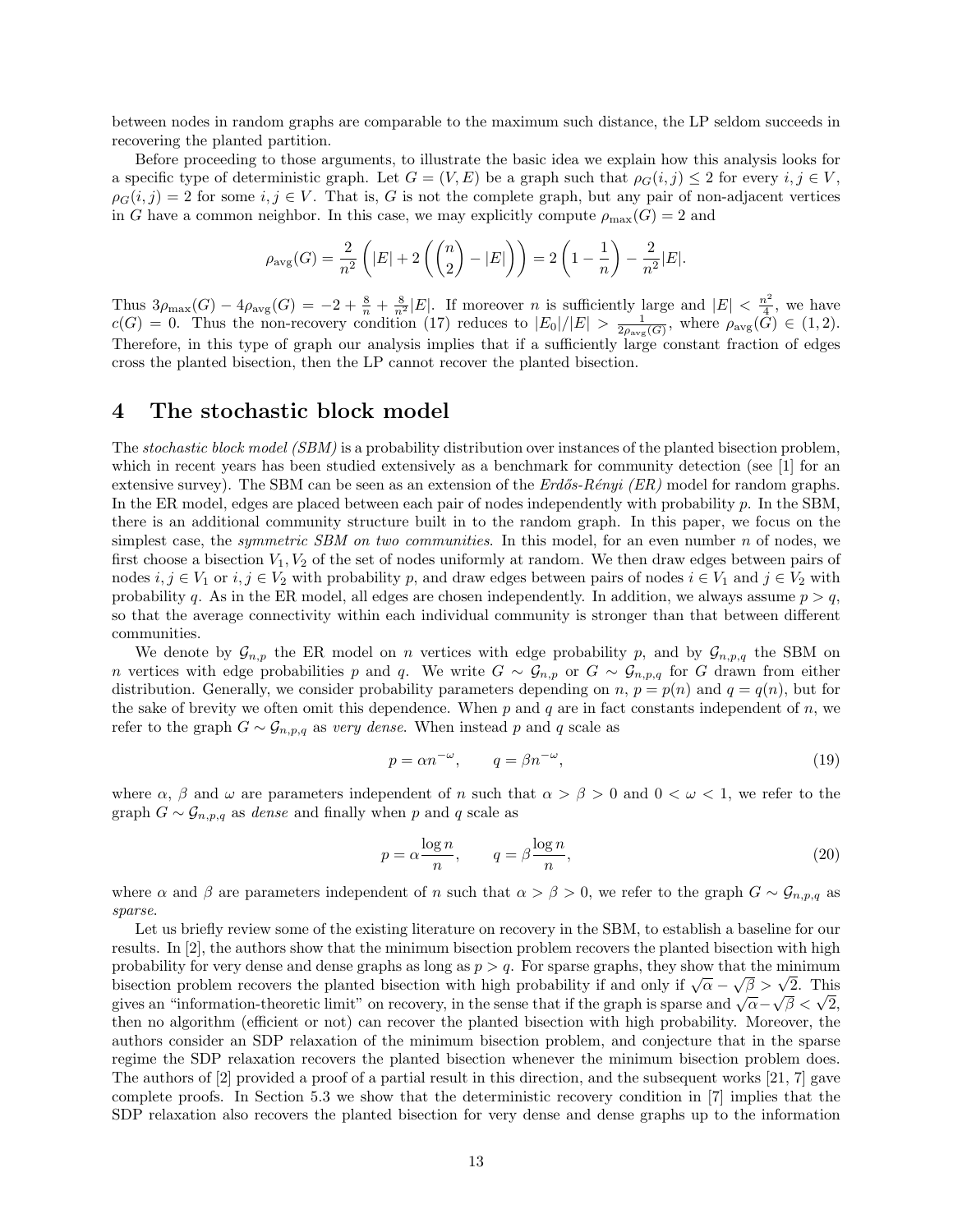theoretic threshold. The final picture emerging from this analysis is that the SDP relaxation is "as good as" the information-theoretically optimal integer program.

In this section, we investigate the theoretical performance of the LP relaxation for recovery in the SBM. We show that in any of the three regimes described above, the LP relaxation does not recover the planted bisection with high probability whenever it is information-theoretically possible to do so. More specifically, we first obtain a sufficient condition under which the LP relaxation recovers the planted bisection for very dense graphs. Subsequently, we obtain non-recovery conditions for very dense and dense graphs. Finally we show that for sparse graphs, the LP relaxation fails to recover the planted bisection with high probability. In short, the LP relaxation is not "as good as" the SDP relaxation in recovering the communities in the SBM.

#### 4.1 Recovery in SBM

In this section, we consider very dense random graphs and obtain a sufficient condition under which the LP relaxation recovers the planted bisection with high probability. To this end, we first show that in the very dense regime, the regularity assumptions of Theorem 4 are essentially not restrictive. Subsequently, we employ Theorem 4 to obtain a recovery guarantee for the very dense SBM. The following propositions provide sufficient conditions under which bipartite ER graphs and general ER graphs are contained in or contain regular graphs of comparable average degrees. In the remainder of the paper, for a sequence of events  $A_n$  depending on n, we say  $A_n$  occurs with high probability if  $\mathbb{P}[A_n] \to 1$  as  $n \to \infty$ .

**Proposition 3.** There exists a constant  $C_{reg,2} > 0$  such that, for any  $q \in (0,1)$ , with high probability  $G \sim \mathcal{G}_{n,0,q}$  is a subgraph of a d<sub>reg</sub>-regular bipartite graph with the same bipartition, where  $d_{reg} = \frac{qn}{2} +$  $C_{\text{reg},2}\sqrt{\frac{n}{2}\log \frac{n}{2}}$ .

**Proposition 4.** There exists a constant  $C_{reg,1} > 0$  such that, for any  $p \in (0,1)$ , with high probability  $G \sim \mathcal{G}_{n,p}$  contains as a subgraph a d<sub>reg</sub>-regular graph on the same node set, where  $d_{\text{reg}} = pn - C_{\text{reg}}\sqrt{n \log n}$ .

The proofs of Propositions 3 and 4 are given in Sections 5.1 and 5.2, respectively, and consist of performing a probabilistic analysis of conditions for the existence of "graph factors" as developed in classical results of graph theory literature [38]. As such, these results are of independent interest to both optimization and applied probability communities.

By combining Theorem 4 and Propositions 4 and 3, we obtain a sufficient condition for recovery in the very dense regime.

**Theorem 6.** Let  $0 < q < p < 1$  with  $p - q > \frac{1}{2}$ . Then, the LP relaxation recovers the planted bisection in  $G \sim \mathcal{G}_{n,p,q}$  with high probability.

*Proof.* As before, denote by  $G_1$  and  $G_2$  the subgraphs of G induced by  $V_1$  and  $V_2$ , respectively, and denote by  $G_0$  the bipartite subgraph of G of all edges between  $V_1$  and  $V_2$ .. We start by regularizing the bipartite graph  $G_0$ . By Theorem 3, with high probability, it is possible to add edges to  $G_0$  to make it  $d_{\text{out}}$ -regular, for  $d_{\text{out}} = \frac{qn}{2} + C_{2,\text{reg}}\sqrt{\frac{n}{2}\log(\frac{n}{2})}$  and  $C_{2,\text{reg}}$  a universal constant. Similarly, by Theorem 4, with high probability, it is possible to remove edges from  $G_1$  and  $G_2$  to make them  $d_{\text{in}}$ -regular, for  $d_{\text{in}} = \frac{pn}{2} - C_{1,\text{reg}}\sqrt{\frac{n}{2}\log(\frac{n}{2})}$  and  $C_{1,reg}$  another universal constant. From Theorem 4 it follows that the LP relaxation recovers the planted bisection with high probability, if  $d_{\text{in}} - d_{\text{out}} \geq \frac{n}{4}$ . Substituting for the values of  $d_{\text{in}}$  and  $d_{\text{out}}$  specified above gives that, with high probability, it suffices to have

$$
\frac{pn}{2} - \frac{qn}{2} - (C_{1,\text{reg}} + C_{2,\text{reg}})\sqrt{\frac{n}{2}\log\left(\frac{n}{2}\right)} \ge \frac{n}{4}.
$$

Dividing both side of the above inequality by n and letting  $n \to \infty$  then gives the result.

 $\Box$ 

To better understand the tightness of the sufficient condition of Theorem 6, we conduct a simulation, depicted in Figure 2. As can be seen in this figure, as an artifact of our proof technique, the condition  $p - q \geq \frac{1}{2}$  is somewhat suboptimal. While a better dual certificate construction scheme may improve this condition, as we can see from this figure, such an improvement is not going to be significant.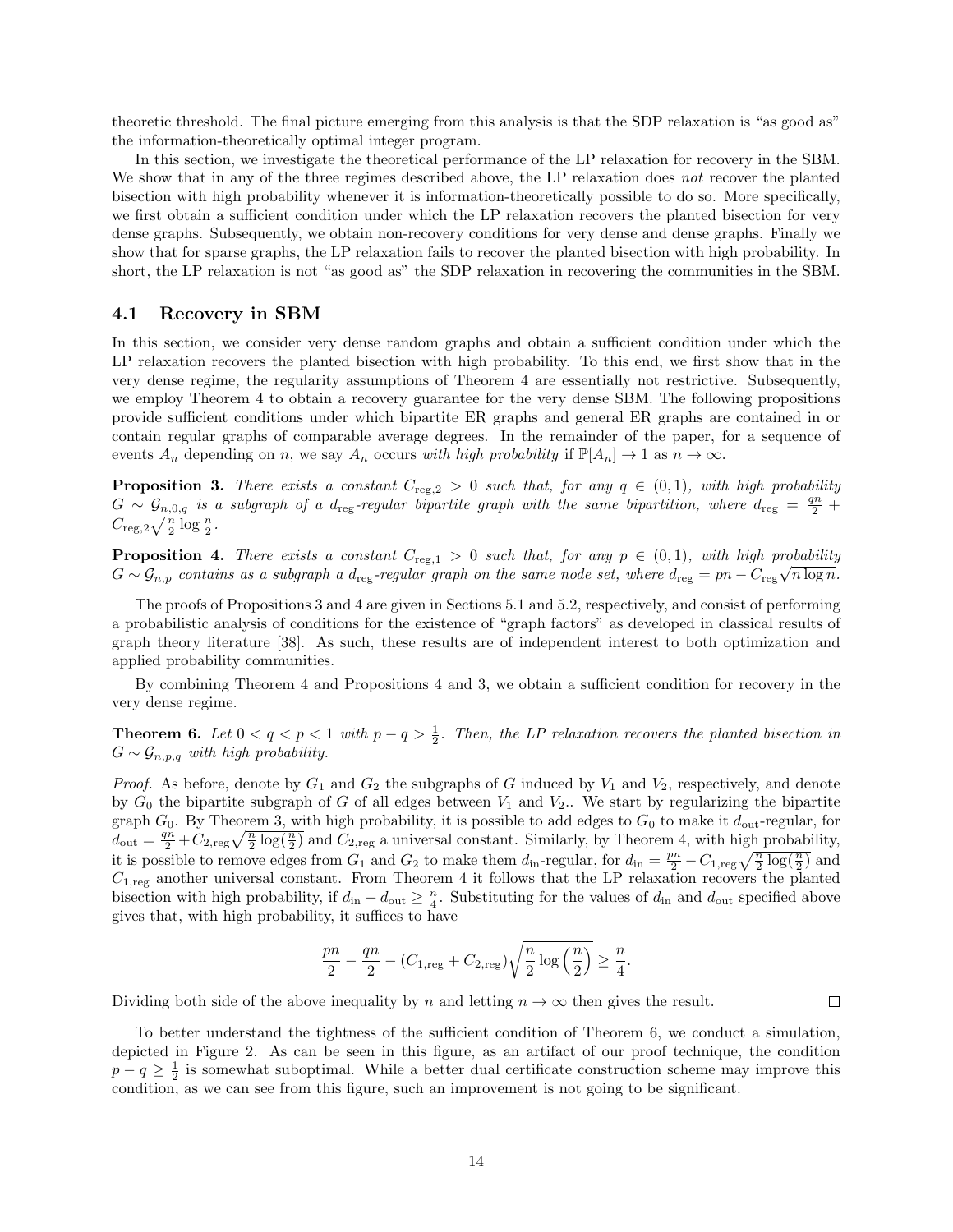

Figure 2: The empirical probability of success of the LP relaxation in recovering the planted bisection in the very dense regime. For each fixed pair  $(p, q)$ , we fix  $n = 100$  and the number of trials to be 20. Then, for each fixed  $(p, q)$ , we count the number of times the LP relaxation recovers the planted bisection. Dividing by the number of trials, we obtain the empirical probability of success. In red, we plot the threshold for recovery of the LP as given by Theorem 6. In magenta, we plot the threshold for failure of the LP relaxation as given by Part 1 of Theorem 7. In green, we plot the information-theoretic limit for recovery in the very dense regime.

#### 4.2 Non-recovery in SBM

We now consider random graphs in various regimes and provide conditions under which the recovery in these regimes is not possible. Our basic technique is to evaluate both sides of the condition (17) in Theorem 5 asymptotically for the SBM, and to verify that in suitable regimes, the condition holds with high probability. To this end, for a graph  $G \sim \mathcal{G}_{n,p,q}$ , we need to bound  $c(G)$  defined by (16). This in turn amounts to bounding the quantities  $\rho_{\text{max}}(G)$  and  $\rho_{\text{avg}}(G)$  in different regimes. Luckily the distance distributions of ER graphs have been studied extensively in the literature. Utilizing the existing work on ER graphs, we obtain similar results for the SBM. We refer the reader to Section 5.4 for statements and proofs.

Our first result gives a collection of non-recovery conditions for very dense and dense graphs.

**Theorem 7.** Let  $p = \alpha n^{-\omega}$  and  $q = \beta n^{-\omega}$  for  $\alpha, \beta > 0$  and  $\omega \in [0, 1)$ , with  $\alpha, \beta \in (0, 1)$  if  $\omega = 0$ . Suppose that one of the following conditions holds:

1.  $\omega = 0$  and

$$
\beta > \max\left\{\frac{3-\alpha-\sqrt{(3-\alpha)^2-4\alpha}}{2}, 2\alpha-1\right\}.
$$
\n(21)

2.  $\omega \in (0,1)$  with  $\frac{1}{1-\omega} \notin \mathbb{N}$  and

$$
\beta > \frac{1}{2\lceil \frac{1}{1-\omega} \rceil - 1} \cdot \alpha. \tag{22}
$$

3.  $\omega = \frac{1}{2}$  and

$$
\beta > \max\left\{\frac{1 - 2e^{-\alpha^2}}{2 - e^{-\alpha^2}}, \frac{1}{3 + 2e^{-\alpha^2}}\right\} \cdot \alpha.
$$
\n(23)

4.  $\omega \in (0,1)$  with  $\frac{1}{1-\omega} \in \mathbb{N} \setminus \{2\}$  and

$$
\beta > \frac{1}{2 \cdot \frac{1}{1-\omega} - 1 + 2\exp(-\alpha^{\frac{1}{1-\omega}})} \cdot \alpha.
$$
\n(24)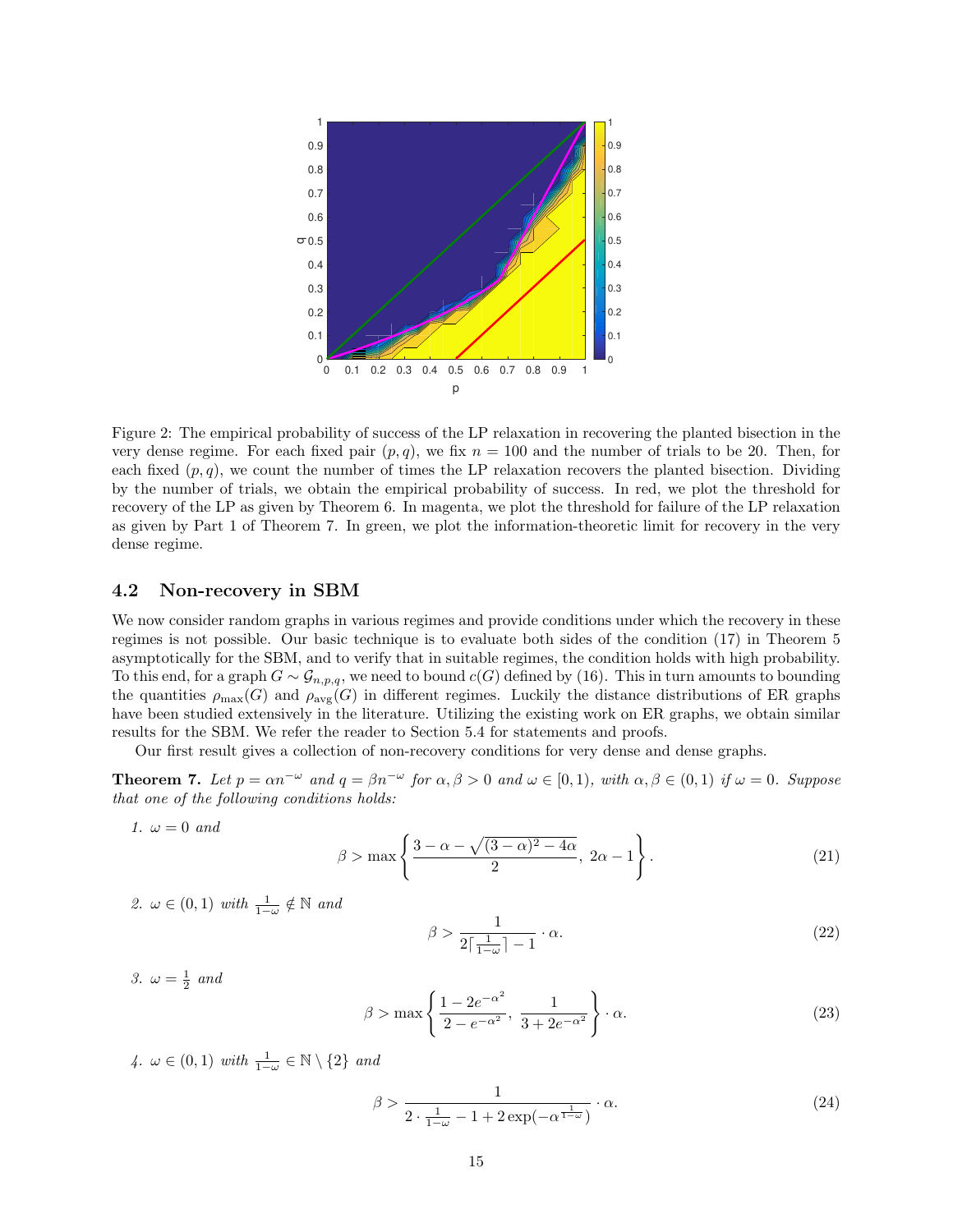#### Then, with high probability, the LP fails to recover the planted bisection.

*Proof.* First, we bound the fraction of edges across the bisection in the SBM. Let  $p, q = \Omega(\log n/n)$  and having  $\lim_{n\to\infty} p/q$  existing and taking a value in  $(0, 1]$ . Then, for any  $\epsilon > 0$ , an application of Hoeffding's inequality to both  $|E|$  and  $|E_0|$  shows that

$$
\lim_{n \to \infty} \mathbb{P}\left[ (1 - \epsilon) \frac{q}{p + q} \le \frac{|E_0|}{|E|} \le (1 + \epsilon) \frac{q}{p + q} \right] = 1,\tag{25}
$$

where we note that  $\frac{\mathbb{E}|E_0|}{\mathbb{E}|E|} = \frac{q}{p+q} + o(1)$ , explaining the appearance of this quantity. Next, define

$$
b(G) := \frac{1 + c(G)}{2\rho_{\text{avg}}(G) + 2c(G)(1 - \frac{1}{n})}.
$$
\n(26)

By Theorem 5, if  $|E_0|/|E| > b(G)$ , the LP does not recover the planted bisection. Thus our task consist in obtaining an upper bound on  $b(G)$ . First, notice that  $b(G)$  is increasing in  $c(G)$  since  $\rho_{\text{avg}}(G) \leq \frac{2}{n^2} \cdot {n \choose 2}$ botaning an apper bound on  $b(G)$ . First, notice that  $b(G)$  is increasing in  $c(G)$  since  $p_{avg}(G) \leq \frac{1}{n^2}$ . Moreover,  $b(G)$  is decreasing in  $\rho_{avg}(G)$ . Hence, to upper bound  $b(G)$  it suffices to upper bound  $\rho_{\text{max}}(G)$  and to lower bound  $\rho_{\text{avg}}(G)$ . We will treat the four cases individually.

Condition 1:  $\omega = 0$ . By Proposition 16, for any  $\epsilon > 0$ , the distance distribution in G satisfies, with high probability,

$$
(1 - \epsilon) \left(2 - \frac{p + q}{2}\right) \le \rho_{\text{avg}}(G) \le \rho_{\text{max}}(G) = 2. \tag{27}
$$

On the event that this holds, we have

$$
3\rho_{\max}(G) - 4\rho_{\text{avg}}(G) \le 6 - 4(1 - \epsilon) \left(2 - \frac{p+q}{2}\right) \le 2(p+q-1) + 8\epsilon.
$$

Therefore, we have, for sufficiently small  $\epsilon$ , with high probability,

$$
c(G) \le \frac{1}{1 - \frac{4}{n}} \left( 2 \max\{0, p + q - 1\} + 8\epsilon \right) \le 2 \max\{0, p + q - 1\} + 9\epsilon.
$$

We now consider two cases depending on the output of the maximum in the first term.

Case 1.1:  $p + q \leq 1$ . In this case, with high probability  $c(G) \leq 9\epsilon$ . Thus for  $\epsilon$  sufficiently small, with high probability,

$$
b(G) \le (1 + O(\epsilon)) \frac{1}{4 - p - q}.
$$

Therefore, by (17) and (25) and by taking  $\epsilon$  sufficiently small, it suffices to have

$$
\frac{1}{4-p-q} < \frac{q}{p+q}.
$$

The above is equivalent to  $q > \frac{1}{2}(3 - p - \sqrt{(3 - p)^2 - 4p})$  upon solving the inequality for q, completing the proof.

Case 1.2:  $p+q>1$ . In this case, with high probability  $c(G) \leq 2(p+q-1)+9\epsilon$ . For  $\epsilon$  sufficiently small, with high probability,

$$
b(G) \le (1 + O(\epsilon)) \frac{1 + 2(p + q - 1)}{4 - p - q + 4(p + q - 1)} = (1 + O(\epsilon)) \frac{2p + 2q - 1}{3p + 3q}.
$$

As in Case 1.1, it then suffices to have

$$
\frac{2p+2q-1}{3p+3q} < \frac{q}{p+q}.
$$

The above is equivalent to  $q > 2p - 1$  upon solving the inequality for q, completing the proof.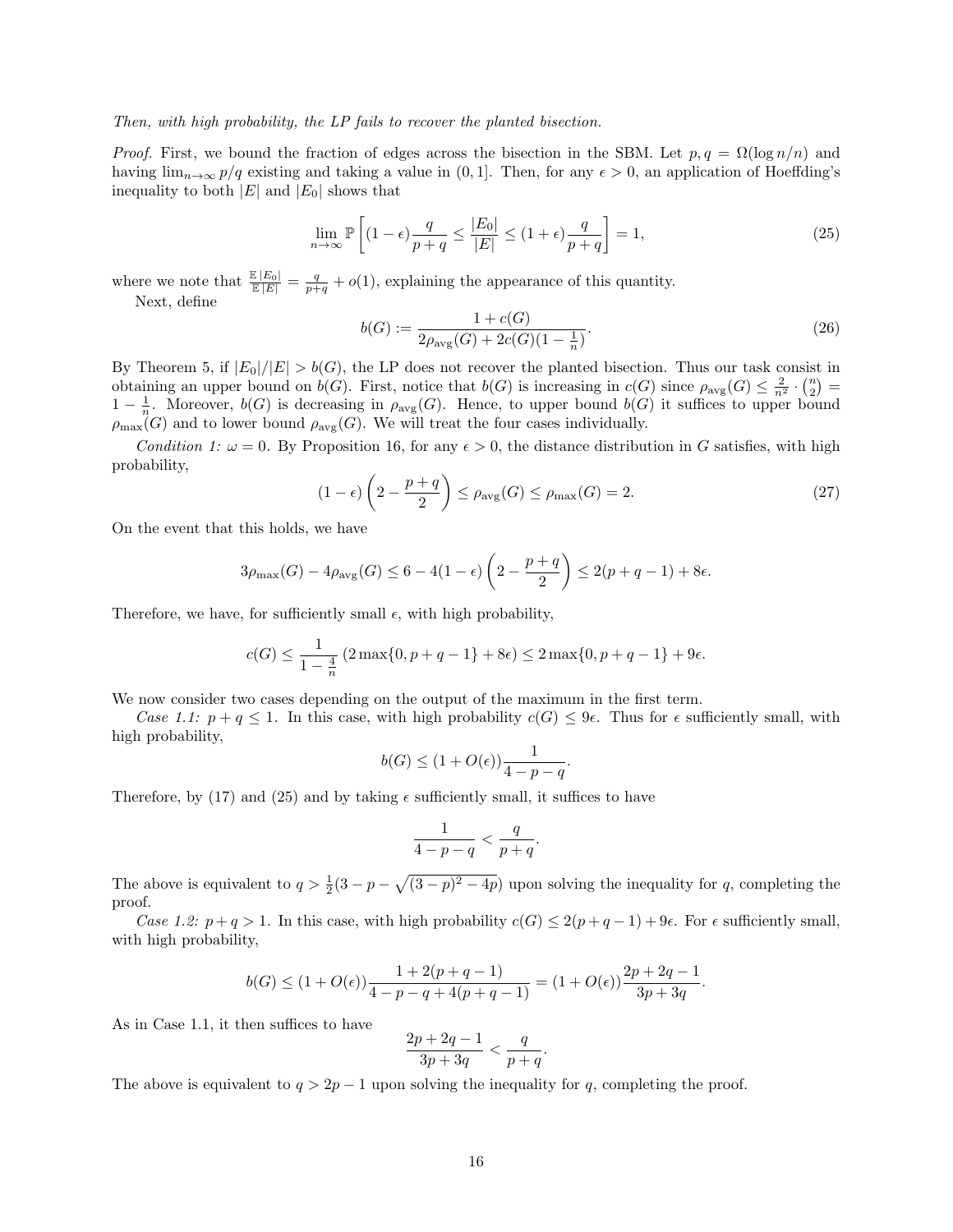Condition 2:  $\omega \in (0,1)$  with  $\frac{1}{1-\omega} \notin \mathbb{N}$ . By Proposition 17, in this regime for any  $\epsilon > 0$ , the distance distribution in  $G$  with high probability satisfies

$$
(1 - \epsilon) \left[ \frac{1}{1 - \omega} \right] \le \rho_{\text{avg}}(G) \le \rho_{\text{max}}(G) = \left[ \frac{1}{1 - \omega} \right].
$$

On this event, we have  $3\rho_{\text{max}}(G) - 4\rho_{\text{avg}}(G) \le -\left[\frac{1}{1-\omega}\right] + O(\epsilon)$ , so for sufficiently small  $\epsilon$  this quantity is negative, whereby  $c(G) = 0$ . In this case, we have

$$
b(G) = \frac{1}{2\rho_{\text{avg}}(G)} \le (1 + O(\epsilon)) \frac{1}{2\lceil \frac{1}{1 - \omega} \rceil},
$$

and thus it suffices to have

$$
\frac{\beta}{\alpha+\beta} > \frac{1}{2\lceil \frac{1}{1-\omega} \rceil}
$$

.

The above condition is equivalent to condition (22) after solving the inequality for  $\beta$ , completing the proof.

Condition 3:  $\omega = \frac{1}{2}$ . In this case,  $\frac{1}{1-\omega} = 2$ . By Proposition 18, in this regime for any  $\epsilon > 0$ , the distance distribution in  $G$  with high probability satisfies

$$
(1 - \epsilon)(2 + \exp(-\alpha^2)) \le \rho_{\text{avg}}(G) \le \rho_{\text{max}}(G) = 3.
$$

On this event, we have

$$
3\rho_{\max}(G) - 4\rho_{\text{avg}}(G) \le 9 - 4(1 - \epsilon)(2 + \exp(-\alpha^2)) \le 1 - 4\exp(-\alpha^2) + O(\epsilon).
$$

We then consider two cases:

Case 3.1:  $\exp(-\alpha^2) \geq \frac{1}{4}$ . In this case, we have  $3\rho_{\max}(G) - 4\rho_{\text{avg}}(G) = O(\epsilon)$ , whereby  $c(G) = O(\epsilon)$  with high probability as well. Thus,

$$
b(G) \leq (1+O(\epsilon)) \frac{1}{2\rho_{\text{avg}}(G)} \leq (1+O(\epsilon)) \frac{1}{4+2\exp(-\alpha^2)}.
$$

It then suffices to have

$$
\frac{\beta}{\alpha+\beta} > \frac{1}{4 + 2\exp(-\alpha^2)},
$$

which, upon solving the inequality for  $\beta$  is equivalent to  $\beta > \frac{1}{3+2\exp(-\alpha^2)} \cdot \alpha$ .

Case 3.2:  $\exp(-\alpha^2) < \frac{1}{4}$ . In this case, we have  $c(G) \leq (1 + O(\epsilon))(1 - 4\exp(-\alpha^2))$  with high probability. Thus,

$$
b(G) \le (1 + O(\epsilon)) \frac{1 + (1 - 4\exp(-\alpha^2))}{2\rho_{\text{avg}}(G) + 2(1 - 4\exp(-\alpha^2))} \le (1 + O(\epsilon)) \frac{1 - 2\exp(-\alpha^2)}{3 - 3\exp(-\alpha^2)}.
$$

It then suffices to have

$$
\frac{\beta}{\alpha+\beta} > \frac{1-2\exp(-\alpha^2)}{3-3\exp(-\alpha^2)},
$$

which, upon solving the inequality for  $\beta$  is equivalent to  $\beta > \frac{1-2\exp(-\alpha^2)}{2-\exp(-\alpha^2)} \cdot \alpha$ .

Condition 4:  $\omega \in (0,1)$  with  $\frac{1}{1-\omega} \in \mathbb{N} \setminus \{2\}$ . In this case,  $\omega = \frac{k-1}{k}$  for some  $k \in \mathbb{N}$  with  $k \geq 3$ , and  $\frac{1}{1-\omega} = k$ . By Proposition 18, in this regime for any  $\epsilon > 0$ , the distance distribution in G with high probability satisfies

$$
(1 - \epsilon)(k + \exp(-\alpha^k)) \le \rho_{\text{avg}}(G) \le \rho_{\text{max}}(G) = k + 1.
$$

On this event, we have

$$
3\rho_{\max}(G) - 4\rho_{\text{avg}}(G) \le 3 - (1 - 4\epsilon)k - 4(1 - \epsilon)\exp(-\alpha^k) \le 12\epsilon - 4(1 - \epsilon)\exp(-\alpha^k),
$$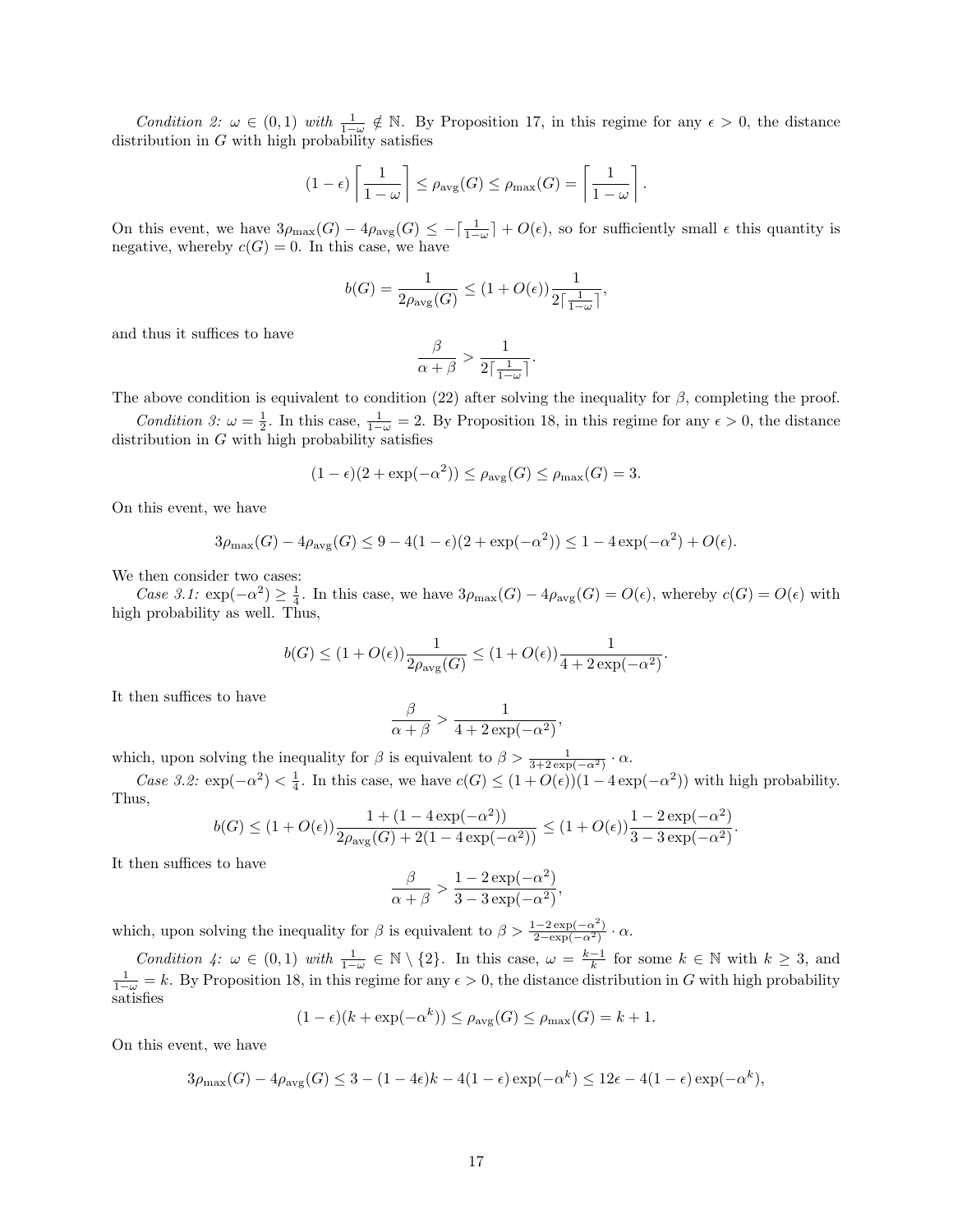

Figure 3: Non-recovery thresholds as given by Theorem 7 for SBM in the very dense and dense regimes. For each choice of  $\omega$ , our results prove that with high probability the LP does not recover the planted bisection for all choices of  $(\alpha, \beta)$  lying above the given curve. The curve for  $\omega = 0$  is identical to that compared with numerical results in Figure 2.

where the second inequality is valid since  $k \geq 3$ . It then follows that for  $\epsilon$  sufficiently small,  $3\rho_{\text{max}}(G)$  –  $4\rho_{\text{avg}}(G) < 0$ , and hence for such  $\epsilon$  with high probability  $c(G) = 0$ . On this event, we have

$$
b(G)=\frac{1}{2\rho_{\text{avg}}(G)}\leq (1+O(\epsilon))\frac{1}{2k+2\exp(-\alpha^k)},
$$

and thus it suffices to check that

$$
\frac{\beta}{\alpha+\beta} > \frac{1}{2k + 2\exp(-\alpha^k)}.
$$

The above inequality is equivalent to inequality (24) after solving the inequality for  $\beta$ , completing the proof.  $\Box$ 

The non-recovery thresholds of Theorem 7 are plotted in Figure 4.2 for several values of  $\omega$ . Moreover, condition (21) is plotted in Figure 2 as well. As can be seen from this figure, our non-recovery threshold in the very dense regime is almost in perfect agreement with our empirical observations.

Finally, we show that the LP relaxation fails to recover the planted bisection in the sparse regime.

**Theorem 8.** Suppose  $p = \alpha \frac{\log n}{n}$  and  $q = \beta \frac{\log n}{n}$  with  $\alpha, \beta > 0$ . Then, with high probability, the LP relaxation fails to recover the planted bisection in  $G \sim \mathcal{G}_{n,p,q}.$ 

*Proof.* If  $\frac{\alpha+\beta}{2} \leq 1$ , then the statement follows from the information-theoretic bound of [2]. Let us suppose that  $\frac{\alpha+\beta}{2} > 1$ ; in this case, since  $\frac{q}{p+q} = \frac{\beta}{\alpha+\beta} > 0$  is a constant, it suffices to show that for any  $\delta > 0$ , with high probability,  $b(G) < \delta$ . By Proposition 19, in the sparse regime, for any  $\epsilon > 0$ , the distance distribution in G satisfies, with high probability,

$$
(1 - \epsilon) \frac{\log n}{\log \log n} \le \rho_{\text{avg}}(G) \le \rho_{\text{max}}(G) \le (1 + \epsilon) \frac{\log n}{\log \log n}.
$$
\n(28)

It then follows that with high probability  $c(G) = 0$  and  $b(G) \le \frac{1}{2(1-\epsilon)} \frac{\log \log n}{\log n}$  and hence the result follows.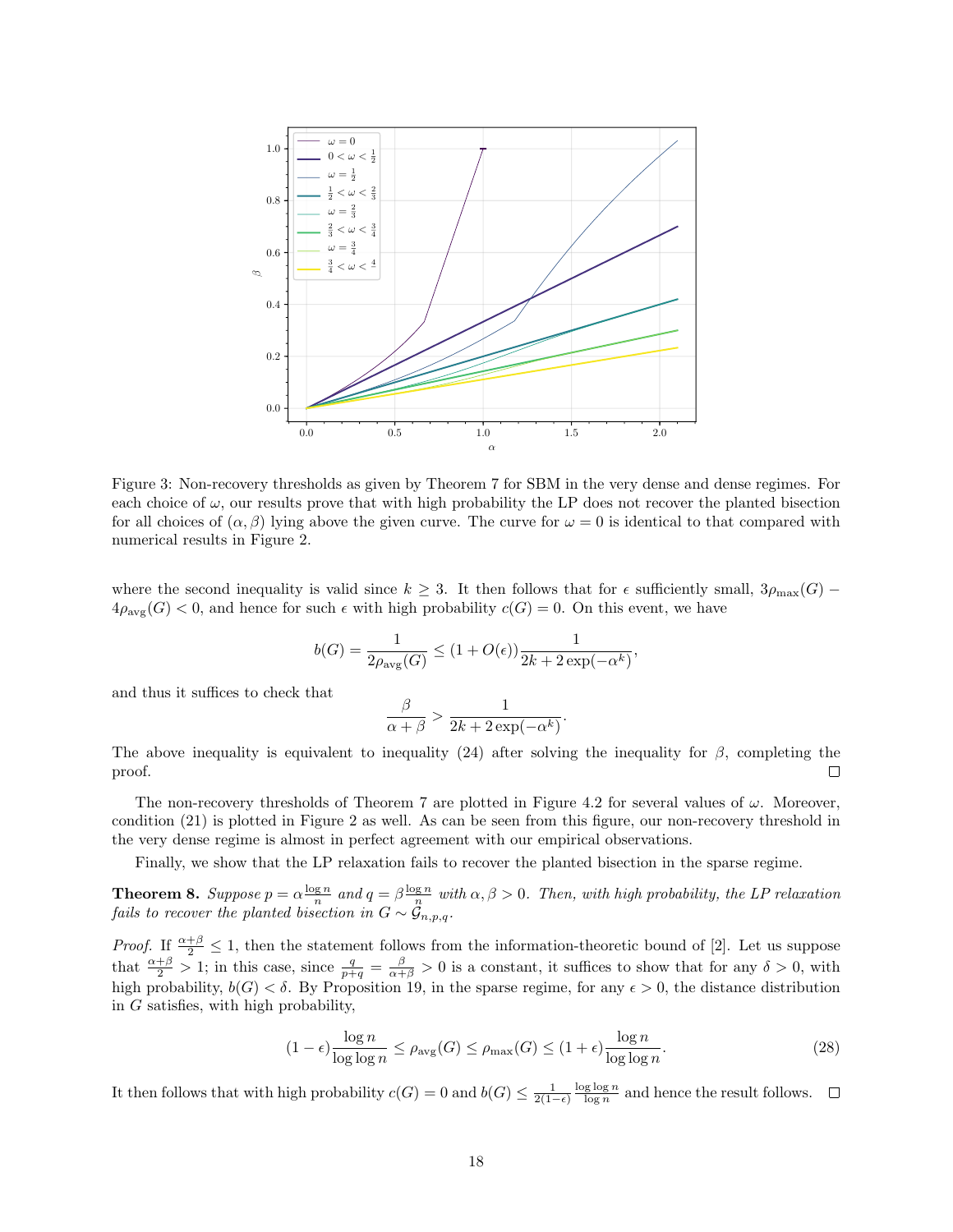In [26], the authors consider the metric relaxation of the sparsest cut problem. They show that, for constant degree expander graphs, which includes random regular graphs of constant degree, the LP relaxation has an integrality gap of  $\Theta(\log n)$ . We outline this argument: a d-regular expander satisfies, by definition,  $|E(U, U^c)| \ge d \min\{|U|, |U^c|\}$  for all  $U \subseteq V$ , with " $\gtrsim$ " hiding a constant not depending on n. Thus the sparsest cut objective function is  $\min_U \frac{|E(U,U^c)|}{|U|\cdot|U^c|} \gtrsim \frac{d}{n}$ . On the other hand, the authors of [26] show that the value of the metric relaxation is  $\lesssim \frac{\log d}{\log n} \cdot \frac{d}{n}$ . For d constant, this shows the integrality gap of  $\Theta(\log n)$ .

For random regular and ER graphs of average degree  $d = d(n) \gtrsim \log n$ , the same lower and upper bounds for the sparsest cut and its metric relaxation are valid. Up to an adjustment of constants, we also expect them to hold for SBM graphs, since these are nothing but "non-uniform ER graphs". For  $d \sim \log n$ , we have  $\frac{\log d}{\log n} \sim \frac{\log \log n}{\log n} = o(1)$ , so we expect the metric relaxation to have a diverging integrality gap over all SBM graphs. Thus it seems plausible that the proof techniques of [26] could reproduce the non-recovery result of Theorem 8. On the other hand, for  $d \sim n^{1-\omega}$  as in our dense regimes, we have  $\frac{\log d}{\log n} \sim 1-\omega$  is a constant. Since we expect that working with SBM graphs rather than ER graphs also creates a constant order adjustment in the integrality gap, the argument of [26] does not show non-recovery, and the more refined analysis of Theorem 7 is necessary.

Our results do still leave open the question of whether the LP relaxation fails to recover the planted bisection in the entirety of the dense regimes  $p, q \sim n^{-\omega}$  with  $\omega \in (0, 1)$  of the SBM, or whether they undergo a transition from recovery to non-recovery as in the very dense regime  $\omega = 0$ . As we detailed at the end of Section 3.1.1, it may be possible to strengthen our deterministic recovery condition in Proposition 1 by characterizing the input graph in terms of the spectrum of its adjacency matrix rather than the two parameters  $d_{\text{in}}$ ,  $d_{\text{out}}$ . This could imply that recovery occurs with high probability in part of the dense regime; a full characterization of the regime over which the LP relaxation undergoes a transition from recovery to non-recovery is a subject for future research. Finally we must point out that triangle inequalities constitute a very small fraction of facet-defining inequalities for the cut polytope and many more classes of facet-defining inequalities are known for this polytope [17]. It would be interesting to investigate the recovery properties of stronger LP relaxations for the min-bisection problem.

## 5 Technical proofs

#### 5.1 Proof of Proposition 3

To prove the statement, we make use of two results. The first result provides a necessary and sufficient condition under which a bipartite graph has a b-factor. Consider a graph  $G = (V, E)$ ; given a vector  $b \in \mathbb{Z}_{\geq 0}^V$ , a b-factor is a subset F of E such that  $b_v$  edges in F are incident to v for all  $v \in V$ . For notational simplicity, given a vector  $b \in \mathbb{Z}_{\geq 0}^V$  and a subset  $U \subseteq V$ , we define  $b(U) := \sum_{v \in U} b_v$ . Moreover, for  $U, U' \subseteq V$ , we denote by  $N(U, U')$  the number of edges in G with one endpoint in U and one endpoint in U'.

**Proposition 5** (Corollary 21.4a in [35]). Let  $G = (V, E)$  be a bipartite graph and let  $b \in \mathbb{Z}_{\geq 0}^V$ . Then G has a b-factor if and only if, for each  $U \subseteq V$ ,

$$
N(U,U)\geq b(U)-\frac{1}{2}b(V).
$$

The second result that we need is concerned with an upper bound on the maximum node degree in a bipartite dense random graph.

**Proposition 6.** Let  $G \sim \mathcal{G}_{2m,0,q}$  for some  $q \in (0,1)$ . Denote by  $d_{\text{max}}$  the maximum node degree of G. Then, there exists a constant  $C > 0$  such that, with high probability,  $d_{\text{max}} \leq qm + C\sqrt{m \log m}$ .

*Proof.* We introduce the bipartite adjacency matrix of G: let  $X \in \mathbb{R}^{V_1 \times V_2}$ , where when  $i \in V_1$  and  $j \in V_2$ , then  $X_{ij} = 1$  if i and j are adjacent in G and  $X_{ij} = 0$  otherwise. Then, when  $G \sim \mathcal{G}_{2m,0,q}$ ,  $X_{ij}$  has i.i.d. entries equal to 1 with probability q and 0 otherwise. In particular,  $\mathbb{E}[X_{ij}] = q$ .

The degree of  $i \in V_1$  is given by  $d(i) = \sum_{j \in V_2} X_{ij}$ . In particular, the  $d(i)$  are themselves i.i.d. random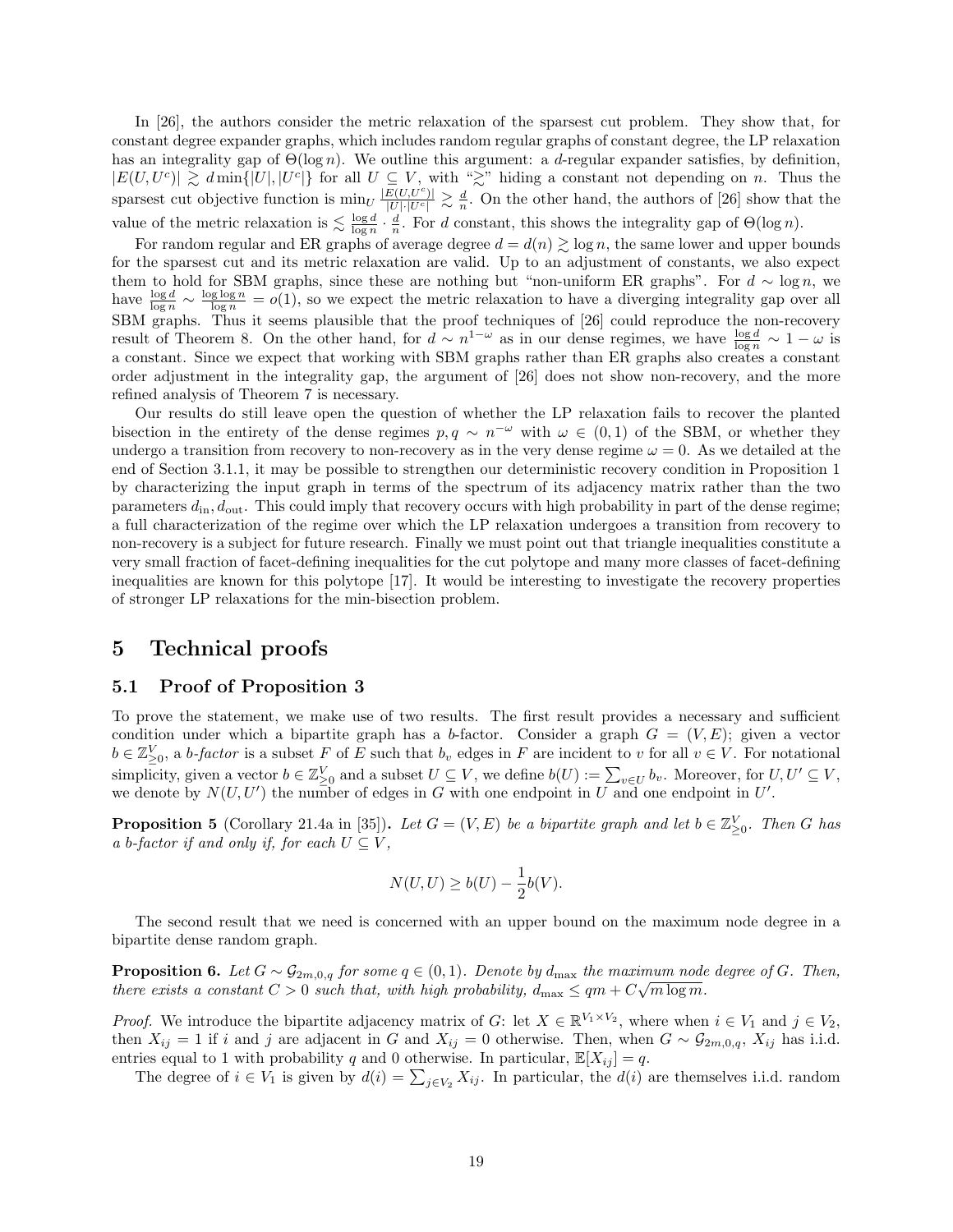variables. Since  $X_{ij} \in [0,1]$ , Hoeffding's inequality (Theorem 2.2.6 in [39]) applies to each  $d(i)$ , giving

$$
\mathbb{P}\left[d(i) > qm + C\sqrt{m\log m}\right] = \mathbb{P}\left[\sum_{j \in V_2} (X_{ij} - \mathbb{E}[X_{ij}]) > C\sqrt{m\log m}\right]
$$

$$
\leq \exp\left(\frac{-2C^2 m \log m}{m}\right) = m^{-2C^2}.
$$

Since each  $d(i)$  is independent for distinct  $i \in V_1$ , we moreover have, for some fixed  $i_1 \in V_1$ ,

$$
\mathbb{P}\left[d(i) > qm + C\sqrt{m\log m} \text{ for some } i \in V_1\right]
$$
  
=  $1 - \mathbb{P}\left[d(i) \le qm + C\sqrt{m\log m} \text{ for all } i \in V_1\right]$   
=  $1 - \left(1 - \mathbb{P}\left[d(i_1) > qm + C\sqrt{m\log m}\right]\right)^m$   
 $\le 1 - \left(1 - m^{-2C^2}\right)^m = m^{-2C^2} \left(\sum_{k=0}^m \left(1 - m^{-2C^2}\right)^k\right)$   
 $\le m \cdot m^{-2C^2} = m^{1-2C^2}.$ 

Symmetrically, the same bound applies to  $V_1$  replaced with  $V_2$ , so we find

$$
\mathbb{P}\left[d_{\max} > qm + C\sqrt{m\log m}\right] \le 2m^{1-2C^2}
$$

and setting C large enough gives the result.

We can now proceed with the proof of Theorem 3. We first set some useful notation. Let  $V$  be the node set of G and let  $V_1, V_2$  be the bipartite partition of V, so that  $|V_1| = |V_2| = m$ . For  $U \subseteq V$ , let  $U_1 = U \cap V_1$ and  $U_2 = U \cap V_2$ , whereby U is the disjoint union of  $U_1$  and  $U_2$ . For  $U, U' \subseteq V$ , let  $N(U, U')$  be the number of edges in G with one endpoint in U and one endpoint in U'. For  $v \in V$ , let  $d(v)$  be the degree of v. Let  $\overline{G}$ be the bipartite graph complement of G, with the same vertex partition. Finally, for  $U, U' \subseteq V$ , let  $\overline{N}(U, U')$ be the number of edges in  $\overline{G}$  with one endpoint in U and one endpoint in U'.

The statement of the theorem is equivalent to  $\overline{G}$  having a b-factor for

$$
b(v) = d_{\text{reg}} - d(v).
$$

Let  $d_{\text{max}}$  be the maximum node degree of G. By Proposition 6, for sufficiently large  $C_{\text{reg}}$ , we will have  $d_{\text{reg}} \geq d_{\text{max}}$  with high probability, and thus  $b(v) \geq 0$  with high probability. Let  $A_{\text{deg}}$  be the event that this occurs.

On the event  $A_{\text{deg}}$ , by Proposition 5, such a b-factor exists if and only if, for each  $U \subseteq V$ ,

$$
\bar{N}(U, U) \ge b(U) - \frac{1}{2}b(V). \tag{29}
$$

,

Let  $A_U$  be the event that this occurs. Then, whenever the event  $A = A_{\text{deg}} \cap \bigcap_{U \subseteq V} A_U$  occurs, G is a subgraph of a  $d_{reg}$ -regular bipartite graph. Thus it suffices to show that  $\mathbb{P}[A^c] \to 0$  as  $n \to \infty$ . Taking a union bound,

$$
\mathbb{P}[A^c] \le \mathbb{P}[A^c_{\text{deg}}] + \sum_{U \subseteq V} \mathbb{P}[A^c_U].
$$
\n(30)

We have already observed that for  $C_{\text{reg}}$  large enough, the first summand tends to zero, so it suffices to control the remaining sum.

Let us first rewrite each side of the equation (29). For any  $U \subseteq V$ , we have

$$
b(U) = d_{\text{reg}}|U| - \sum_{u \in U} d(u) = d_{\text{reg}}|U| - 2N(U, U) - N(U, U^c),
$$

 $\Box$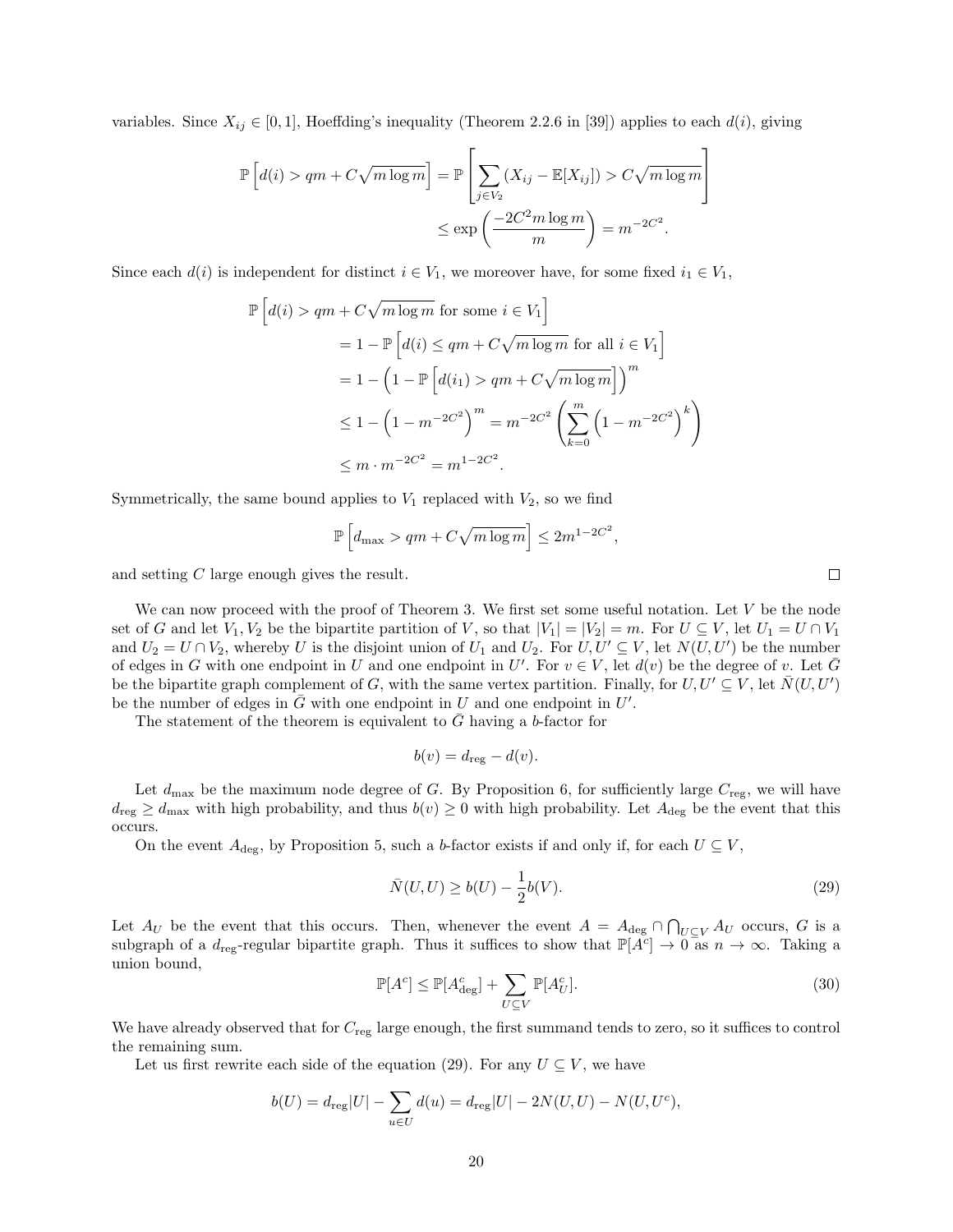and therefore

$$
b(U) - \frac{1}{2}b(V) = d_{\text{reg}}(|U| - m) - N(U, U) + N(U^c, U^c).
$$

Also,

$$
\bar{N}(U, U) = |U_1| \cdot |U_2| - N(U, U).
$$

Thus,

$$
A_U = \left\{ \bar{N}(U, U) \ge b(U) - \frac{1}{2}b(V) \right\} = \left\{ N(U^c, U^c) \le |U_1| \cdot |U_2| + d_{\text{reg}} \left( m - |U| \right) \right\}.
$$

Note that

$$
N(U^{c}, U^{c}) \leq |V_{1} \setminus U_{1}| \cdot |V_{2} \setminus U_{2}| = (m - |U_{1}|)(m - |U_{2}|) = |U_{1}| \cdot |U_{2}| - m(|U| - m).
$$

Since, for sufficiently large m,  $d_{reg} \leq m$ , if  $|U| \geq m$  then  $A_U$  always occurs, so in fact for such m we have  $\mathbb{P}[A_U^c] = 0$  whenever  $|U| \geq m$ . Thus,

$$
\lim_{m \to \infty} \sum_{U \subseteq V} \mathbb{P}[A_U^c] = \lim_{m \to \infty} \sum_{\substack{U \subseteq V \\ |U| < m}} \mathbb{P}[A_U^c].\tag{31}
$$

We now introduce the bipartite adjacency matrix of G. Let  $X \in \mathbb{R}^{V_1 \times V_2}$ , where when  $i \in V_1$  and  $j \in V_2$ , then  $X_{ij} = 1$  if i and j are adjacent in G and  $X_{ij} = 0$  otherwise. Then, when  $G \sim \mathcal{G}_{n,0,q}$ ,  $X_{ij}$  has i.i.d. entries equal to 1 with probability q and 0 otherwise. In particular,  $\mathbb{E}[X_{ij}] = q$ . Also, we may compute edge counts as  $N(U, U) = \sum_{i \in U_1} \sum_{j \in U_2} X_{ij}$ .<br>Therefore, we may rewrite

$$
A_{U} = \left\{ \sum_{i \in V_{1} \setminus U_{1}} \sum_{j \in V_{2} \setminus U_{2}} X_{ij} \leq |U_{1}| \cdot |U_{2}| + d_{\text{reg}}(m - |U|) \right\}
$$
  
\n
$$
= \left\{ \sum_{i \in V_{1} \setminus U_{1}} \sum_{j \in V_{2} \setminus U_{2}} (X_{ij} - \mathbb{E}[X_{ij}]) \leq |U_{1}| \cdot |U_{2}| - q(m - |U_{1}|)(m - |U_{2}|) + d_{\text{reg}}(m - |U|) \right\}
$$
  
\n
$$
= \left\{ \sum_{i \in V_{1} \setminus U_{1}} \sum_{j \in V_{2} \setminus U_{2}} (X_{ij} - \mathbb{E}[X_{ij}]) \leq (1 - q)|U_{1}| \cdot |U_{2}| + (d_{\text{reg}} - qm)(m - |U|) \right\}
$$
  
\n
$$
= \left\{ \sum_{i \in V_{1} \setminus U_{1}} \sum_{j \in V_{2} \setminus U_{2}} (X_{ij} - \mathbb{E}[X_{ij}]) \leq (1 - q)|U_{1}| \cdot |U_{2}| + C_{\text{reg}} \sqrt{m \log m} (m - |U|) \right\}.
$$

In this form, since  $X_{ij} \in [0, 1]$ , Hoeffding's inequality applies and gives

$$
\mathbb{P}[A_U^c] = \mathbb{P}\left[\sum_{i \in V_1 \setminus U_1} \sum_{j \in V_2 \setminus U_2} (X_{ij} - \mathbb{E}[X_{ij}]) > (1-q)|U_1| \cdot |U_2| + C_{\text{reg}} \sqrt{m \log m}(m - |U|) \right]
$$
  

$$
\le \exp\left(-\frac{2((1-q)|U_1| \cdot |U_2| + C_{\text{reg}} \sqrt{m \log m}(m - |U|))^2}{(m - |U_1|)(m - |U_2|)}\right)
$$

Note further that this bound, for a given U, depends only on  $|U_1|$  and  $|U_2|$ . Thus, in the sum appearing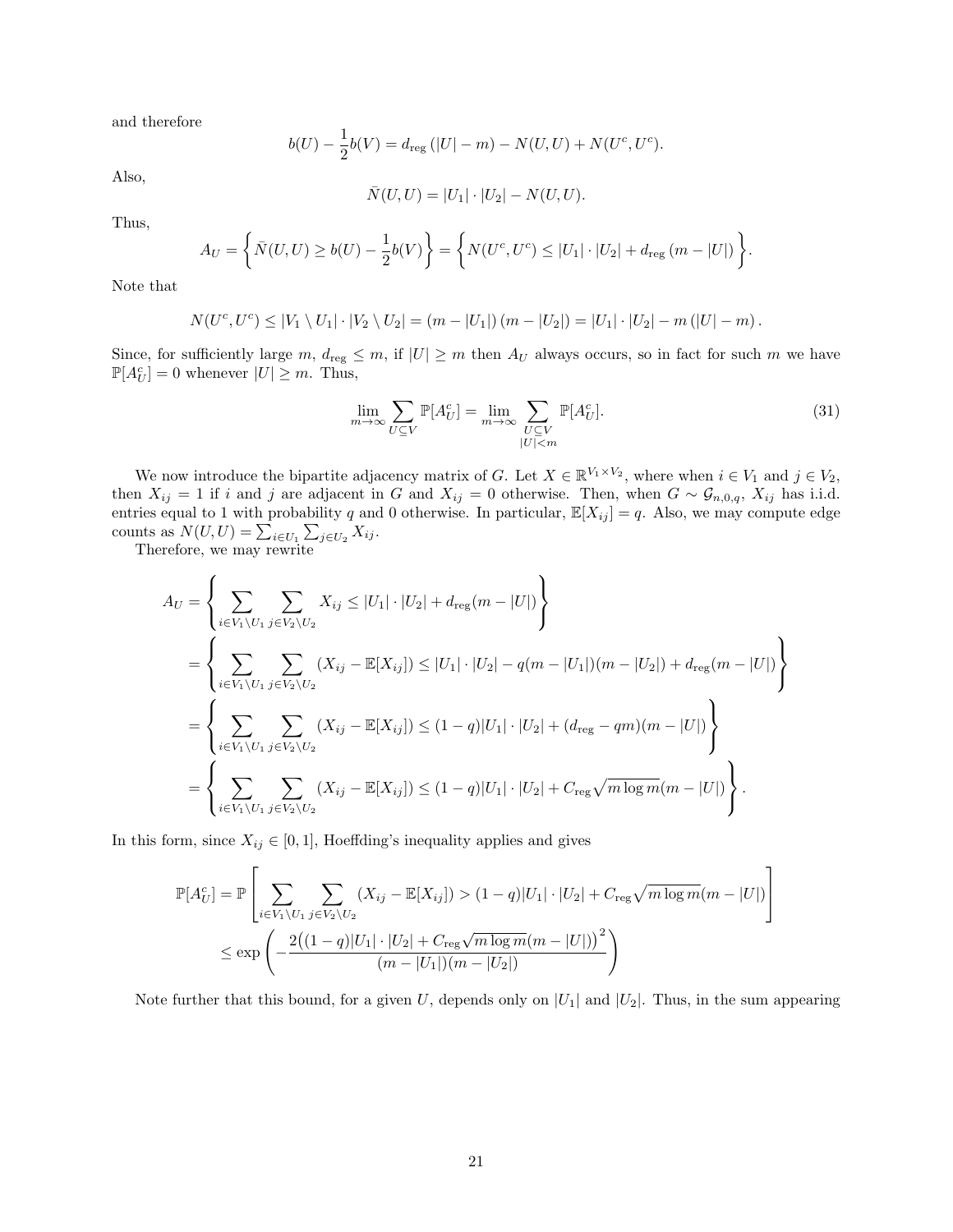in (31), we may group terms according to new scalar variables  $a = |U_1|$  and  $b = |U_2|$  and bound

$$
\sum_{\substack{U \subseteq V \\ |U| < m}} \mathbb{P}[A_U^c] = \sum_{\substack{a, b \in [m] \\ a+b < m}} \sum_{\substack{U_1 \in {V_1} \\ U_2 \in {V_2}}} \mathbb{P}[A_{U_1 \cup U_2}^c]
$$
\n
$$
\leq \sum_{\substack{a, b \in [m] \\ a+b < m}} \sum_{\substack{U_1 \in {V_1} \\ U_2 \in {V_2} \\ U_2 \in {V_2}}} \exp\left(-\frac{2((1-q)ab + C_{\text{reg}}\sqrt{m \log m(m - a - b)})^2}{(m - a)(m - b)}\right)
$$
\n
$$
= \sum_{\substack{a, b \in [m] \\ a+b < m}} {m \choose a} {m \choose b} \exp\left(-\frac{2((1-q)ab + C_{\text{reg}}\sqrt{m \log m(m - a - b)})^2}{(m - a)(m - b)}\right). \tag{32}
$$

Now, note that since  $(m - a)(m - b) = ab + m(m - a - b)$ , for any choice of  $a, b \in [m]$  with  $a + b < m$  we have either  $ab \geq \frac{1}{2}(m-a)(m-b)$  or  $m(m-a-b) \geq \frac{1}{2}(m-a)(m-b)$ . Note also that the latter is equivalent to  $m - a - b \geq \frac{1}{2m}(m - a)(m - b)$ . Notating this decomposition more formally, define

$$
\mathcal{I} = \{(a, b) \in [m]^2 : a + b < m\}
$$
\n
$$
\mathcal{I}_1 = \left\{(a, b) \in [m]^2 : a + b < m, ab \ge \frac{1}{2}(m - a)(m - b)\right\}
$$
\n
$$
\mathcal{I}_2 = \left\{(a, b) \in [m]^2 : a + b < m, m - a - b \ge \frac{1}{2m}(m - a)(m - b)\right\}.
$$

Then, the above observation says that  $\mathcal{I} = \mathcal{I}_1 \cup \mathcal{I}_2$ .

When  $(a, b) \in \mathcal{I}_1$ , then we have

$$
\frac{2((1-q)ab + C_{\text{reg}}\sqrt{m\log m}(m-a-b))^2}{(m-a)(m-b)} \ge \frac{2(1-q)^2(ab)^2}{(m-a)(m-b)} \ge \frac{1}{2}(1-q)^2(m-a)(m-b),\tag{33}
$$

and when  $(a, b) \in \mathcal{I}_2$ , then we have

$$
\frac{2((1-q)ab + C_{\text{reg}}\sqrt{m\log m}(m - a - b))^2}{(m - a)(m - b)} \ge \frac{2C_{\text{reg}}^2 m \log m(m - a - b)^2}{(m - a)(m - b)}
$$

$$
\ge \frac{1}{2}C_{\text{reg}}^2 \frac{\log m}{m}(m - a)(m - b). \tag{34}
$$

For sufficiently large  $m$ , the right-hand side of  $(34)$  is always smaller than the right-hand side of  $(33)$  for all  $(a, b) \in \mathcal{I}$ . On the other hand, either (33) or (34) holds for any  $(a, b) \in \mathcal{I}$ , since  $\mathcal{I} = \mathcal{I}_1 \cup \mathcal{I}_2$ . Thus for sufficiently large m, for all  $(a, b) \in \mathcal{I}$ , we have

$$
\frac{2((1-q)ab + C_{\text{reg}}\sqrt{m\log m}(m - a - b))^2}{(m - a)(m - b)} \ge \frac{1}{2}C_{\text{reg}}^2 \frac{\log m}{m}(m - a)(m - b).
$$

Using this in (32), we may bound

$$
\lim_{m \to \infty} \sum_{\substack{U \subseteq V \\ |U| < m}} \mathbb{P}[A_U^c] \leq \lim_{m \to \infty} \sum_{\substack{a, b \in [m] \\ a+b < m}} \binom{m}{a} \binom{m}{b} \exp\left(-\frac{1}{2} C_{\text{reg}}^2 \frac{\log m}{m} (m-a)(m-b)\right).
$$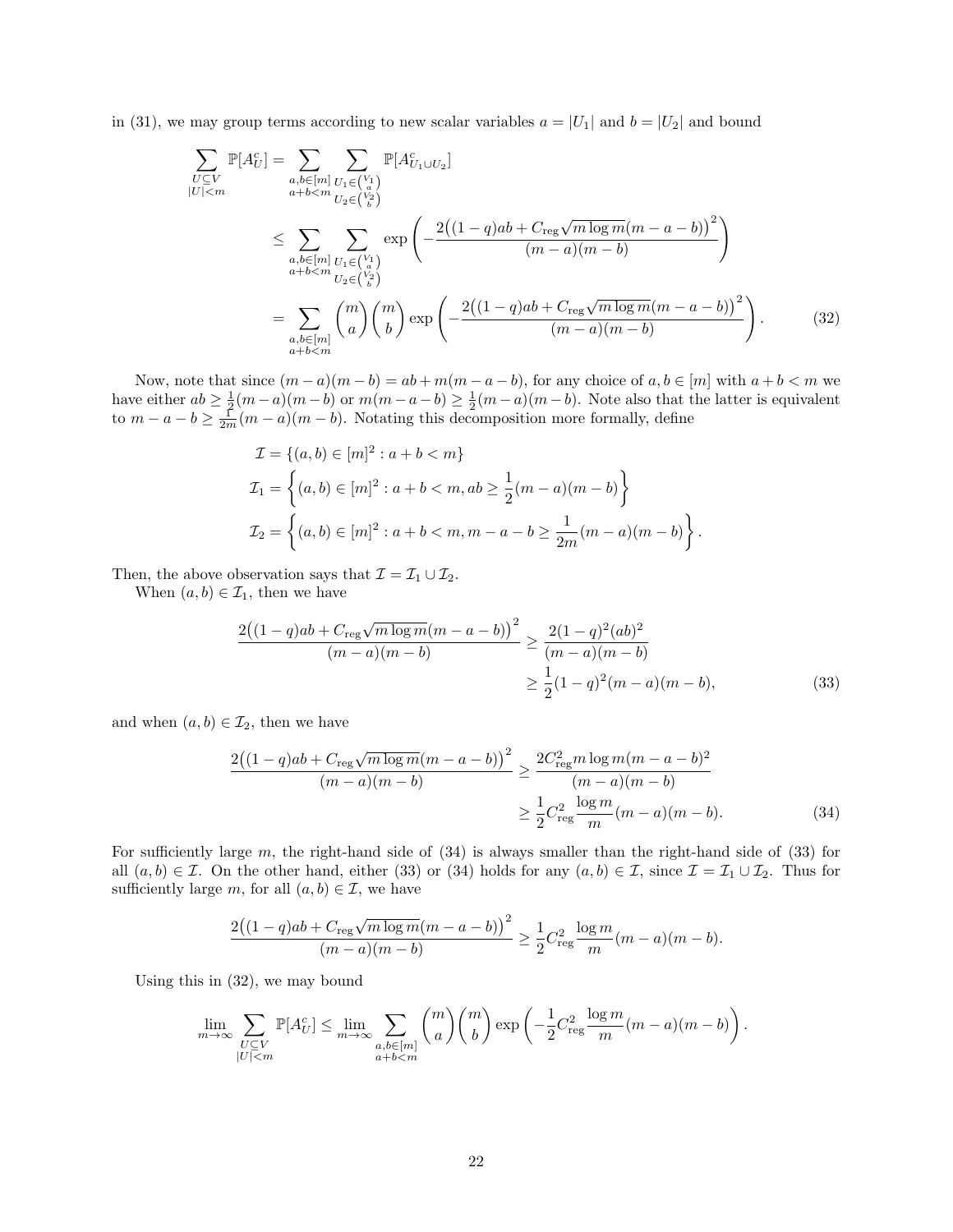Whenever  $a + b < m$ , then either  $a < m/2$  or  $b < m/2$ , so symmetrizing the sum we have

$$
\leq \lim_{m \to \infty} 2 \sum_{\substack{a \in [m/2] \\ b \in [m] \\ a+b < m}} {m \choose a} {m \choose b} \exp \left( -\frac{1}{2} C_{\text{reg}}^2 \frac{\log m}{m} (m-a)(m-b) \right)
$$
  

$$
\leq \lim_{m \to \infty} 2 \sum_{\substack{a \in [m/2] \\ b \in [m] \\ a+b < m}} {m \choose b} {m \choose b} \exp \left( -\frac{1}{4} C_{\text{reg}}^2 \log m \cdot (m-b) \right).
$$

Now, note that  $\binom{m}{b} = \binom{m}{m-b} \le m^{m-b} = \exp(\log m \cdot (m-b))$ , and  $\binom{m}{a} \le m^a = \exp(\log m \cdot a)$ . Moreover,  $a < m-b$  in all terms in the summation, so  $\binom{m}{a}\binom{m}{b} \leq \exp(2\log m \cdot (m-b))$ . Therefore, we continue

$$
\leq \lim_{m\to\infty} 2\sum_{\substack{a\in[m/2]\\b\in[m]\\a+b
$$

Finally, there are at most  $m^2$  terms in the summation, and  $m - b \ge 1$  in all terms, so we finish by bounding, for  $C_{\text{reg}}$  sufficiently large,

$$
\leq \lim_{m \to \infty} 2m^2 \exp\left(-\left(\frac{1}{4}C_{\text{reg}}^2 - 2\right) \log m\right)
$$
  

$$
\leq \lim_{m \to \infty} 2 \exp\left(-\left(\frac{1}{4}C_{\text{reg}}^2 - 4\right) \log m\right)
$$
 (35)

Choosing  $C_{\text{reg}}$  again sufficiently large, this limit will equal zero.

Combining (31) and (35), we have therefore found that, for  $C_{\text{reg}}$  sufficiently large,

$$
\lim_{m \to \infty} \sum_{U \subseteq V} \mathbb{P}[A_U^c] = 0.
$$

Using this in (30), we have

$$
\lim_{m\to\infty} \mathbb{P}[A^c] \leq \lim_{m\to\infty} \mathbb{P}[A^c_{\text{deg}}] + \lim_{m\to\infty} \sum_{U \subseteq V} \mathbb{P}[A^c_U] = 0,
$$

giving the result.

#### 5.2 Proof of Proposition 4

In this proof we consider a general ER graph  $G \sim \mathcal{G}_{n,p}$  with the minimum node degree denoted by  $d_{\min}$  and we show that with high probability G contains as a subgraph, a  $d_{\text{reg}}$ -regular graph with the same node set, where  $d_{\text{reg}}$  is asymptotically equal to  $d_{\text{min}}$ . To this end we make use of the following results concerning the existence of b-factors for general graphs, degree distribution of dense random graphs and node connectivity of dense random graphs. Let  $U \subseteq V$ ; in the following, we denote by  $G - U$  the graph obtained from G by removing all the nodes in  $U$  together with all the edges incident with nodes in  $U$ .

**Proposition 7.** [38] Let  $G = (V, E)$  be a graph and let  $b \in \mathbb{Z}_{\geq 0}^V$ . For disjoint subsets  $S, T \subseteq V$ , let  $\widetilde{Q}(S, T)$ denote the number of connected components C of  $G - (S \cup T)$  such that  $b(C) + E(C, T) \equiv 1 \pmod{2}$ . Then, G has a b-factor if and only if, for all disjoint subsets  $S, T \subseteq V$ ,

$$
b(S) - b(T) + \sum_{v \in T} d(v) - N(S, T) - \widetilde{Q}(S \cup T) \ge 0.
$$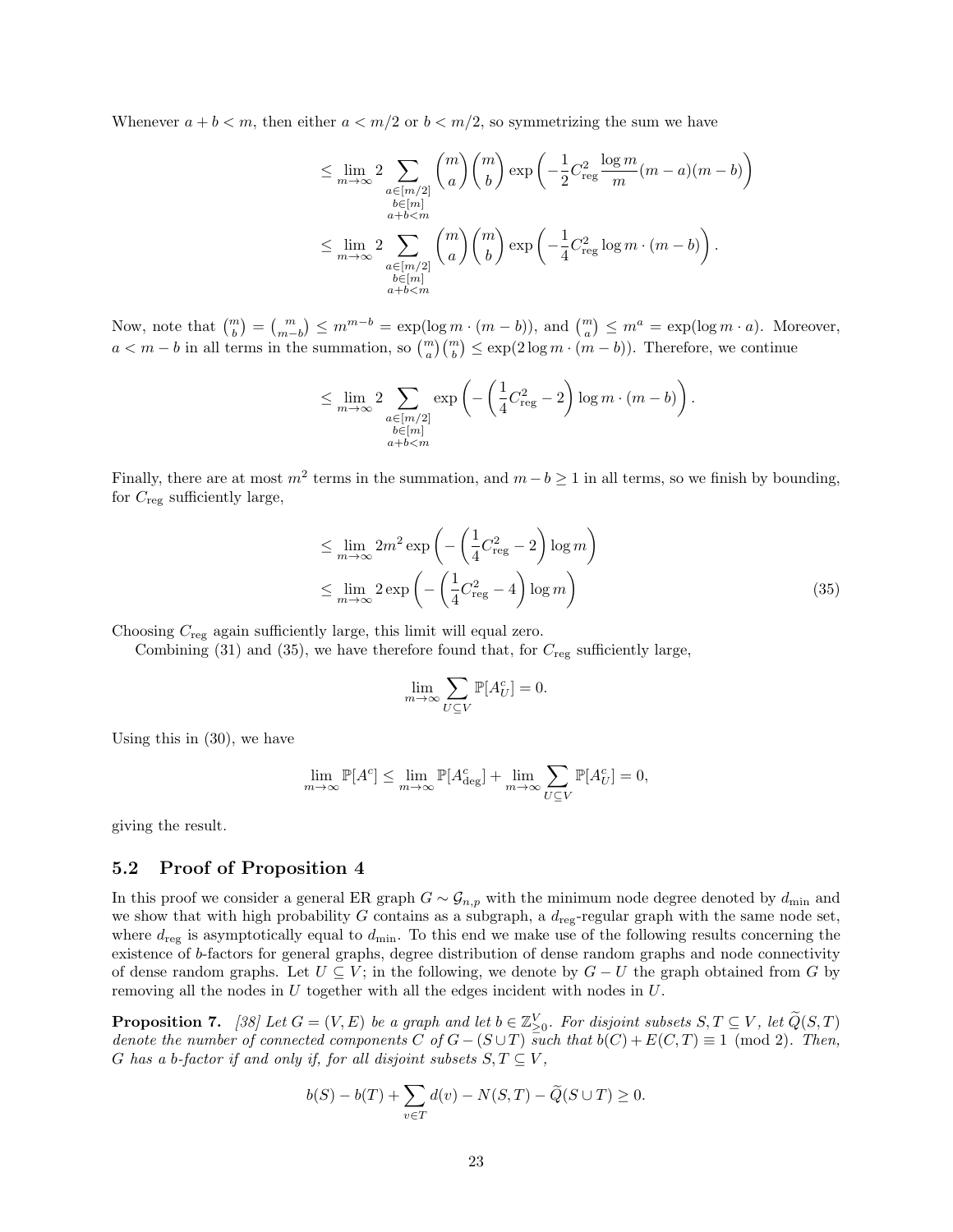**Proposition 8** (Chapter 3 of [19]). Let  $G \sim \mathcal{G}_{n,p}$  for some  $p \in (0,1)$ . Denote by  $d_{\min}$  the minimum node degree of G. Then, there exists a constant  $C > 0$  such that, with high probability,  $d_{\min} = pn - C\sqrt{n \log n}$ .

Recall that the node connectivity  $\kappa(G)$  of a graph G is the minimum number of nodes whose deletion disconnects it. It is well-known that  $\kappa(G) \leq d_{\min}$ , where as before  $d_{\min}$  denotes the minimum node degree in G. Surprisingly, for ER graphs, the two quantities coincide with high probability.

**Proposition 9** (Theorem 1 of [11]). Let  $G \sim \mathcal{G}_{n,p}$  for some  $p \in (0,1)$ . Then, with high probability,  $\kappa(G) = d_{\min}.$ 

We proceed with the proof of Theorem 4. First, for  $A \subseteq V$ , let  $Q(A)$  denote the number of connected components in  $G - A$ . Clearly,  $\widetilde{Q}(S,T) \leq Q(S \cup T)$  for any disjoint  $S, T \subseteq V$ .

Next, applying Proposition 7 to the function  $b(v) = d_{\text{reg}}$  for all  $v \in V$  and using the above observation, we find that the desired regular subgraph exists provided the following event occurs:

$$
A:=\bigcap_{\substack{S,T\subseteq V\\S\cap T=\emptyset}}A_{S,T},\qquad\text{where}\ A_{S,T}:=\left\{N(S,T)-\sum_{v\in T}d(v)\leq d_{\text{reg}}(|S|-|T|)-Q(S\cup T)\right\}.
$$

We have

$$
\sum_{v \in T} d(v) = 2N(T, T) + N(S, T) + N(V \setminus S \setminus T, T),
$$

whereby we may rewrite

$$
A_{S,T} = \left\{ -2N(T,T) - N(V \setminus S \setminus T, T) \leq d_{\text{reg}}(|S| - |T|) - Q(S \cup T) \right\}
$$
  
= 
$$
\left\{ -\sum_{\{i,j\} \in {T \atop \text{$(2X_{ij})$}} (2X_{ij} - \mathbb{E}[2X_{ij}]) - \sum_{\substack{i \in V \setminus S \setminus T \\ j \in T}} (X_{ij} - \mathbb{E}[X_{ij}]) \right\}
$$
  

$$
\leq p|T|(|T| - 1) + p|T|(n - |S| - |T|) + d_{\text{reg}}(|S| - |T|) - Q(S \cup T) \right\}
$$
  
= 
$$
\left\{ -\sum_{\{i,j\} \in {T \atop \text{$(2X_{ij})$}} (2X_{ij} - \mathbb{E}[2X_{ij}]) - \sum_{\substack{i \in V \setminus S \setminus T \\ j \in T}} (X_{ij} - \mathbb{E}[X_{ij}]) \right\}
$$
  

$$
\leq \left( p(n - |T|) - C_{\text{reg}} \sqrt{n \log n} \right) |S| + (C_{\text{reg}} \sqrt{n \log n} - p)|T| - Q(S \cup T) \right\},
$$

where we have performed the manipulation

$$
p|T|(|T|-1) + p|T|(n - |S| - |T|) + d_{\text{reg}}(|S| - |T|)
$$
  
=  $p|T|(n - |S| - 1) + (pn - C_{\text{reg}}\sqrt{n \log n})(|S| - |T|)$   
=  $p|S|n - p|S| \cdot |T| - p|T| + C_{\text{reg}}\sqrt{n \log n}(|T| - |S|)$   
=  $p|S|(n - |T|) + C_{\text{reg}}\sqrt{n \log n}(|T| - |S|) - p|T|$   
=  $\left(p(n - |T|) - C_{\text{reg}}\sqrt{n \log n}\right)|S| + (C_{\text{reg}}\sqrt{n \log n} - p)|T|.$ 

Now, we give a lower bound for the right-hand side by considering two cases, depending on the size of |T|. If  $|T| \leq n - 2C_{\text{reg}}p^{-1}\sqrt{n\log n}$ , then  $p(n-|T|) - C_{\text{reg}}\sqrt{n\log n} \geq C_{\text{reg}}\sqrt{n\log n}$ , and for sufficiently large n we also have  $C_{\text{reg}}\sqrt{n \log n} - p \geq \frac{1}{4}C_{1,\text{reg}}\sqrt{n \log n}$ , so in this case

$$
\left(p(n-|T|) - C_{\text{reg}}\sqrt{n\log n}\right)|S| + (C_{\text{reg}}\sqrt{n\log n} - p)|T| \ge \frac{1}{4}C_{\text{reg}}\sqrt{n\log n}(|S| + |T|).
$$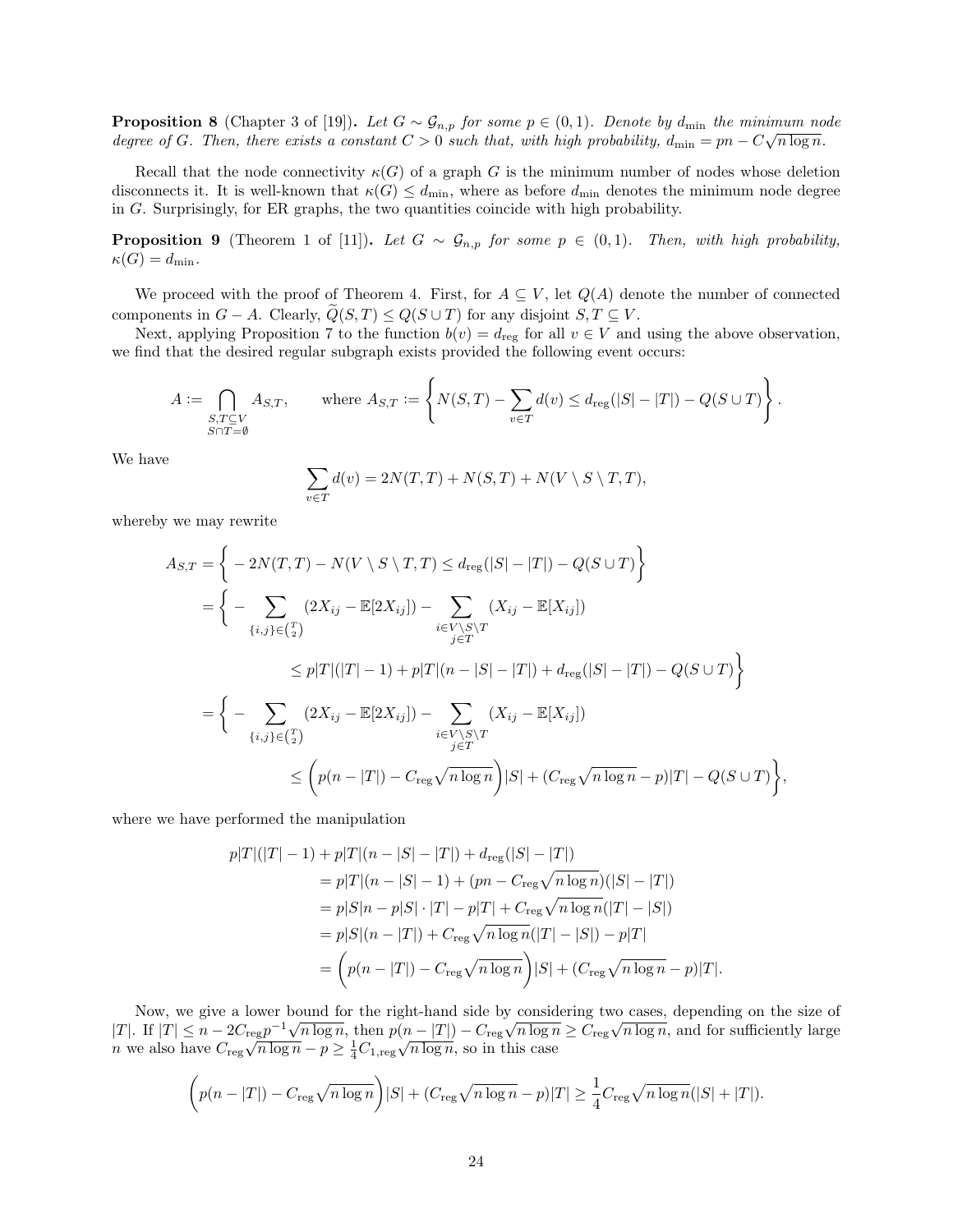If, on the other hand,  $|T| \geq n - 2C_{reg}p^{-1}\sqrt{n \log n}$ , then, since S and T are disjoint  $|S| + |T| \leq n$  whereby  $|S| \leq n - |T| \leq 2C_{\text{reg}}p^{-1}\sqrt{n \log n}$ . Therefore, for sufficiently large *n*, we will have

$$
\left(p(n-|T|) - C_{\text{reg}}\sqrt{n\log n}\right)|S| + (C_{\text{reg}}\sqrt{n\log n} - p)|T|
$$
  
\n
$$
\geq \frac{1}{2}C_{\text{reg}}n\sqrt{n\log n} - C_{\text{reg}}\sqrt{n\log n}|S| \geq \frac{1}{2}C_{\text{reg}}n\sqrt{n\log n} - 2C_{\text{reg}}^2p^{-1}n\log n
$$
  
\n
$$
\geq \frac{1}{4}C_{\text{reg}}n\sqrt{n\log n} \geq \frac{1}{4}C_{\text{reg}}\sqrt{n\log n}(|S| + |T|).
$$

Thus the same bound obtains in either case, and we find that, for sufficiently large n, for all  $S, T \subseteq V$ disjoint, we have

$$
A_{S,T} \supseteq \bigg\{-2\sum_{\{i,j\}\in\binom{T}{2}}(X_{ij}-\mathbb{E}[X_{ij}])-\sum_{\substack{i\in V\setminus S\setminus T\\j\in T}}(X_{ij}-\mathbb{E}[X_{ij}])\bigg\}\leq \frac{1}{4}C_{\text{reg}}\sqrt{n\log n}(|S|+|T|)-Q(S\cup T)\bigg\}.
$$

Now, note that we always have  $Q(S \cup T) \leq n$ . Moreover, if  $\kappa(G)$  is the node connectivity of G, and  $|S| + |T| < \kappa(G)$ , then  $Q(S \cup T) = 1$ . And, by Propositions 8 and 9, with high probability  $\kappa = d_{\min} \ge$  $pn - C\sqrt{n \log n}$ . Let  $A_{\text{con}}$  denote the event that both the equality  $\kappa = d_{\text{min}}$  and the subsequent inequality hold in G. Then, for sufficiently large n, on the event  $A_{\text{con}}$ ,

$$
Q(S \cup T) \le \left\{ \begin{array}{ll} 1 & \text{if } |S| + |T| \le pn/2 \\ n & \text{otherwise} \end{array} \right\} \le \frac{2}{p}(|S| + |T|).
$$

Thus, again for sufficiently large  $n$ ,

$$
A_{S,T} \supseteq A_{\text{con}} \cap \Bigg\{ -2 \sum_{\{i,j\} \in {T \choose 2}} (X_{ij} - \mathbb{E}[X_{ij}]) - \sum_{\substack{i \in V \setminus S \setminus T \\ j \in T}} (X_{ij} - \mathbb{E}[X_{ij}])
$$
  

$$
\leq \frac{1}{8} C_{\text{reg}} \sqrt{n \log n} (|S| + |T|) \Bigg\}.
$$

Now, returning to the main event A, we note two special cases that make the left-hand side of the definition of the event inside the intersection above equal to zero: (1) if  $T = \emptyset$ , and (2) if  $|T| = 1$  and  $S \cup T = V$ . Thus we may neglect both of these cases, and write, for sufficiently large n,

$$
A \supseteq A_{\text{con}} \cap \bigcap_{\substack{S, T \subseteq V \\ |T| \geq 2 \text{ or } |S| + |T| < n}} \left\{ -2 \sum_{\{i,j\} \in {T \choose 2}} (X_{ij} - \mathbb{E}[X_{ij}]) - \sum_{\substack{i \in V \setminus S \setminus T \\ j \in T}} (X_{ij} - \mathbb{E}[X_{ij}]) \right\}
$$
\n
$$
\leq \frac{1}{8} C_{\text{reg}} \sqrt{n \log n} (|S| + |T|) \bigg\}.
$$

Applying a union bound and Hoeffding's inequality, we may then bound

 $\epsilon$ 

$$
\lim_{n\to\infty}\mathbb{P}[A^c] \leq \lim_{n\to\infty}\mathbb{P}[A^c_{\text{con}}] + \lim_{n\to\infty} \sum_{\substack{S,T\subseteq V\\|T|\geq 2\text{ or }|S|+|T|
$$

The first limit is zero by our previous remark. In analyzing the remaining exponential terms, we first bound the denominator as  $2|T|(|T|-1) + |T|(n-|S|-|T|) \leq 3n|T|$ , continuing

$$
\leq \lim_{n \to \infty} \sum_{\substack{S, T \subseteq V \\ S \cap T = \emptyset \\ |T| \geq 2 \text{ or } |S| + |T| < n}} \exp\left(-\frac{1}{96} C_{\text{reg}}^2 \frac{\log n \cdot (|S| + |T|)^2}{|T|}\right)
$$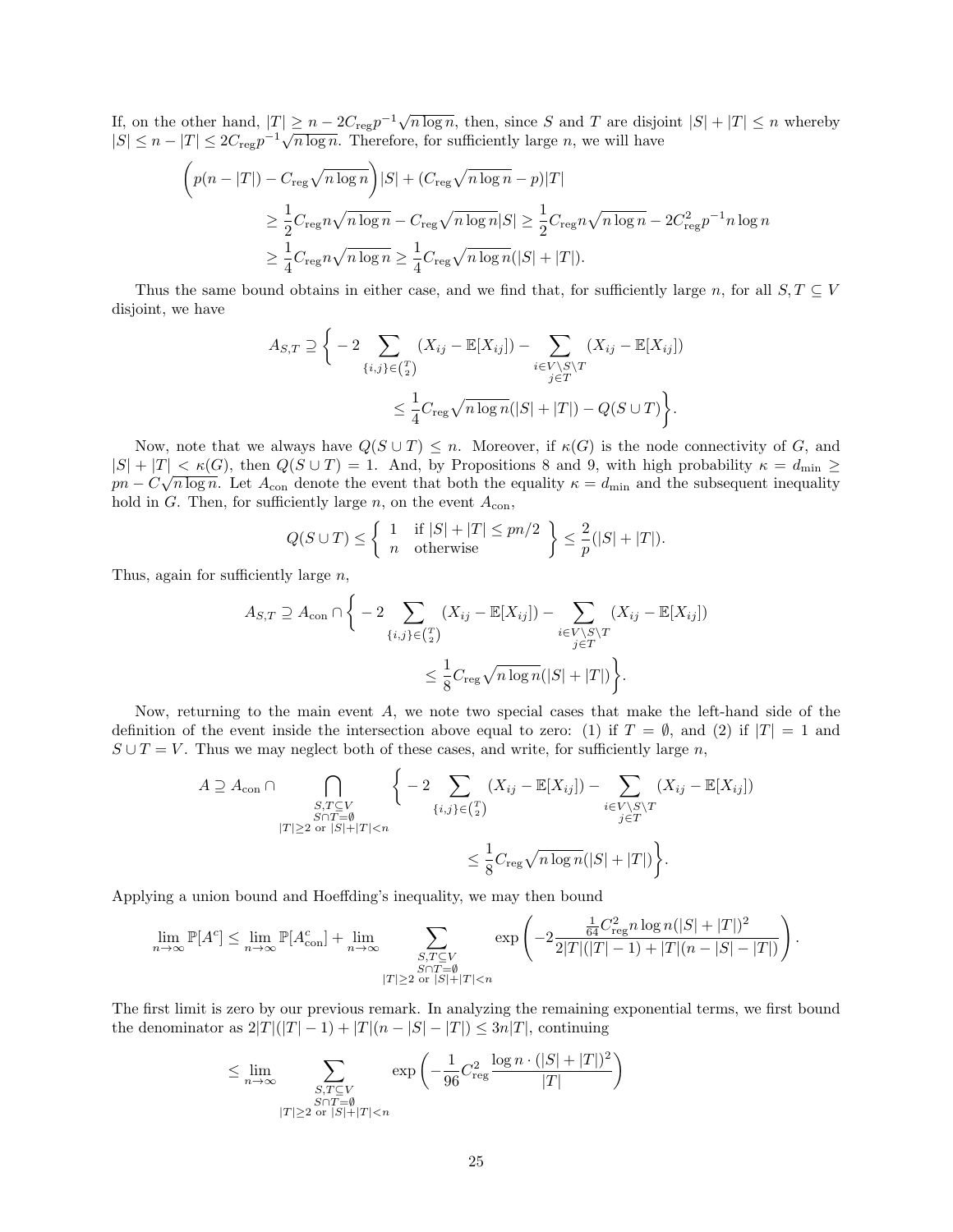and then observe that  $(|S| + |T|)^2/|T| \ge (|S| + |T|)^2/(|S| + |T|) = |S| + |T|$ , whereby

$$
\leq \lim_{n \to \infty} \sum_{\substack{S, T \subseteq V \\ |T| \geq 2 \text{ or } |S| + |T| < n}} \exp\left(-\frac{1}{96}C_{\text{reg}}^2 \log n \cdot (|S| + |T|)\right)
$$
  

$$
\leq \lim_{n \to \infty} \sum_{\substack{S, T \subseteq V \\ |S| + |T| > 0}} \exp\left(-\frac{1}{96}C_{\text{reg}}^2 \log n \cdot (|S| + |T|)\right)
$$

and introducing scalar variables  $a = |S|$  and  $b = |T|$  and grouping according to these values, we further bound

$$
= \lim_{n \to \infty} \sum_{\substack{a,b \in \{0,\ldots,n\} \\ a+b > 0}} {n \choose a} {n \choose b} \exp \left( - \frac{1}{96} C_{\text{reg}}^2 \log n \cdot (a+b) \right).
$$

To finish, we use that  $\binom{n}{a} \le \exp(a \log n)$  and  $\binom{n}{b} \le \exp(b \log n)$ , and there are at most  $(n+1)^2$  terms in the outer sum, whereby

$$
\leq \lim_{n \to \infty} \sum_{\substack{a, b \in \{0, \dots, n\} \\ a+b>0}} \exp\left(-\frac{1}{96} C_{\text{reg}}^2 \log n \cdot (a+b) + \log n \cdot (a+b)\right)
$$
  

$$
\leq \lim_{n \to \infty} \exp\left(-\left(\frac{1}{96} C_{\text{reg}}^2 - 1\right) \log n + 2 \log(n+1)\right).
$$

Setting  $C_{\text{reg}}$  sufficiently large will make the remaining limit equal zero, giving the result.

#### 5.3 Recovery guarantees for the SDP relaxation

In the following we state a set of sufficient conditions under which a well-known SDP relaxation of the min-bisection problem recovers the planted bisection under the SBM. This result follows immediately from Lemma 3.13 of [7] (see [7] for further details about the SDP relaxation). To prove this result we make use of Bernstein's inequality (see Theorem 2.8.4 in [39]).

**Proposition 10.** Suppose  $p = p(n) \in (0, 1)$ ,  $q = q(n) \in (0, 1)$  are such that the following conditions hold:

1.  $\frac{\log n}{3n} < p < \frac{1}{2}$  for sufficiently large n.

2. There exists 
$$
\epsilon > 0
$$
 such that  $p - q \geq (12 + \epsilon) \sqrt{p \cdot \frac{\log n}{n}}$  for sufficiently large n.

Then with high probability, the SDP relaxation recovers the planted bisection in a graph drawn from  $\mathcal{G}_{n,p,q}$ .

Proof. Define

$$
\deg_{\text{in}}(v) = \begin{cases} N(\{v\}, V_1) & \text{if } v \in V_1 \\ N(\{v\}, V_2) & \text{if } v \in V_2 \end{cases}, \qquad \deg_{\text{out}}(v) = \begin{cases} N(\{v\}, V_2) & \text{if } v \in V_1 \\ N(\{v\}, V_1) & \text{if } v \in V_2 \end{cases}.
$$

Then, by Lemma 3.13 of [7], it suffices to show that for any constant  $\Delta > 0$ , with high probability

$$
\min_{v} \left\{ \deg_{\text{in}}(v) - \deg_{\text{out}}(v) \right\} \ge \frac{\Delta}{\sqrt{\log n}} \mathbb{E} \left[ \deg_{\text{in}}(v_0) - \deg_{\text{out}}(v_0) \right]
$$

for an arbitrary fixed vertex  $v_0$  (the expectation on the right-hand side does not depend on this choice). Noting that

$$
\mathbb{E}\left[\deg_{\text{in}}(v_0) - \deg_{\text{out}}(v_0)\right] = \frac{p-q}{2}n - p,
$$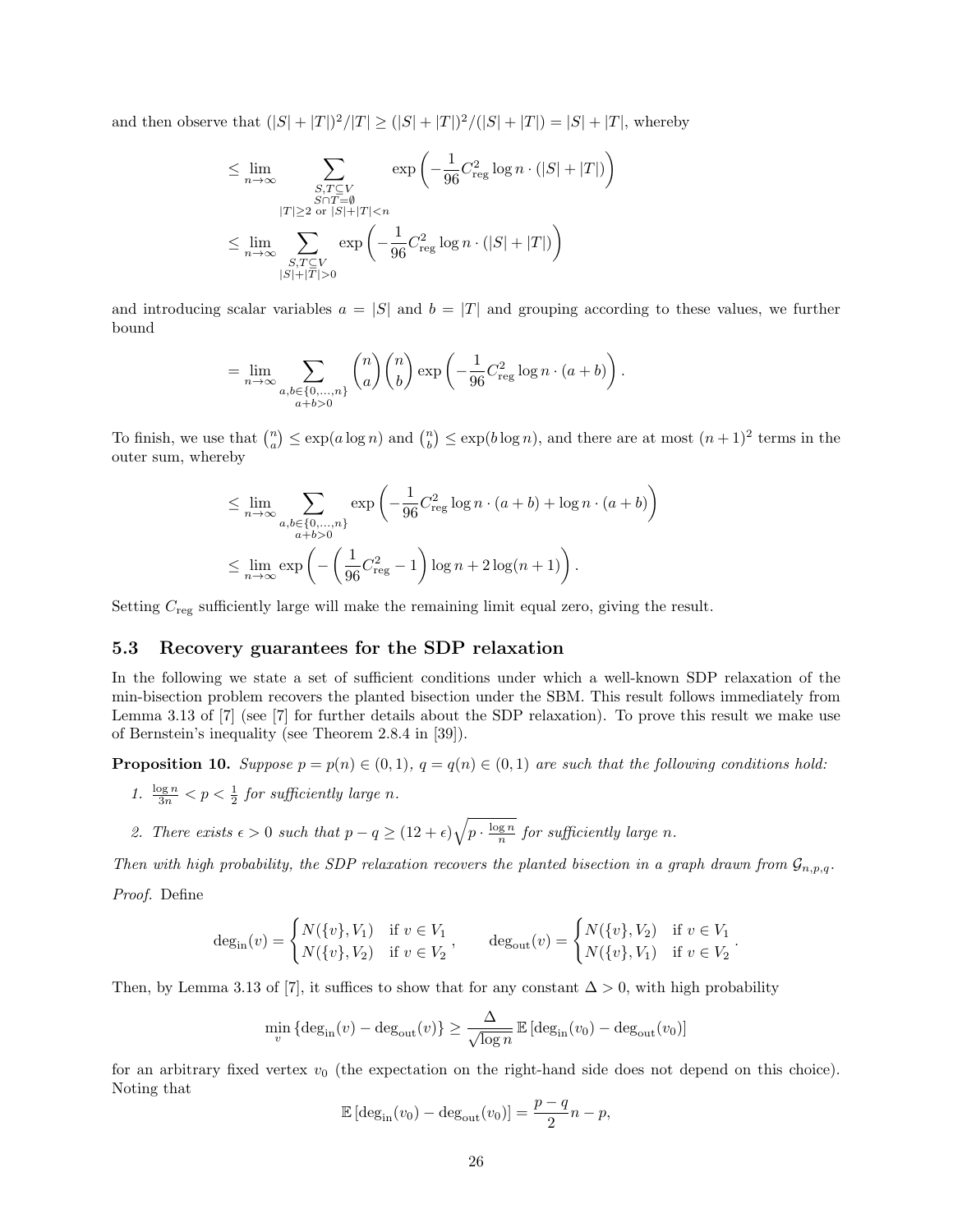it suffices to show the weaker statement that, again for any constant  $\Delta > 0$ , with high probability

$$
\min_v \deg_{\text{in}}(v) - \max_v \deg_{\text{out}}(v) \ge \Delta \frac{p-q}{2} \frac{n}{\sqrt{\log n}}.
$$

Note that for any v,  $deg_{in}(v)$  is a sum of  $\frac{n}{2} - 1$  random Bernoulli variables with mean p, and therefore with variance  $p(1-p) \leq p$ . Therefore, using Bernstein's inequality,

$$
\mathbb{P}\left[\deg_{\text{in}}(v) - \mathbb{E}[\deg_{\text{in}}(v)] \le -t\sqrt{pn\log n}\right] \le \exp\left(-\frac{\frac{1}{2}t^2pn\log n}{\frac{1}{2}pn + \frac{2}{3}\sqrt{pn\log n}}\right)
$$
  

$$
\le \exp\left(-\frac{t^2\sqrt{pn}\log n}{\sqrt{pn} + \frac{4}{3}\sqrt{\log n}}\right)
$$
  

$$
\le \exp\left(-\frac{1}{5}t^2\log n\right).
$$

Thus since  $\mathbb{E}[\deg_{\text{in}}(v)] = p(\frac{n}{2} - 1)$ , taking  $t = 3$ , and using a union bound over v, it follows that, with high probability,

$$
\min_{v} \deg_{\text{in}}(v) \ge \frac{1}{2}pn - 3\sqrt{pn \log n}.
$$

By a symmetric argument for  $d_{\text{out}}(v)$ , with high probability,

$$
\max_{v} \deg_{\text{out}}(v) \le \frac{1}{2}qn + 3\sqrt{pn \log n}.
$$

Letting  $t = \max\{t_{\text{in}}, t_{\text{out}}\}$ , we find that, with high probability,

$$
\min_v \deg_{\text{in}}(v) - \max_v \deg_{\text{out}}(v) \ge \frac{p-q}{2}n - 6\sqrt{pn \log n}.
$$

Thus it suffices to show that under the assumptions in the statement, for any  $\Delta > 0$  and sufficiently large  $n,$ 

$$
\frac{p-q}{2}n - 6\sqrt{pn\log n} \ge \frac{p-q}{2}n \cdot \frac{\Delta}{\sqrt{\log n}}.
$$

This follows since, by Assumption (2), there exists  $\delta > 0$  such that  $6\sqrt{pn \log n} \leq (1 - \delta) \cdot \frac{1}{2}(p - q)n$  for sufficiently large  $n$ .

Proposition 10 in particular implies that, if  $p = \alpha n^{-\omega}$  and  $q = \beta n^{-\omega}$  for any  $\omega \in (0,1)$ , the SDP relaxation recovers the planted bisection with high probability provided that  $p > q$  (or equivalently  $\alpha > \beta$ ). When  $p = \alpha \frac{\log n}{n}$  and  $q = \beta \frac{\log n}{n}$ , by Lemma 4.11 of [7], recovery is guaranteed with high probability provided that  $\sqrt{\alpha} - \sqrt{\beta} > \sqrt{2}$ .

#### 5.4 Distance distributions in random graphs

Consider a graph graph  $G \sim \mathcal{G}_{n,p,q}$ . In this section, we present lower and upper bounds on the average distance  $\rho_{\text{avg}}(G)$  and the diameter  $\rho_{\text{max}}(G)$  of G in very dense, dense, an sparse regimes. We use these results to prove our non-recovery conditions given by Theorems 7 and 8. The distance distributions of ER graphs have been studied extensively in the literature [10, 14, 15, 36]. To obtain similar results for the SBM, we use the following tool to relate the distance distributions of SBM graphs to those of ER graphs

**Proposition 11.** Let  $0 < q \leq p < 1$  and n an even number. Then, there exists a probability distribution over triples of graphs  $(G_1, G_2, G_3)$  on a mutual set V of n nodes such that the following conditions hold:

- 1. The marginal distributions of  $G_1$ ,  $G_2$ , and  $G_3$  are  $\mathcal{G}_{n,q}$ ,  $\mathcal{G}_{n,p,q}$ , and  $\mathcal{G}_{n,p}$ , respectively.
- 2. With probability 1,  $G_1$  is a subgraph of  $G_2$  and  $G_2$  is a subgraph of  $G_3$ . Consequently, for all  $i, j \in V$ ,  $\rho_{G_1}(i,j) \ge \rho_{G_2}(i,j) \ge \rho_{G_3}(i,j).$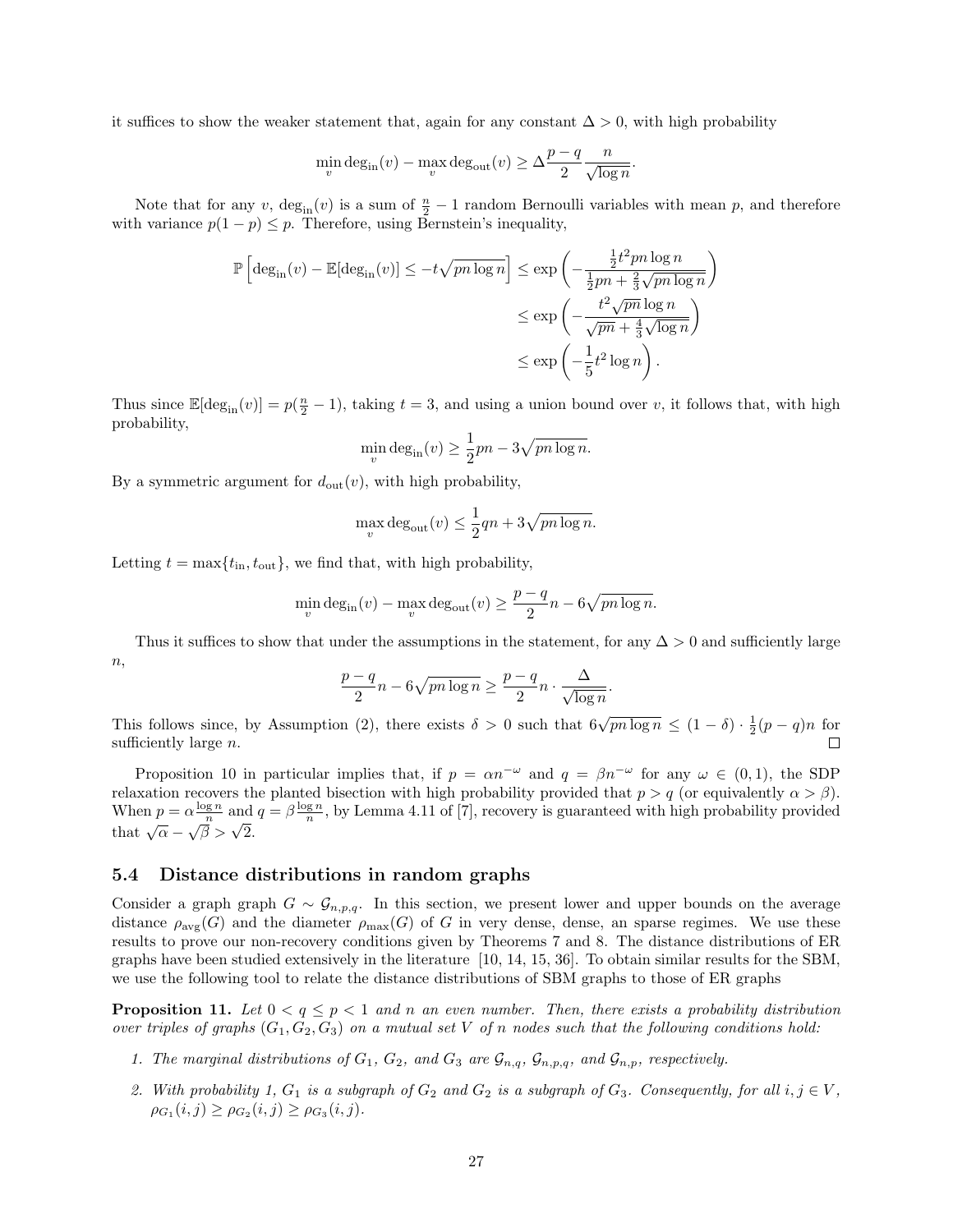*Proof.* We describe a procedure for sampling the three graphs together. Let  $V$  be their mutual vertex set, and fix a uniformly random bisection  $V = V_1 \sqcup V_2$  with  $|V_1| = |V_2| = \frac{n}{2}$ .

The key observation is the following. Let  $Ber(a)$  denote the Bernoulli distribution with probability a. Then, if  $X \sim \text{Ber}(a)$  and  $Y \sim \text{Ber}(b)$  are sampled independently, then the binary OR of X with Y has the law Ber(a + b − ab). Now, define  $a = \frac{p-q}{1-q}$ . Since  $q + \frac{p-q}{1-q} - q \cdot \frac{p-q}{1-q} = p$ , we have that if  $X \sim \text{Ber}(q)$  and  $Y \sim \text{Ber}(a)$ , then the binary OR of X with Y has law  $\text{Ber}(p)$ .

We now describe a procedure for sampling the desired triple of graphs. First, sample  $G_1 \sim \mathcal{G}_{n,q}$ . Next, for each  $i \in V_1$  and  $j \in V_2$ , sample  $X_{ij} \sim \text{Ber}(a)$ , independently of  $G_1$ . Let  $G_2$  have all of the edges of  $G_1$ , and also an edge between i and j if  $X_{ij} = 1$ . By the previous observation, the law of  $G_2$  is  $\mathcal{G}_{n,p,q}$ .

Similarly, for each  $i, j \in V_1$  and  $i, j \in V_2$ , sample  $Y_{ij} \sim \text{Ber}(a)$ , independently of  $G_1$  and  $G_2$ . Let  $G_3$  have all of the edges of  $G_2$ , and also an edge between i and j if  $Y_{ij} = 1$ . By the previous observation, the law of  $G_3$  is  $\mathcal{G}_{n,p}$ .  $\Box$ 

We now briefly review the existing results on the distance distributions of ER graphs.

**Proposition 12.** Suppose  $p = \alpha n^{-\omega}$  for some  $\omega \in [0,1)$  and  $\alpha > 0$ , with  $\alpha < 1$  if  $\omega = 0$ . Let  $G \sim \mathcal{G}_{n,p}$ . Then,

$$
\lim_{n \to \infty} \mathbb{P}\left[\rho_{\max}(G) = 1 + \left\lfloor \frac{1}{1 - \omega} \right\rfloor \right] = 1.
$$

*Proof.* First, suppose  $\omega \in [0, \frac{1}{2})$ . Then, our task is to show that  $\rho_{\text{max}} = 2$  with high probability. By Corollary 10.11(i) of [10], it suffices to check that  $p^2n - 2\log n \to \infty$  and  $n^2(1-p) \to \infty$ . The latter clearly holds for any  $\omega > 0$ , and holds for  $\omega = 0$  since in that case  $p = \alpha \in (0, 1)$ . For the former, we have  $p^2 n = \alpha n^{1-2\omega}$ with  $\alpha > 0$  and  $\omega < \frac{1}{2}$ , and the result follows.

Next, suppose  $\omega \in [\frac{1}{2}, 1)$ . Define  $d := 1 + \lfloor \frac{1}{1-\omega} \rfloor \geq 3$ . By Corollary 10.12(i) of [10], it suffices to check that  $d^{-1}\log n - 3\log\log n \to \infty$ ,  $p^dn^{d-1} - 2\log n \to \infty$ , and  $p^{d-1}n^{d-2} - 2\log n \to -\infty$ . The first condition follows since d is a constant. For the second condition, we calculate

$$
p^d n^{d-1} = \alpha^d n^{-\omega(1 + \lfloor \frac{1}{1 - \omega} \rfloor) + \lfloor \frac{1}{1 - \omega} \rfloor}.
$$

Manipulating the exponent, we have

$$
-\omega(1 + \lfloor \frac{1}{1 - \omega} \rfloor) + \lfloor \frac{1}{1 - \omega} \rfloor = -\omega + (1 - \omega) \lfloor \frac{1}{1 - \omega} \rfloor
$$

$$
= (1 - \omega) \left( 1 - \left\{ \frac{1}{1 - \omega} \right\} \right).
$$

We have  $(1 - \omega) \in (0, 1)$  and  $1 - \{\frac{1}{1 - \omega}\}\in (0, 1]$ , so  $p^d n^{d-1} = \alpha^d n^{\delta}$  for some  $\delta > 0$ , so the second condition holds. Finally, for the third condition we have

$$
p^{d-1}n^{d-2}=\alpha^{d-1}n^{-\omega(1+\lfloor\frac{1}{1-\omega}\rfloor)+\lfloor\frac{1}{1-\omega}-(1-\omega)\rfloor}=\alpha^{d-1}n^{-(1-\omega)\{\frac{1}{1-\omega}\}}=\alpha^{d-1}n^{-\delta'}
$$

for some  $\delta' \leq 0$ . Thus the third condition also holds, and the result follows.

**Proposition 13.** Suppose  $p = \alpha \frac{\log n}{n}$  for some  $\alpha > 1$ . Let  $G \sim \mathcal{G}_{n,p}$ . Then, for any  $\epsilon > 0$ ,

$$
\lim_{n \to \infty} \mathbb{P}\left[\rho_{\max}(G) \in \left( (1 - \epsilon) \frac{\log n}{\log \log n}, (1 + \epsilon) \frac{\log n}{\log \log n} \right) \right] = 1.
$$

*Proof.* We note that the asymptotic  $\frac{\log n}{\log pn} \sim \frac{\log n}{\log \log n}$  holds as  $n \to \infty$ , since  $\log pn = \log \alpha + \log \log n$ . Thus it suffices to show that

$$
\lim_{n \to \infty} \mathbb{P}\left[\rho_{\max}(G) \in \left( (1 - \epsilon) \frac{\log n}{\log pn}, (1 + \epsilon) \frac{\log n}{\log pn} \right) \right] = 1.
$$

We explicitly make this trivial rewriting to put our result in the form usually used in the literature. The result in this form then follows directly from Theorem 4 of [14].  $\Box$ 

 $\Box$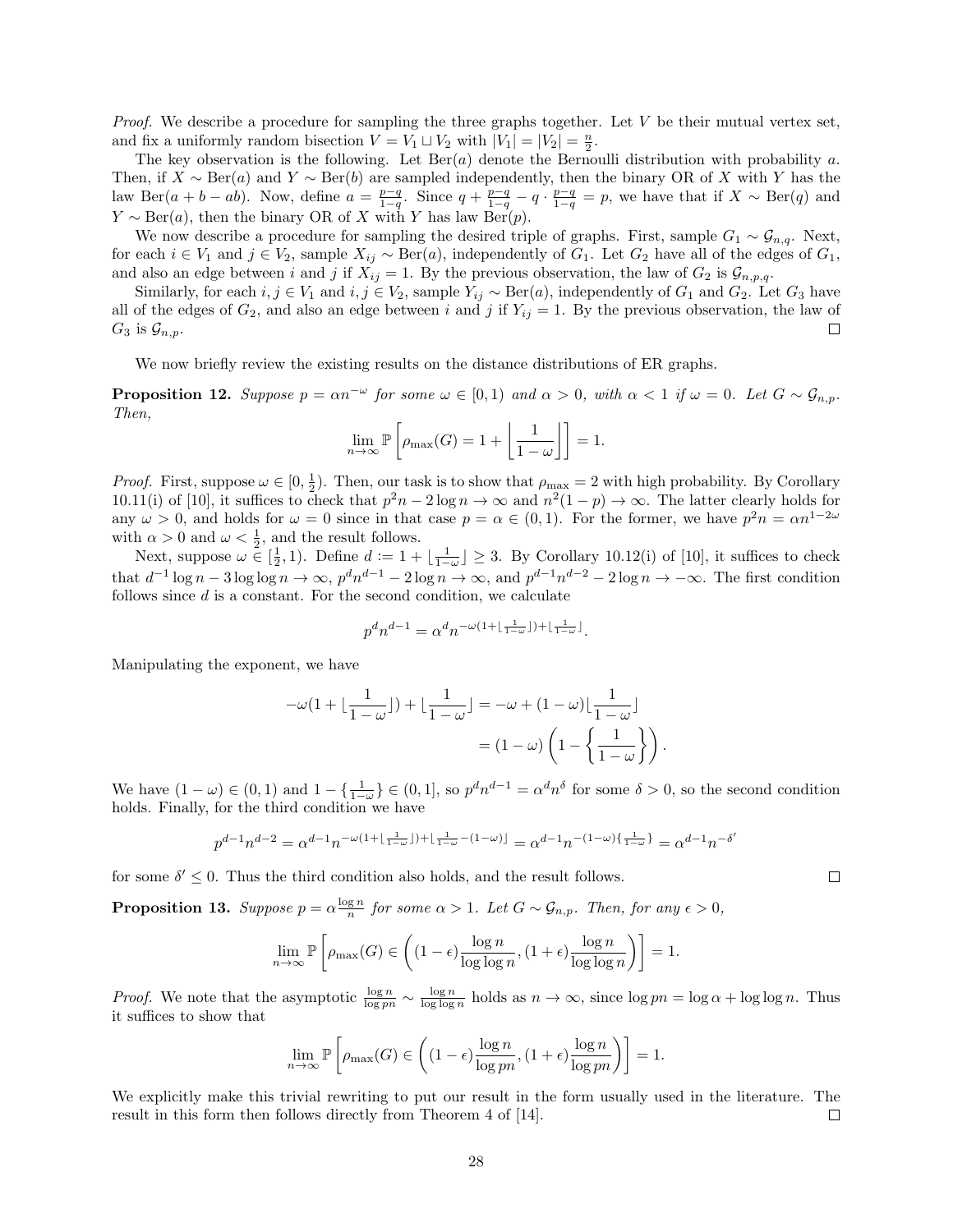**Proposition 14** (Theorem 1 of [36]). Suppose  $p = \alpha n^{-\omega}$  for some  $\omega \in (0,1)$  and  $\alpha > 0$ . Define the quantity

$$
\mu = \mu(\omega, \alpha) = \left\lceil \frac{1}{1 - \omega} \right\rceil + 1 \left\{ \frac{1}{1 - \omega} \in \mathbb{N} \right\} \exp \left( -\alpha^{\frac{1}{1 - \omega}} \right).
$$

Then, for any  $\epsilon > 0$ ,

$$
\lim_{n \to \infty} \mathbb{P}\left[\rho_{\text{avg}} \in ((1 - \epsilon)\mu, (1 + \epsilon)\mu)\right] = 1.
$$

**Proposition 15** (Theorem 1 of [15]). Suppose  $p = \alpha \frac{\log n}{n}$  for some  $\alpha > 1$ . Then, for any  $\epsilon > 0$ ,

$$
\lim_{n \to \infty} \mathbb{P}\left[\rho_{\text{avg}} \in \left( (1 - \epsilon) \frac{\log n}{\log pn}, (1 + \epsilon) \frac{\log n}{\log pn} \right) \right] = 1.
$$

Utilizing the above results on distance distribution of ER graphs together with Proposition 11, in the following we obtain similar results for the SBM.

**Proposition 16.** Suppose  $0 < q < p < 1$  are constants. Then, for any  $\epsilon > 0$ ,

$$
\lim_{n \to \infty} \mathbb{P}\left[ (1 - \epsilon) \left( 2 - \frac{p + q}{2} \right) \le \rho_{\text{avg}}(G) \le \rho_{\text{max}}(G) = 2 \right] = 1.
$$

*Proof.* By Proposition 11 and Proposition 12, with high probability  $\rho_{\text{max}}(G) = 2$  when  $G \sim \mathcal{G}_{n,p,q}$ . On this event, every adjacent pair of nodes in G has distance 1, and every non-adjacent pair of nodes has distance 2. Therefore, we may explicitly calculate the average distance: when  $\rho_{\text{max}}(G) = 2$ , then

$$
\rho_{\text{avg}}(G) = \frac{2}{n^2} \left( 1 \cdot |E| + 2 \cdot \left( \binom{n}{2} - |E| \right) \right) = 2 \left( 1 - \frac{1}{n} \right) - \frac{2}{n^2} |E|.
$$

By Hoeffding's inequality, for any fixed  $\delta > 0$ , with high probability  $|E| \leq (1+\delta) \cdot \frac{p+q}{2} {n \choose 2}$  (where the second factor on the right-hand side is  $\mathbb{E}|E|$ . The result then follows after substituting and choosing  $\delta$  sufficiently small depending on the given  $\epsilon$ . small depending on the given  $\epsilon$ .

**Proposition 17.** Suppose  $p = \alpha n^{-\omega}$  and  $q = \beta n^{-\omega}$  for  $\alpha, \beta > 0$  and  $\omega \in (0, 1)$  such that  $\frac{1}{1-\omega} \notin \mathbb{N}$ . Let  $G \sim \mathcal{G}_{n,p,q}$ . Then, for any  $\epsilon > 0$ ,

$$
\lim_{n \to \infty} \mathbb{P}\left[ (1 - \epsilon) \left\lceil \frac{1}{1 - \omega} \right\rceil \le \rho_{\text{avg}}(G) \le \rho_{\text{max}}(G) = \left\lceil \frac{1}{1 - \omega} \right\rceil \right] = 1.
$$

Proof. The result follows from using Proposition 11 to compare to ER graphs, and then applying Proposition 14 and Proposition 12.  $\Box$ 

**Proposition 18.** Suppose  $p = \alpha n^{-\omega}$  and  $q = \beta n^{-\omega}$  for  $\alpha > \beta > 0$  and  $\omega \in (0,1)$  such that  $\frac{1}{1-\omega} \in \mathbb{N}$ . Let  $G \sim \mathcal{G}_{n,p,q}$ . Then, for any  $\epsilon > 0$ ,

$$
\lim_{n \to \infty} \mathbb{P}\left[ (1 - \epsilon) \left( \frac{1}{1 - \omega} + \exp\left( -\alpha^{\frac{1}{1 - \omega}} \right) \right) \le \rho_{\text{avg}}(G) \le \rho_{\text{max}}(G) = \frac{1}{1 - \omega} + 1 \right] = 1.
$$

Proof. The result follows from using Proposition 11 to compare to ER graphs, and then applying Proposition 14 and Proposition 12.  $\Box$ 

**Proposition 19.** Suppose  $p = \alpha \frac{\log n}{n}$  and  $q = \beta \frac{\log n}{n}$  for  $\alpha > \beta > 0$  satisfying  $\frac{\alpha + \beta}{2} > 1$ . Let  $G \sim \mathcal{G}_{n,p,q}$ . Then, for any  $\epsilon > 0$ ,

$$
\lim_{n \to \infty} \mathbb{P}\left[ (1 - \epsilon) \frac{\log n}{\log \log n} \le \rho_{\text{avg}}(G) \le \rho_{\text{max}}(G) \le (1 + \epsilon) \frac{\log n}{\log \log n} \right] = 1.
$$

Proof. The middle inequality holds for any graph G. For the left inequality, we use Proposition 11 to construct a graph  $G' \sim \mathcal{G}_{n,p}$  coupled to G such that G is a subgraph of  $G'$ . Then,  $\rho_{\text{avg}}(G) \ge \rho_{\text{avg}}(G')$ , and the result then follows by Proposition 15. The right inequality follows from a standard result on the diameter of the SBM, which may be obtained by repeating the analysis of the size of the neighborhood of a vertex given in Section 4.5.1 of [1] in the case of logarithmic average degree rather than constant average degree.  $\Box$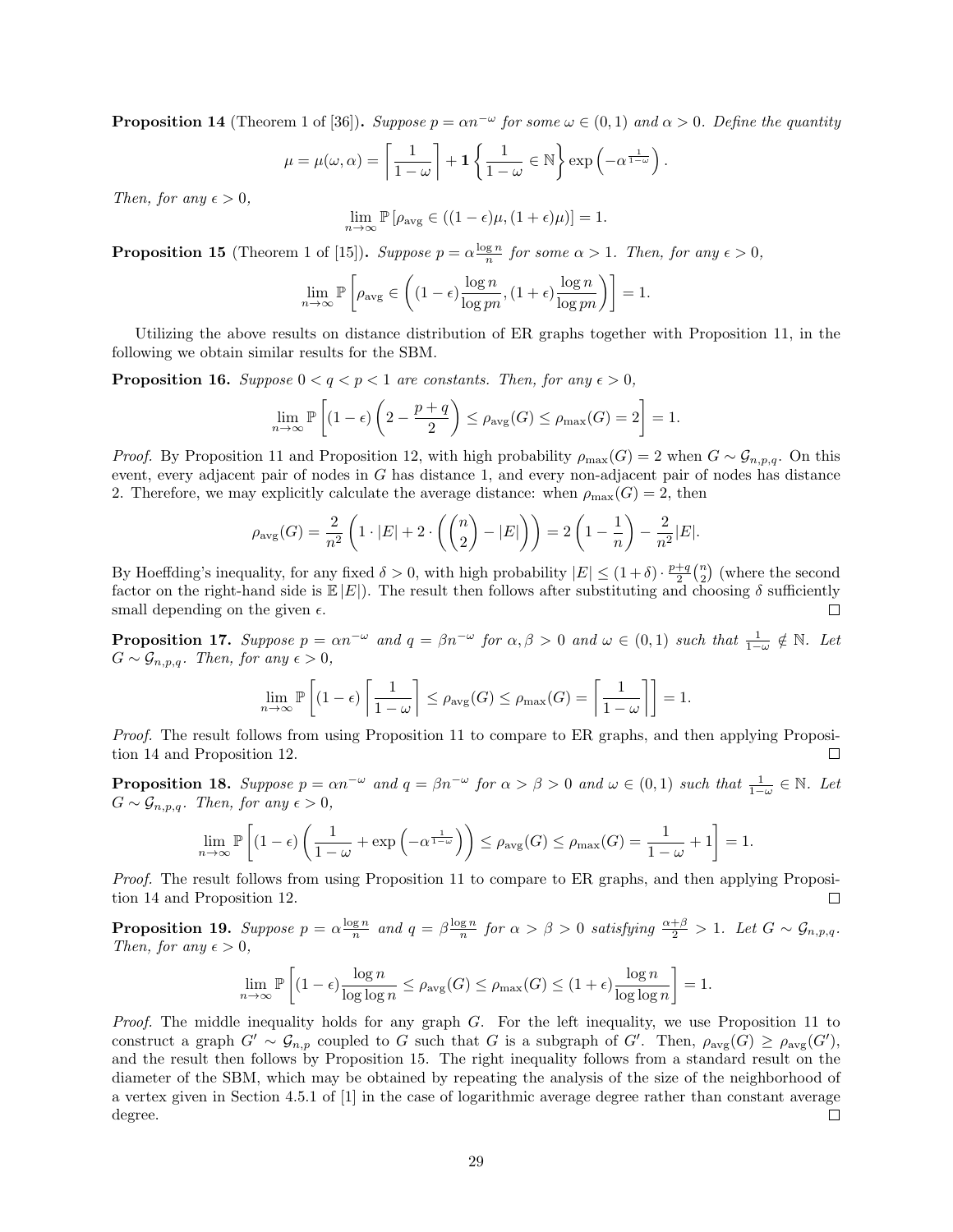Acknowledgements The authors would like to thank Afonso Bandeira for fruitful discussions about community detection and the recovery properties of SDP relaxations.

## References

- [1] E. Abbe. Community Detection and Stochastic Block Models: Recent Developments. Journal of Machine Learning Research, 18:1 – 86, 2018.
- [2] E. Abbe, A. S. Bandeira, and G. Hall. Exact Recovery in the Stochastic Block Model. IEEE Transactions on information theory,  $62:471 - 487$ ,  $2016$ .
- [3] E. Abbe, J. Fan, K. Wang, and Y. Zhong. Entrywise eigenvector analysis of random matrices with low expected rank. Annals of Statistics, 48:1452–1474, 2020.
- [4] N. Agarwal, A. S. Bandeira, K. Koiliaris, and A. Kolla. Multisection in the stochastic block model using semidefinite programming. Compressed Sensing and its Applications: MATHEON Workshop 2015 (Applied and Numerical Harmonic Analysis), pages 125–162, 2018.
- [5] D. Avis and J. Umemoto. Stronger linear programming relaxations of max-cut. Mathematical Programming, 97(3):451-469, 2003.
- [6] P. Awasthi, A. S. Bandeira, M. Charikar, R. Krishnaswamy, S. Villar, and R. Ward. Relax, no need to round: Integrality of clustering formulations. Proceedings of the 2015 Conference on Innovations in Theoretical Computer Science, 165:191–200, 2015.
- [7] A. S. Bandeira. Random Laplacian matrices and convex relaxations. Foundations of Computational Mathematics, 18(2):345–379, 2018.
- [8] P. J. Bickel and A. Chen. A nonparametric view of network models and newman–girvan and other modularities. Proceedings of the National Academy of Sciences, 106(50):21068–21073, 2009.
- [9] M. Boedihardjo, S. Deng, and T. Strohmer. A performance guarantee for spectral clustering. arXiv preprint arXiv:2007.05627, 2020.
- [10] B. Bollobás. Random graphs. Number 73 in Cambridge Studies in Advanced Mathematics. Cambridge University Press, second edition, 2001.
- [11] B. Bollobás and A. Thomason. Random graphs of small order. Annals of Discrete Mathemattcs, 28:47– 97, 1985.
- [12] T. Carson and R. Impagliazzo. Hill-climbing finds random planted bisections. In Proceedings of the twelfth annual ACM-SIAM symposium on Discrete algorithms, pages 903–909. Society for Industrial and Applied Mathematics, 2001.
- [13] M. Charikar, K. Makarychev, and Y. Makarychev. Integrality gaps for sherali-adams relaxations. In STOC '09: Proceedings of the forty-first annual ACM Symposium on Theory of Computing, pages 283–292, 2009.
- [14] F. Chung and L. Lu. The diameter of sparse random graphs. Advances in Applied Mathematics, 26(4):257–279, 2001.
- [15] F. Chung and L. Lu. The average distances in random graphs with given expected degrees. Proceedings of the National Academy of Sciences, 99(25):15879–15882, 2002.
- [16] W. F. De la Vega and C. Kenyon-Mathieu. Linear programming relaxations of maxcut. Proceedings of the eighteenth annual ACM-SIAM symposium on Discrete algorithms, pages 53–61, 2007.
- [17] M. M. Deza and M. Laurent. Geometry of cuts and metrics, volume 15 of Algorithms and Combinatorics. Springer-Verlag, Berlin Heidelberg New York, 1997.